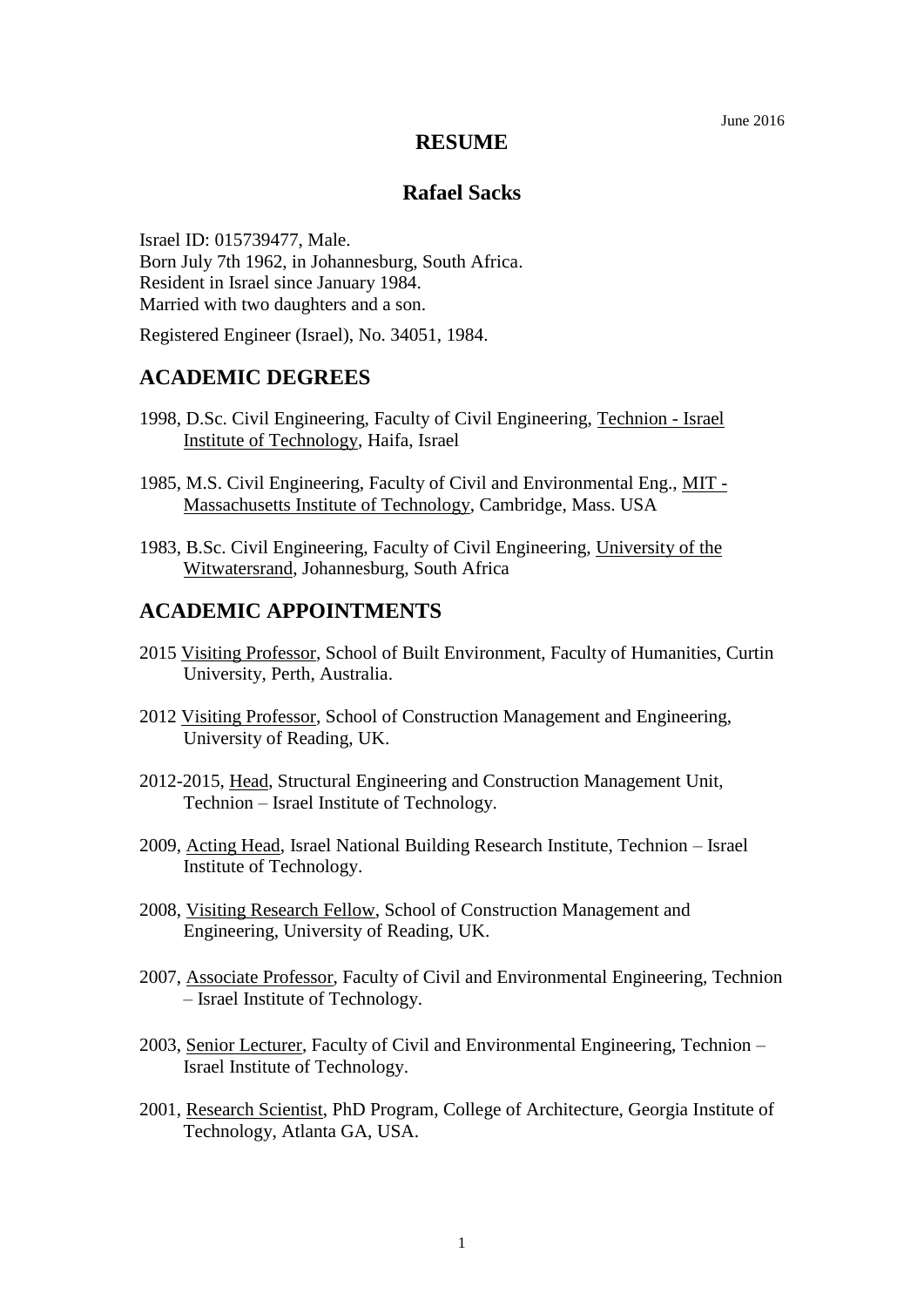- 2000, Lecturer, Faculty of Civil Engineering, Technion Israel Institute of Technology.
- 1998, Adjunct Lecturer, Faculty of Civil Engineering, Technion Israel Institute of Technology.
- 1994, Teaching Assistant, Faculty of Civil Engineering, Technion Israel Institute of Technology.
- 1985, Teaching Assistant, Faculty of Civil and Environmental Eng., MIT Massachusetts Institute of Technology, Cambridge, Mass., USA.

# **PROFESSIONAL EXPERIENCE**

- October 1997 to September 2000, Managing Partner, Shahaf Sacks Property Development and Construction Management Ltd. Management of housing projects.
- March 1989 to February 1994, Senior Engineer Shacham Computerized Engineering Ltd. Responsible for establishment of CAD stations, management of software projects in the fields of infrastructure, town planning, GIS, architecture and construction. Consultant to large account clients (e.g. Israel Aircraft Industries, INTEL, Ministry of Construction and Housing).
- March 1988 to March 1989, Military Service. Construction Unit IDF. Responsibility for setup of CADAM system on IBM Mainframe 4381.
- September 1985 to February 1988, Structural Engineer at Ben-El Consulting Eng. Jerusalem. Design of Steel and Concrete structures, Site Supervision and responsibility for computers in design office, including CAD.
- June 1984 to September 1984, Structural Engineer at Ben-El Consulting Eng. Jerusalem.
- December 1982 to February 1983, Engineering Intern, WLPU Consulting Eng. in Johannesburg South Africa. Design of industrial reinforced concrete structures and computer programming.

## **RESEARCH INTERESTS**

- Information Technology (IT) in Construction: Building Information Modeling (BIM), Building Product Models and IT enabled process change in civil engineering design and construction.
- Lean Construction and Lean Design: Theory, production system design, project management, construction safety.

## **TEACHING EXPERIENCE**

Strategies for IT Adoption in the Building Industry, **Graduate**, College of Architecture & Dept. of Civil Engineering (Construction Management) (in collaboration with Prof. C.M. Eastman), Georgia Institute of Technology, Spring 2002.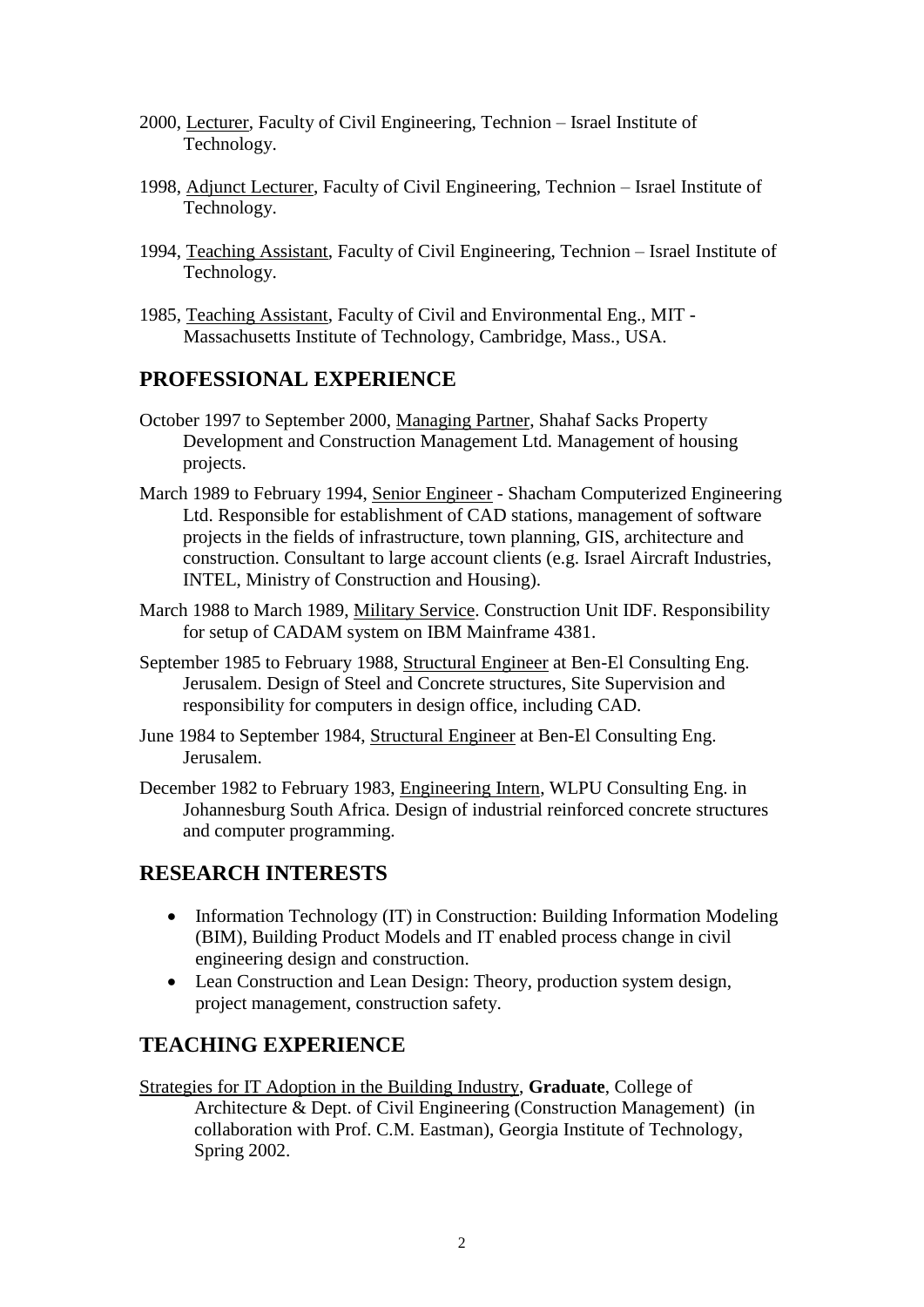- Advanced Seminar in Construction Management, **Graduate**, Faculty of Civil and Env. Engineering, Technion, 2000-present.
- Computer Methods in Construction Management, **Graduate**, Faculty of Civil and Env. Engineering, Technion, 1997-2001.
- Special Topics in Construction Management, **Graduate**, Faculty of Civil and Env. Engineering, Technion, 2002-2003.
- Lean Construction, **Graduate**, Faculty of Civil and Env. Engineering, Technion, 2004-present.
- International Collaboration in Construction Management, **Graduate**, Faculty of Civil and Env. Engineering, Technion, in collaboration with Dept. of Civil and Env. Engineering, Carnegie-Mellon University, METU (Turkey), Universidade Nova de Lisboa (Portugal) and UFRGS (Brazil); 2006-present.
- Advanced Building Information Modeling, **Graduate**, Faculty of Civil and Env. Engineering, Technion, 2012-present.
- Construction Planning and Control / Introduction to Computing in Construction Management, **Undergraduate**, Faculty of Civil and Env. Engineering, Technion, 2003-present.
- Construction Equipment and Automation, **Undergraduate**, Faculty of Civil and Env. Engineering, Technion, 2003-2007.
- Introduction to Construction Management, **Undergraduate**, Faculty of Civil and Env. Engineering, Technion, 2000-2001, 2003
- Final Project in Construction Management, **Undergraduate**, Faculty of Civil and Env. Engineering, Technion, 2000-2001.
- Engineering Economics, **Undergraduate**, Faculty of Civil and Env. Engineering, Technion, 2003.
- Construction Methods, **Undergraduate**, Faculty of Civil and Env. Engineering, Technion, 2004.
- Engineering Information, **Undergraduate**, Faculty of Civil and Env. Engineering, Technion, 2006-present.

### **PUBLIC PROFESSIONAL ACTIVITIES**

#### **International Panel of Experts**

2015-2018, Member, Second International Panel of Experts on Building Information Modeling (BIM), Building and Construction Authority, Govt. of Singapore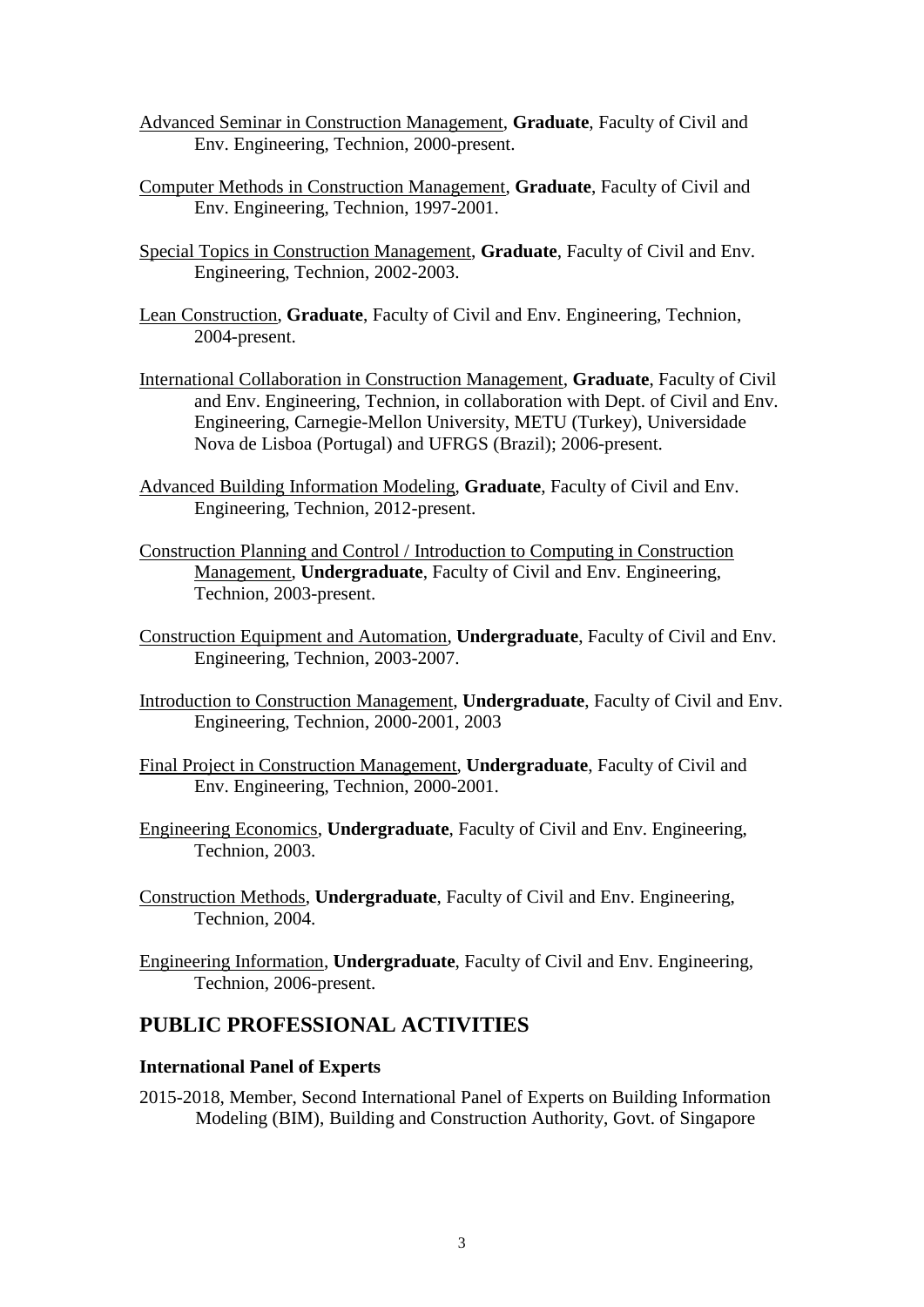#### **Journal Editor/Advisory Board/Editorial Board**

- 2007 to present, Advisory Board member, Lean Construction Journal, Lean Construction Institute
- 2008 to present, Associate Editor, Journal of Computing in Civil Engineering, American Society of Civil Engineers
- 2011 to present, Editorial Board member, Construction Management and Economics, Taylor and Francis
- 2011 to present, Scientific Advisory Board member, School of Engineering, Aalto University
- 2012 to present, Academic Advisory Board member, Design Innovation Research Centre, University of Reading
- 2013 to present, Editorial Board member, Automation in Construction, Elsevier

#### **Membership in International Committees**

- 1995 to present, Member, CIB W-78 Commission Computer Integrated Construction.
- 2002 to 2007, Member, International Association for Automation and Robotics in Construction.
- 2003 to present, Member, International Group for Lean Construction
- 2006 to present, Member, Construction Research Council of the Construction Institute of the ASCE (American Society of Civil Engineers)

#### **Referee for Journals**

2001 to present, ASCE Journal of Management in Engineering

2002 to present, Computer-aided Civil and Infrastructure Engineering

2002 to present, ASCE Journal of Construction Engineering and Management

2003 to present, Journal of Lean Construction, Lean Construction Institute

2004 to present, ASCE Journal of Computing in Civil Engineering

2005 to present, ITcon, International Journal of Information Technology in Construction

2006 to present, Construction Management and Economics

2009 to present, ASCE Journal of Professional Issues and Education in Engineering Practice

2009 to present, Research in Engineering Design

#### **Conference Organization**

- 2011, Workshop Chair, International BIM Education Workshop, Technion, Haifa, 13<sup>th</sup>-15<sup>th</sup> June 2011.
- 2010, Conference Chair, 18<sup>th</sup> Annual Conference of the International Group for Lean Construction, Technion, Haifa, 14<sup>th</sup> -16<sup>th</sup> July 2010.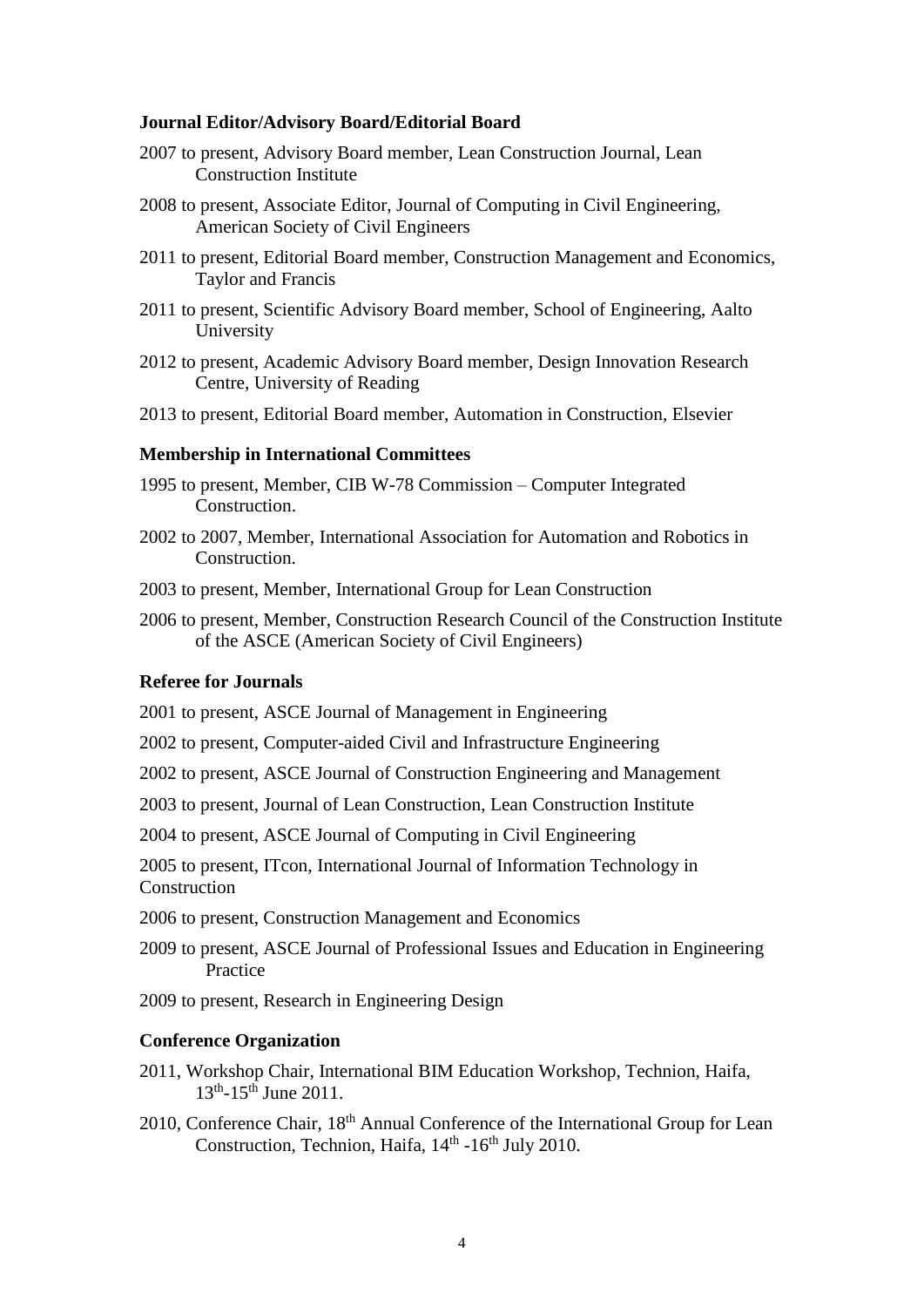2006, Scientific Chair (Editor), 14th Annual Conference of the International Group for Lean Construction, Santiago, Chile, 25<sup>th</sup>-27<sup>th</sup> July, 2006.

#### **Membership of Conference Scientific Committees**

- 2002, CISEMIC, 1st International Conference on Information Standardisation, Exchanges and Management in the Construction Industry, University of Salford, Salford UK, 22<sup>nd</sup>-23<sup>rd</sup> November 2002.
- 2005, ICCC2005, ASCE Conference in Computing in Civil Engineering, Cancun, Mexico,  $15<sup>th</sup> - 17<sup>th</sup>$  July, 2005.
- 2005, IGLC 13, Annual Conference of the International Group for Lean Construction, Sydney, Australia, 19<sup>th</sup>-21<sup>st</sup> July, 2005.
- 2006, ICCCBE XI, Joint International Conference on Computing and Decision Making in Civil and Building Engineering, Montreal, Canada, 14<sup>th</sup>-16<sup>th</sup> June, 2006.
- 2007, IGLC 15, Annual Conference of the International Group for Lean Construction, East Lansing, Michigan, US, 17<sup>th</sup>-20<sup>th</sup> July, 2007.
- 2007, ICCC2007, ASCE International Workshop on Computing in Civil Engineering, Pittsburgh, PA, US, 25<sup>th</sup>-28<sup>th</sup> July, 2007.
- 2008, IGLC 16, Annual Conference of the International Group for Lean Construction, Manchester, UK, 18<sup>th</sup>-20<sup>th</sup> July, 2008.
- 2009, CITC-V, Fifth International Conference on Construction in the 21st Century, Istanbul, Turkey 20<sup>th</sup>-22<sup>nd</sup> May, 2009.
- 2009, IGLC 17, Annual Conference of the International Group for Lean Construction, Taipei, Taiwan, 15<sup>th</sup>-17<sup>th</sup> July, 2009.
- 2009, CIB W78, Managing IT in Construction, Istanbul, Turkey, 1<sup>st</sup>-3<sup>rd</sup> October, 2009.
- 2010, IGLC 18, Annual Conference of the International Group for Lean Construction, Haifa, Israel,  $14<sup>th</sup>$ -6<sup>th</sup> July, 2010.
- 2010, CIB W78, Application of IT in the AEC Industry, Cairo, Egypt,  $16<sup>th</sup>$ -18<sup>th</sup> November, 2010.
- 2011, IGLC 19, Annual Conference of the International Group for Lean Construction, Lima, Peru,  $13^{th}$ - $15^{th}$  July, 2011.
- 2012, IGLC 20, Annual Conference of the International Group for Lean Construction, San Diego, California, US, 13<sup>th</sup>-15<sup>th</sup> July, 2012.
- 2013, IGLC 21, Annual Conference of the International Group for Lean Construction, Fortaleza, Brazil,  $30^{th}$  July –  $1^{st}$  August, 2013.
- 2013, CONVR, International Conference on Construction Applications of Virtual Reality, London, UK,  $30<sup>th</sup>-31<sup>st</sup>$  October, 2013.
- 2014, IGLC 22, Annual Conference of the International Group for Lean Construction, Oslo, Norway, 27<sup>th</sup>-30<sup>th</sup> June, 2014.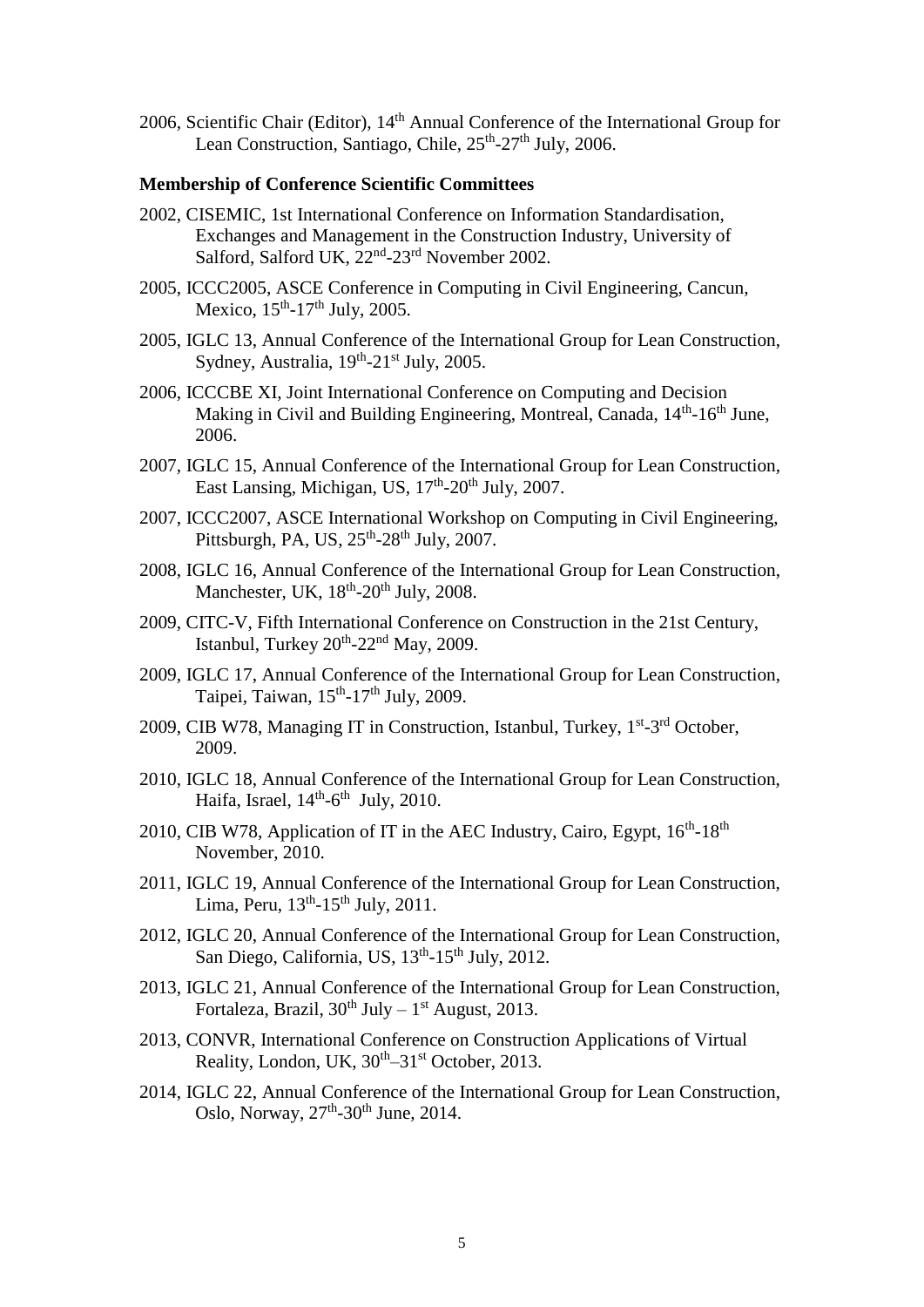- 2015, IPC Innovative Practices in Construction and IGLC 23, Annual Conference of the International Group for Lean Construction, Perth, Australia, 28<sup>th</sup>-31<sup>st</sup> July, 2015.
- 2015, CIB W78 conference, Eindhoven, Netherlands, 27<sup>th</sup>-29<sup>th</sup> October, 2015.
- 2016, ISARC, 33rd International Symposium on Automation and Robotics in Construction, Auburn, Alabama, USA, 18<sup>th</sup> -21<sup>st</sup> July, 2016.
- 2016, IGLC, 24<sup>th</sup> Annual Conference of the International Group for Lean Construction, Boston, Massachusetts, USA, 20<sup>th</sup>-22<sup>nd</sup> July, 2016.
- 2016, CONVR, 16<sup>th</sup> International Conference on Construction Applications of Virtual Reality, Hong Kong, 12<sup>th</sup>-13<sup>th</sup> December, 2016

#### **Other**

- 2014, Civil Engineering Advisory Board Member, Registrar of Architects and Engineers, Israel Ministry of the Economy.
- 2004, Israel National Association of Construction Contractors and Builders, Judge for the 'Excellence in Construction' competition.

## **MEMBERSHIP IN PROFESSIONAL SOCIETIES**

Member, American Society of Civil Engineers and the ASCE Construction Institute

Member, Israel Engineers Association

Professional Member, Post-Tensioning Institute (North America).

Professional Member, Precast/Prestressed Concrete Institute (North America).

### **HONORS**

- 1983, Jere Jennings Medal and Postgraduate scholarship, Faculty of Engineering, University of the Witwatersrand, Johannesburg, South Africa
- 1995, Prize for Excellent Teaching, Faculty of Civil Eng., Technion
- 1996, Esther and Mordechai Rubinstein Research Grant, Faculty of Civil Eng., Technion
- 1997, Prize for Consistently Excellent Teaching, Technion
- 2001, Jacob and Ethel Feld Academic Lectureship, Technion
- 2002, Research Achievement Award, College of Architecture, Georgia Institute of Technology
- 2005, Arenson Prize for Excellence in Lecturing, Faculty of Civil and Env. Eng., Technion; Technion Excellence in Lecturing Award.
- 2008, Best Paper Award, ASCE Journal of Construction Engineering and Management.
- 2013, Technion Excellence in Lecturing Award.
- 2016, Thomas Fitch Rowland Prize, Construction Institute of the ASCE, for "valuable contributions to construction management and construction engineering."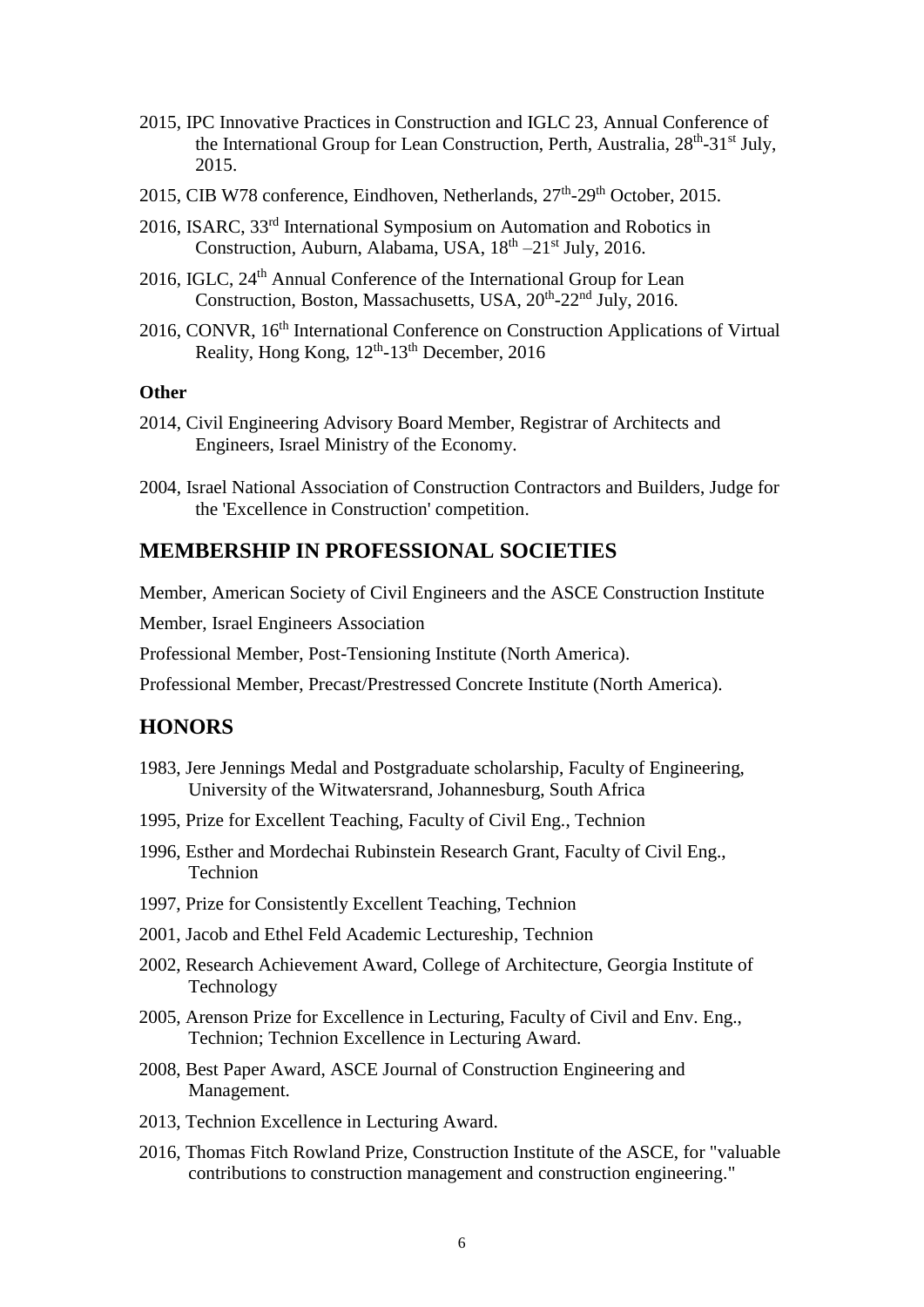# **GRADUATE STUDENTS**

### **Post-Doctoral Supervision Completed**

1. Dr. Amotz Perlman, 2011-2012

### **Post-Doctoral Supervision in Progress**

2. Dr. Ling Ma, 2013-2016

### **PhD Completed**

- 1. 2005, Esin Ergen, PhD, "Formalization of Life-Cycle Data Management of Engineered-to-order Components Using Advanced Tracking Technologies" (Asst. Prof. Burcu Akinci – primary supervisor) Civil and Env. Eng., Carnegie-Mellon University.
- 2. 2008, Ophir Rozenfeld, PhD, "Lean Scheduling for Safety: Development of a Time-Dependent Risk Level Model", (Assoc. Prof. Yehiel Rosenfeld – primary supervisor), Civil and Env. Eng., Technion.
- 3. 2008, Efraim Tribelsky, PhD, "Lean Design of Civil Engineering Projects: Development of Measures of Information Flow", Civil and Env. Eng., Technion.
- 4. 2008, Micha Harel, PhD, "A Lean Model for Two-dimensional Optimization of Process Flow in Construction Projects with Sub-contractors", Civil and Env. Eng., Technion.
- 5. 2011, Irina Brodetskaia, PhD, "Computer-Aided Implementation of Lean Principles for Real-Time Optimization of Flow in Construction Operations", (Assoc. Prof. Aviad Shapira – secondary supervisor), Civil and Env. Eng., Technion.
- 6. 2014, Shiva Aram, PhD, "A Knowledge-Based System Framework for Semantic Enrichment and Automated Detailed Design in the AEC Projects" (Prof. Chuck Eastman – primary supervisor), College of Architecture, Georgia Tech.
- 7. 2015, Michael Belsky, PhD, "Toward Intelligent Semantic Enrichment of Building Information Models", Civil and Env. Eng., Technion.
- 8. 2015, Vitaliy Priven, PhD, "The 'Social Subcontract': A Social Network Pact for Stable, Reliable and Continuous Workflow in Construction at the Operation Level", Civil and Env. Eng., Technion.

### **PhD in Progress**

9. 2016, Reem Zeibak-Shini, PhD, "Generation of a building information model (BIM) representing the deformed state of a structure using laser scanning and prior information", (Assoc. Prof. Sagi Filin – secondary supervisor), Civil and Env. Eng., Technion.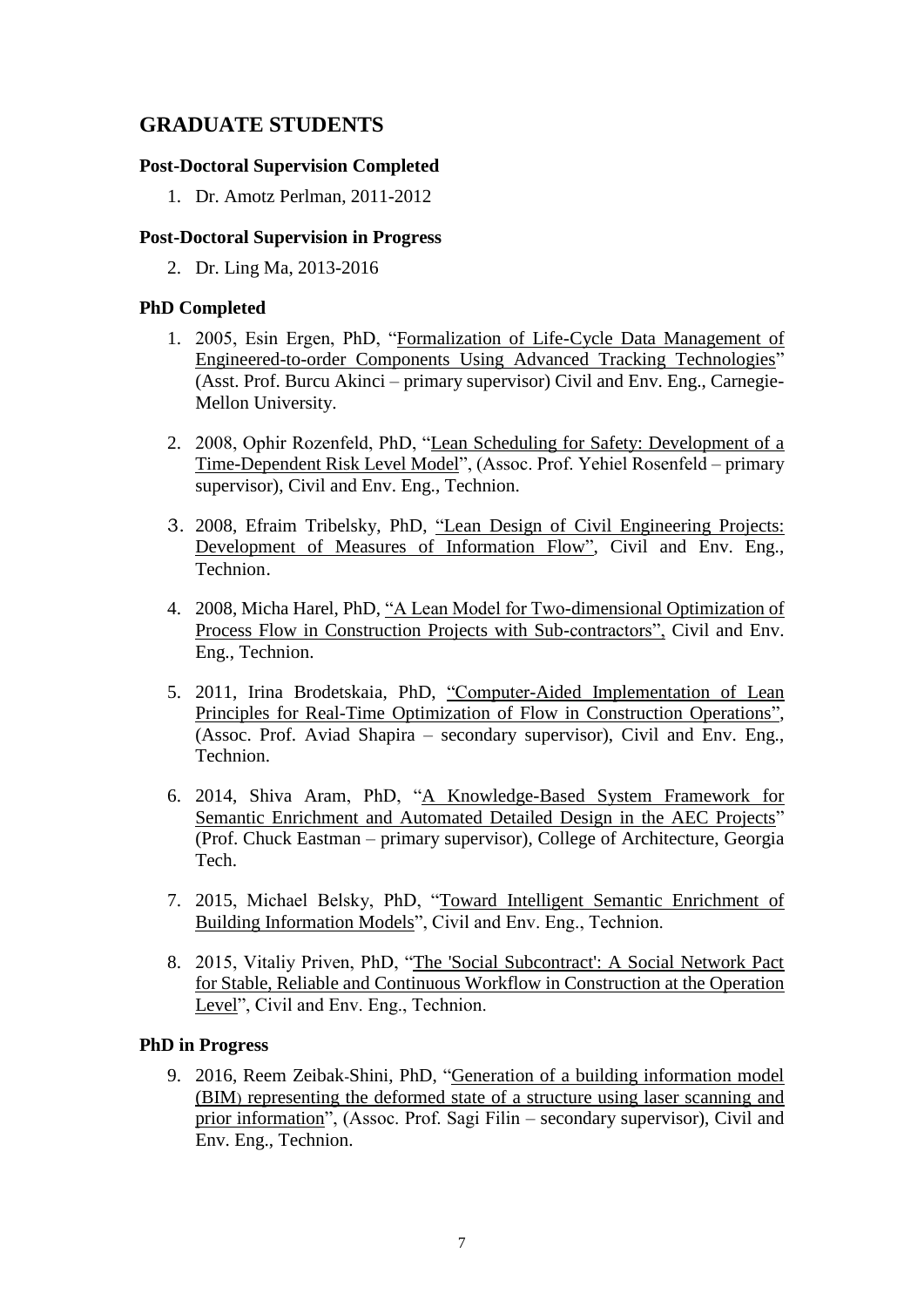- 10. 2018, Ury Gurevich, PhD, "Management, Design and Economic Implications of Implementing BIM Standards in a Major Construction Client Organization", Civil and Env. Eng., Technion.
- 11. 2018, Shmuel Korb, PhD, "Looking Beyond the Project to Local Industry Networks: Opportunities and Barriers to Lean Implementation in the AEC Industry", Civil and Env. Eng., Technion.

#### **MSc Completed**

- 1. 2004, Irina Brodetskaia, M.Sc., "An Examination of the Potential for Monitoring Construction Project Performance using an Equipment Mounted 'Black Box'" (Assoc. Prof. Ronie Navon – primary supervisor), Civil and Env. Eng., Technion.
- 2. 2006, Alberto Esqenazi, M.Sc., "Evaluation of Lean Construction Improvements using Computer Simulation", Civil and Env. Eng., Technion.
- 3. 2007, Arieh Yurovsky, M.Sc., "The Current State of Private Construction in Israel based on Lean Principles", (Dr. Amnon Katz – secondary supervisor), Civil and Env. Eng., Technion.
- 4. 2007, Maxim Goldin, M.Sc., "A Lean Approach to Managing Housing Construction subject to Design Changes," Civil and Env. Eng., Technion.
- 5. 2008, Ronen Barak, M.Sc., "Specification and Development of an Object Model for Building Information Modeling of Cast-in-place Reinforced Concrete Structures", Civil and Env. Eng., Technion.
- 6. 2008, Israel Kaner, M.Sc., "Interoperability and Building Information Model Exchange between Architects and Engineers for Precast Facades", Civil and Env. Eng., Technion.
- 7. 2009, Rebecca Partouche, M.Sc., "A Lean Model for Construction of Tall Office/Commercial Buildings", Civil and Env. Eng., Technion.
- 8. 2012, Gabi Raviv, M.Sc., "Identification and Analysis of Mechanisms for Constructability Knowledge Transfer from Contractors to Designers", (Assoc. Prof. Aviad Shapira – primary supervisor), Civil and Env. Eng., Technion.
- 9. 2012, Ergo Pikas, M.Sc., "Evaluation of University-level BIM Education in Construction Engineering and Management", Civil and Env. Eng., Technion.
- 10. 2012, Ury Gurevich, M.Sc., "Examination of the Effects of a KanBIM system on Subcontractor Task Choice in Finishing Works", Civil and Env. Eng., Technion.
- 11. 2013, Tomer Lutaty, M.Sc., "Construction Labor Productivity Trends in Light of Developments in Industrialization and Technology", Civil and Env. Eng., Technion.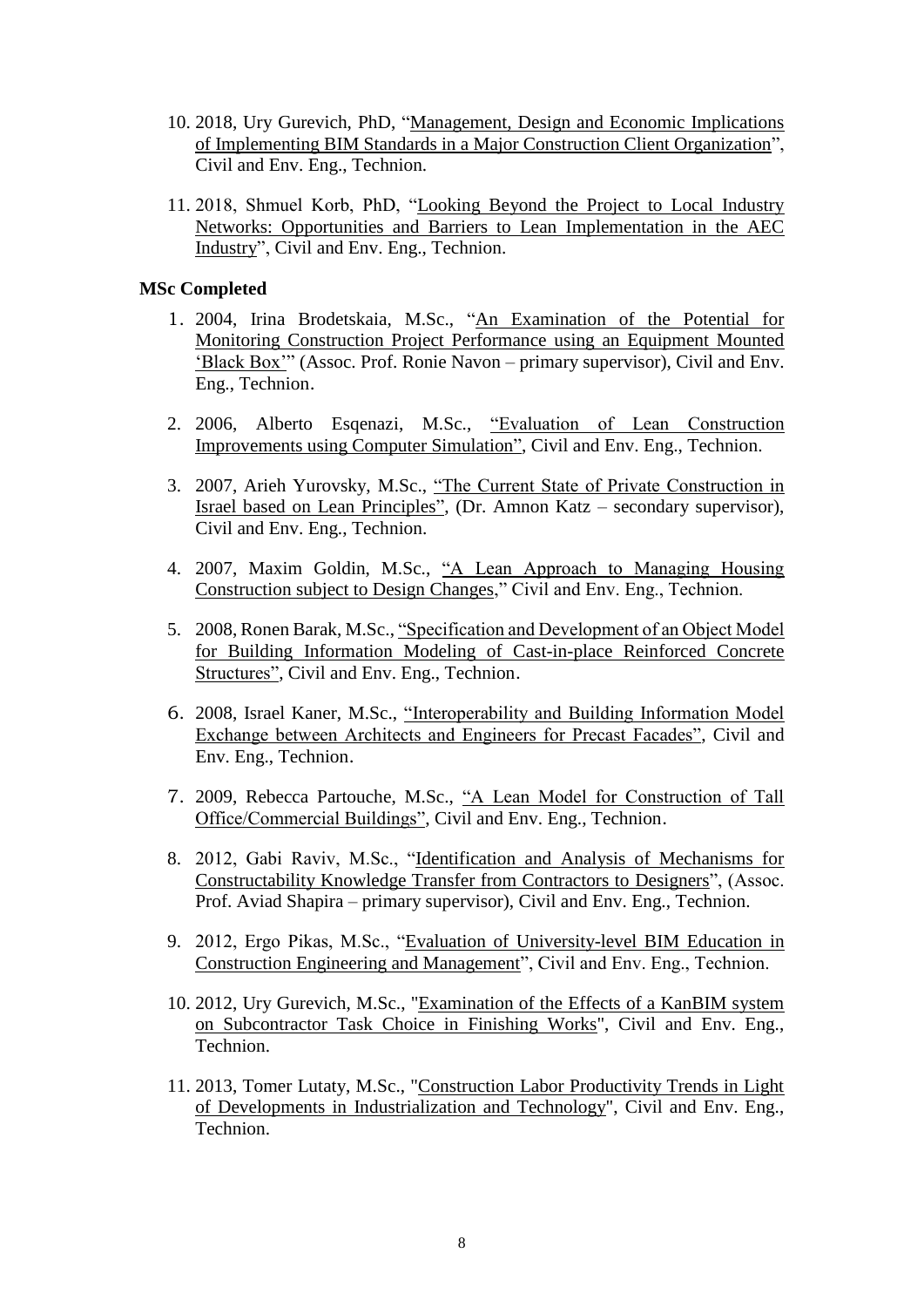- 12. 2014, Dana Swissa, M.Sc., "Safe construction by Design: Virtual Assessment of Construction Hazards in Design", Civil and Env. Eng., Technion.
- 13. 2014, Tanya Bloch, M.Sc., "Towards Building Information Modeling of Damaged Buildings to Guide Search and Rescue", (Prof. Oded Rabinovitch – secondary supervisor), Civil and Env. Eng., Technion.
- 14. 2015, Lola Ben Alon, M.Sc., "Simulating and Visualizing the Flow of Trade Crews using Agents and Building Information Models", Civil and Env. Eng., Technion.
- 15. 2016, Yasuer Shachaf, M.Sc., "The Flow of Process Information and its Impact on the Workflow of Construction Crews", Civil and Env. Eng., Technion.

#### **MSc in Progress**

- 16. 2016, Amit Dayan, M.Sc., "3D Visualizations as Cognition Enhancers for Apartment Customization", Civil and Env. Eng., Technion.
- 17. 2016, Eran Haronian, M.Sc., "Understanding 'Production Process Status Information' in Terms of Product Flow and Value Creation", Civil and Env. Eng., Technion.
- 18. 2017, Mordechai Shachaf, M.Sc., "Interoperability between BIM and GIS in a Campus Environment", Civil and Env. Eng., Technion.

#### **ME Completed**

- 1. Michael Shem-Tov, M.E., "The impact of delays in off-site manufacturing processes on construction projects," February 2001.
- 2. Maskit Pe'er, M.E., "Depth of adoption of information technology in construction in Israel," March 2001.
- 3. Irit Gendler, M.E., "Electronic commerce in construction companies," May 2001.
- 4. Avi Bachar, M.E., "Lessons learned from implementation of lean design principles in design management of a military project," July 2001.
- 5. Eran Mualem, M.E., "Examination of the design process of building 'B' in the Kirya from the perspective of Lean Design," July 2001.
- 6. Miki Frenklach, M.E., "Examination of design process improvements through adoption of the Last Planner lean construction technique," July 2001.
- 7. Abraham Haber, M.E., "Lean construction in the design of a 28 story office tower above an existing underground structure – analysis of applicability and benefit," July 2001.
- 8. Emanuel Atiya, M.E., "Adoption and integration of information technology tools in structural design," July 2001.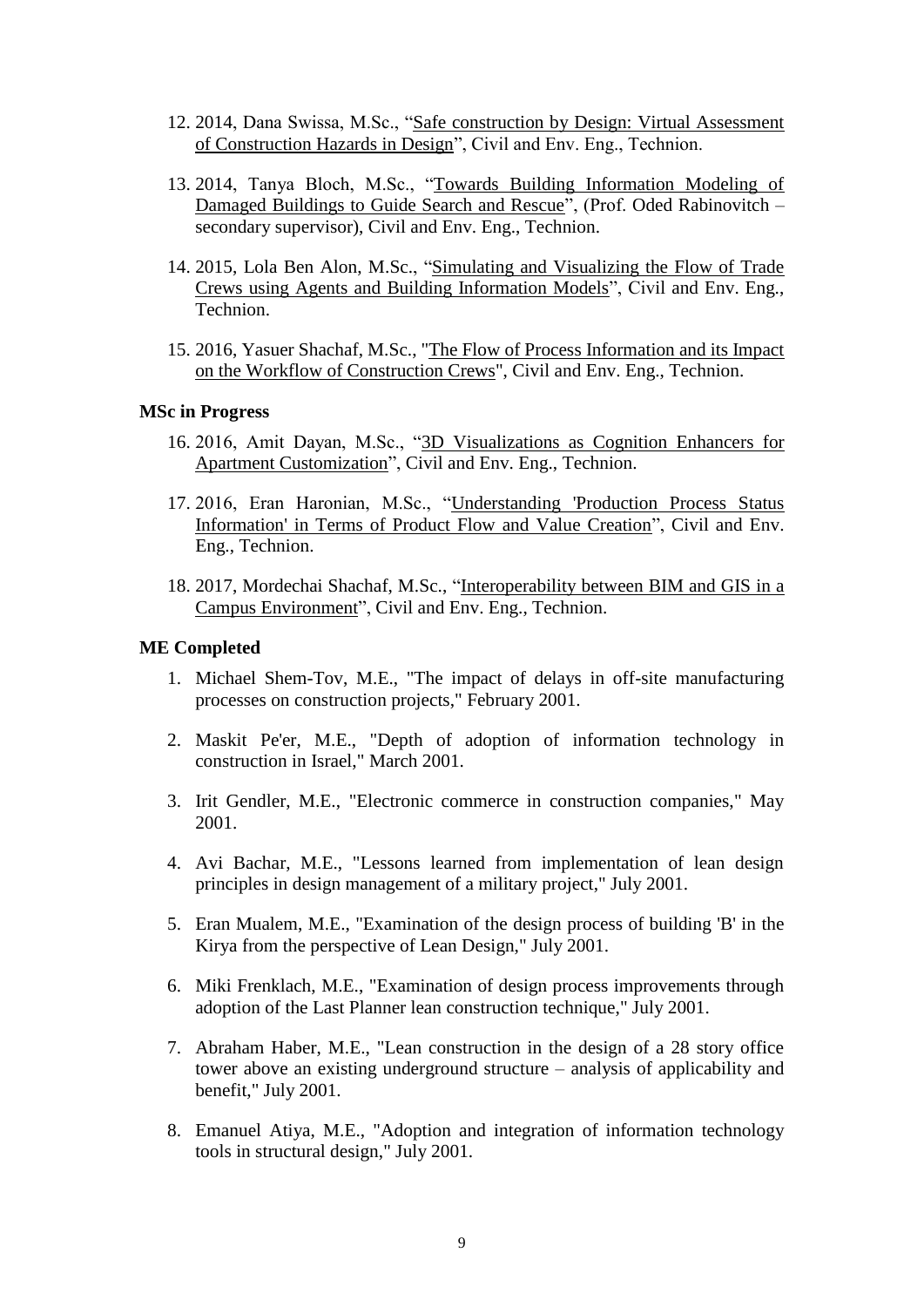- 9. Buddy Halabi, M.E., "Characterization and estimation of economic risk for residential property developers," December 2001.
- 10. Eitan Benisti, M.E., "Examination of the viability of use of web-based project collaboration services," July 2003.
- 11. Yossi Hadad, M.E., "The impact of intensifying factors on the probability of accident scenarios in construction," December 2006.

# **RESEARCH GRANTS**

- 1. 2003, PCSC (North American Precast Concrete Software Consortium), \$32,000, "Precast Concrete Software Consortium Project - Phase Two", Rafael Sacks (Technion PI), Charles Eastman (Project leader at Georgia Tech under separate grant).
- 2. 2003, PITA ICES (Institute for Complex Engineered Systems) Research Seed Fund (Carnegie-Mellon University – Lehigh University, Pennsylvania State Govt.), \$37,043, "Real-Time Tracking and Monitoring of Precast Concrete Pieces During Production, Erection, and Maintenance Phases in Support of Lean Supply-Chain Management", Rafael Sacks (Technion PI), Burcu Akinci (Carnegie-Mellon PI).
- 3. 2004, TEKLA Corporation, Espoo Finland, € 29,877 (\$38,500)"Qualitative and Quantitative Assessment of the Impact of 3D Modeling of Building Structures on Engineering Productivity", Rafael Sacks (PI).
- 4. 2004, Danya Cebus Construction Ltd., NIS 77,000 (\$17,900) "Procedures for Late Change Orders - Development of a Management Model Based on Lean Construction Principles", Rafael Sacks (PI).
- 5. 2004, PCSC (North American Precast Concrete Software Consortium), \$15,000 "Precast Concrete Software Consortium Project - Phase Three", Rafael Sacks (Technion PI), Charles Eastman (Project leader at Georgia Tech under separate grant).
- 6. 2005, Israel Ministry of Industry, Trade and Employment, NIS 598,000 (\$133,000) "A Lean Dynamic Quantitative Method for Planning Safety Enhancement Operations in Construction", Rafael Sacks and Yehiel Rosenfeld  $(PIs)$ .
- 7. 2006, Israel Ministry of Housing and Construction, NIS 190,000 (\$41,300) "Enhancing the competitiveness of prefabricated components for construction by shortening lead times using computer modeling", Rafael Sacks (PI).
- 8. 2006, TEKLA Corporation, Espoo Finland, \$51,975, "Building Information Modeling of Cast-in-place Reinforced Concrete Structures - Data Model Definition to Support Design and Construction Management", Rafael Sacks (Technion PI), Charles Eastman (Georgia Tech PI under separate grant).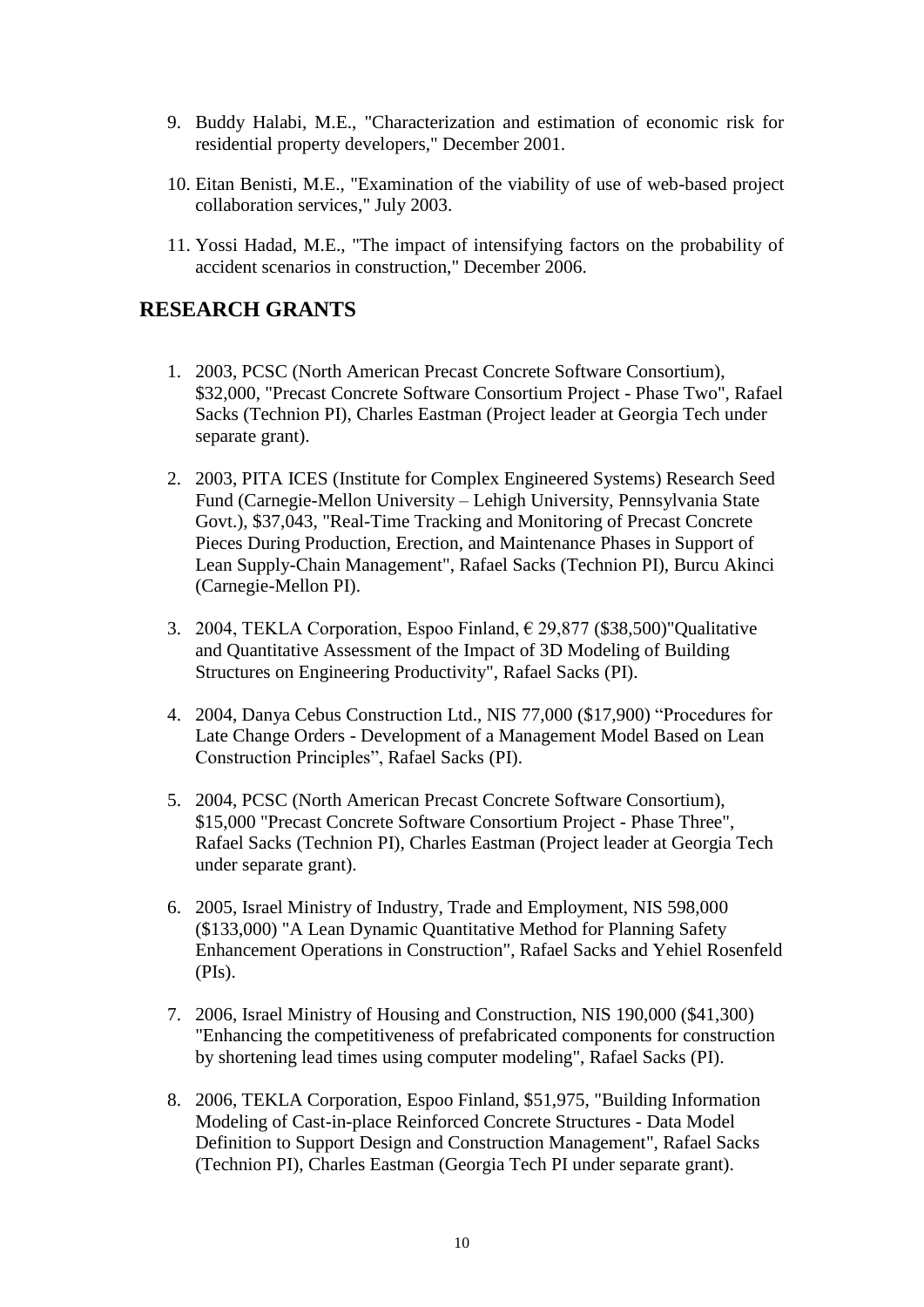- 9. 2006, Charles Pankow Foundation, Ontario, California, USA, \$58,588, "Building Information Model (BIM) For Precast Concrete", in collaboration with Dr. Earle Kennett, National Institute of Building Science (NIBS), Dr. Richard H. J. Jackson, FIATECH, and Prof. Charles Eastman, Georgia Institute of Technology. Total grant award \$159,804.
- 10. 2007, Israel Ministry of Housing and Construction, NIS 185,000 (\$44,000) "The Potential to Enhance Productivity in Construction through Industrialization using Lean Principles ", Rafael Sacks (PI), Aviad Shapira (co-PI).
- 11. 2008, Innovative Construction Research Centre, School of Construction Management and Engineering, University of Reading, UK, £46,830 and Tekla Ltd., Finland, £45,600, "The Value of Building Information Modelling Interfaces for Construction Management", Rafael Sacks and Milan Radosavljevic (PIs)
- 12. 2009, Institute for Occupational Safety and Health, UK, £93,684 "Building Safely by Design: Appraising safety hazards virtually before construction", Dr. Jennifer Whyte (University of Reading, UK, PI), Rafael Sacks (co-PI).
- 13. 2010, Israel Ministry of Industry, Trade and Employment, NIS 598,000 (\$161,000) "Training Workers for Construction Safety using Virtual Reality", Rafael Sacks (PI).
- 14. 2010, Israel Ministry of Housing and Construction, NIS 290,000 (\$76,316) "Impact of the 'KanBIM' system on the productivity, safety and quality of work of trade teams and team leaders", Rafael Sacks (PI).
- 15. 2010, European Union 7<sup>th</sup> Framework Program, FP7-PEOPLE-2009-IRSES grant for researcher mobility (Marie Curie), €102,600, "BIM Auto GEN Project", in collaboration with University of Cambridge (UK), University of Cyprus, FORTH (Greece), Georgia Tech (USA) and University of Michigan (USA).
- 16. 2011, Tidhar Construction Ltd., NIS 168,000 (\$44,600), "Integrated Implementation of Lean and BIM in a Construction Company Case Study: Development of the 'Tidhar Way' "Rafael Sacks (PI).
- 17. 2012, Research Fund of the Israel Association of Insurance Companies, NIS 622,000 (\$165,000), "Evaluation of Earthquake Damage to Buildings using Building Information Modeling and Laser Scanning", Rafael Sacks (PI), Sagi Filin (co-PI).
- 18. 2012, Israel Ministry of Housing and Construction, NIS 193,965 (\$51,725) "Construction Safety by Design: Virtual evaluation of construction hazards and risk at the design stage", Rafael Sacks (PI).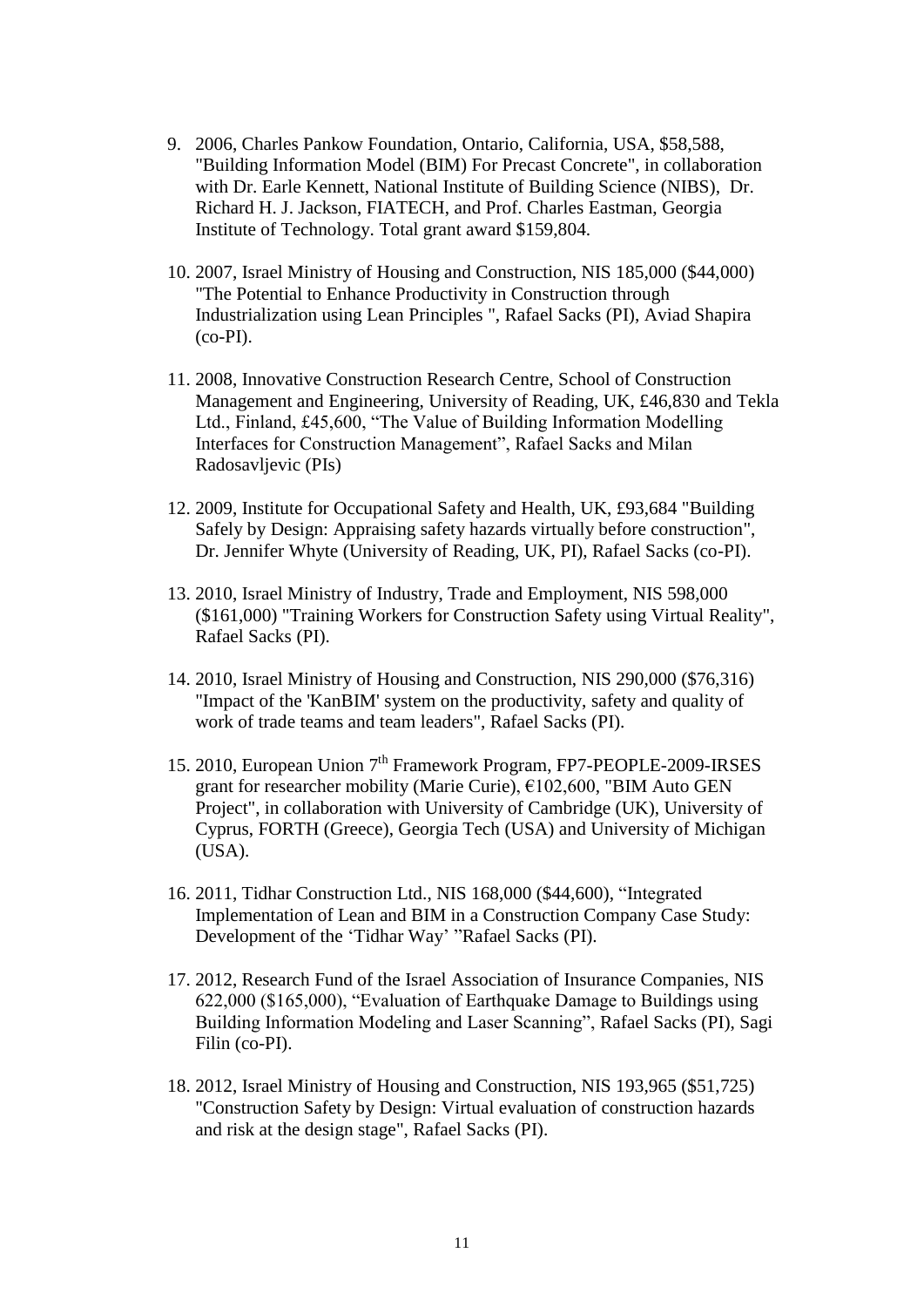- 19. 2012, Charles Pankow Foundation, \$51,533, "Phase 3 of the Precast Concrete National Building Modeling Standard Project", in collaboration with Prof. Charles Eastman, Georgia Institute of Technology. Total grant award \$195,021.
- 20. 2013, Tidhar Construction Ltd., NIS 228,000 (\$64,700), "Integrated Implementation of Lean and BIM in a Construction Company Case Study: Development of the 'Tidhar Way' – Phase II", Rafael Sacks (PI).
- 21. 2014, Israel Ministry of Housing and Construction, NIS 201,780 (\$51,396) "The Flow of Process Information and its Impact on the Workflow of Construction Crews", Rafael Sacks (PI).
- 22. 2015, Netivei Israel (Israel National Transport Infrastructure Company), NIS 324,528 (\$85,922) "Investigation of the Suitability of Integrated Project Delivery for Transport Infrastructure Projects", Rafael Sacks (PI).
- 23. 2015, EU Infravation ERA-NET, €570,000 "SeeBridge Automated Compilation of Semantically Rich BIM Models of Bridges", Rafael Sacks (PI, Coordinator), with University of Cambridge, Munich University of Technology, Georgia Tech, Trimble Navigation Inc., Kedmor Engineers, Pointivo Inc. and Georgia DOT.
- 24. 2015, Construction Division, Israel Ministry of Defense, NIS 287,527 (\$74,394) "Implementation of a BIM Standard in the Construction Division of the Ministry of Defense: Management, Design and Economic Implications", Rafael Sacks (PI).
- 25. 2016, NHRP New Zealand, NZ\$1,044,661 (\$683,135) "Building Quake and People – A Serious Game Platform for Informing Life Saving Strategies using Virtual Reality, Building Information Modelling, Agent-Based Modelling and Damage Models", Asst. Prof Vicente Gonzalez (PI), Auckland University with University of Canterbury and Opus Ltd.

### **SIGNIFICANT PROFESSIONAL PROJECTS**

- 1990, CAD policies for Jerusalem Municipality Civic Center Project, Shacham Computerized Engineering Ltd., Yossi Trigoda (project manager).
- 1991, CAD policies for Ministry of Housing, Shacham Computerized Engineering Ltd., Rafael Sacks (project manager).
- 1991 to 1994, Construction CAD software products 2BARS, TABA and others, Shacham Computerized Engineering Ltd., within the Autodesk Registered Developer Program. Rafael Sacks (project manager).
- 1992 to 1993, Jerusalem Highway 4 Visualization Project, Shacham Computerized Engineering Ltd., Rafael Sacks (project manager).
- 2011, Construction scheduling expert opinion report, Jerusalem Light Rail Project, Emy Matom Ltd.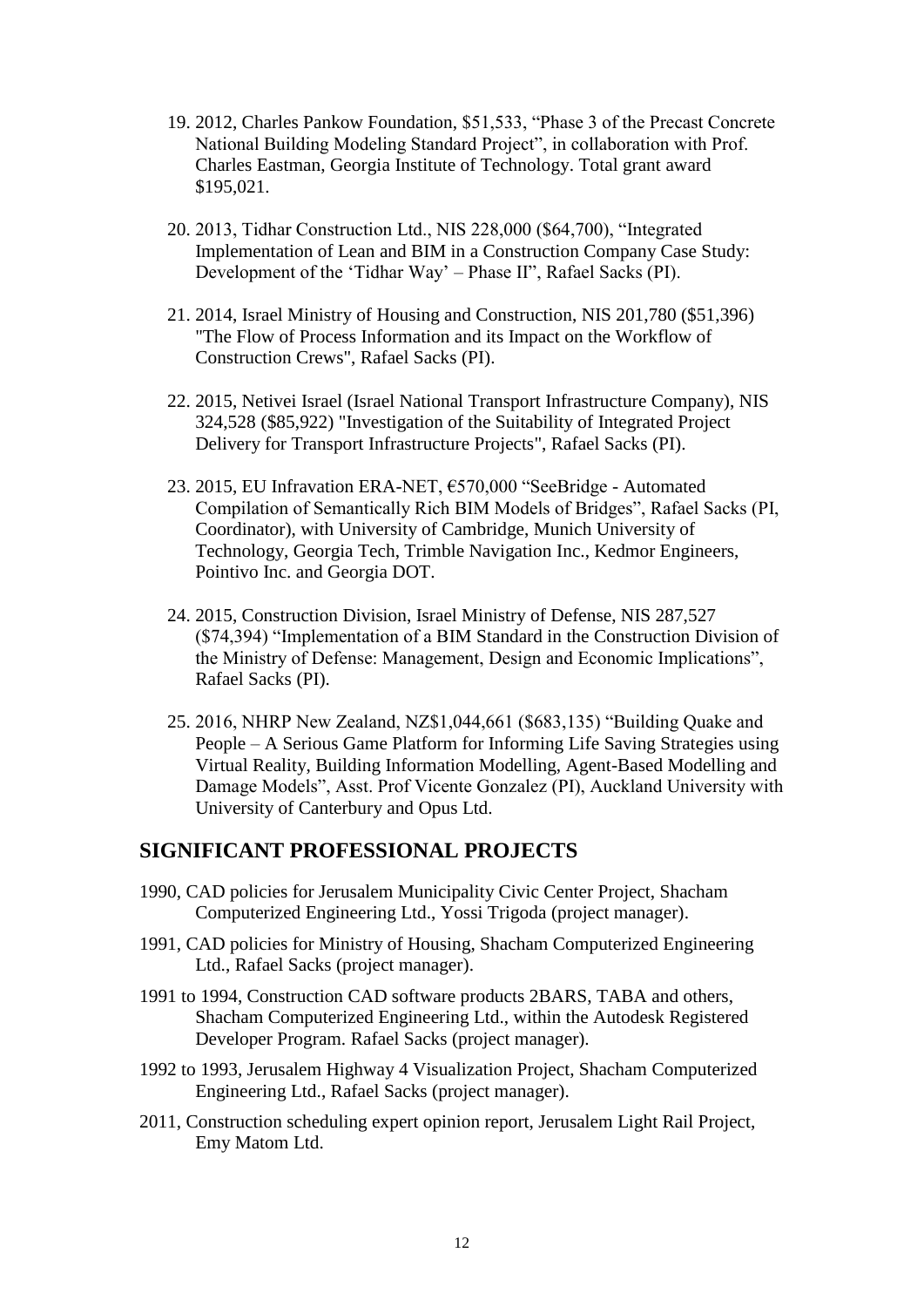# **PUBLICATIONS**

*(Names of my graduate students and post-docs shown in bold)*

### **Theses**

Computer Integrated Construction: Project Data Model Representation and Use Doctoral Thesis, Technion – Israel Institute of Technology, 1997.

EIDOCC - Expert Interactive Design of Concrete Columns Master's Thesis, MIT – Massachusetts Institute of Technology, 1985.

#### **Refereed papers in professional journals**

- 1. Sacks, R., and Buyukozturk, O., (1987), 'Expert Interactive Design of Concrete Columns under Bi-axial Bending', Journal of Computing in Civil Engineering, Vol. 1 No. 2 pp. 69-81.
- 2. Sacks, R., and Warszawski, A., (1997), ['A Project Model for an Automated](http://dx.doi.org/10.1016/S0926-5805(97)00034-4)  [Building System; Design and Planning Phases'](http://dx.doi.org/10.1016/S0926-5805(97)00034-4), Automation in Construction, Elsevier Science B.V., Vol. 7 No. 1 pp. 21-34.
- 3. Sacks, R., (1998), ['Issues in the Development and Implementation of a Building](http://techunix.technion.ac.il/~cvsacks/publications/IJCIT%201998%20-%20Issues%20in%20the%20Development%20and%20Implementation%20of%20a%20Building%20Project%20Model%20for%20an%20Automated%20Building%20System.pdf)  [Project Model for an Automated Building System'](http://techunix.technion.ac.il/~cvsacks/publications/IJCIT%201998%20-%20Issues%20in%20the%20Development%20and%20Implementation%20of%20a%20Building%20Project%20Model%20for%20an%20Automated%20Building%20System.pdf), International Journal of Construction Information Technology, Salford University, Salford UK Vol. 5 No. 2 pp. 75-101.
- 4. Sacks, R., Warszawski, A., and Kirsch, U., (2000), ['Structural Design in an](http://tx.technion.ac.il/~cvsacks/publications/Automation%20in%20Construction%202000%20-%20Structural%20design%20in%20an%20automated%20building%20system.pdf)  [Automated Building System'](http://tx.technion.ac.il/~cvsacks/publications/Automation%20in%20Construction%202000%20-%20Structural%20design%20in%20an%20automated%20building%20system.pdf), Automation in Construction, Elsevier Science B.V., Vol. 10 No. 1 pp. 181-197.
- 5. Sacks, R., (2002), ['Integrated AEC Information Services using Object Methods](http://tx.technion.ac.il/~cvsacks/publications/CACAIE%202002%20-%20Integrated%20AEC%20Information%20Services%20Using%20Object%20Methods%20and%20a%20Central%20Project%20Model.pdf)  [and a Central Project Model'](http://tx.technion.ac.il/~cvsacks/publications/CACAIE%202002%20-%20Integrated%20AEC%20Information%20Services%20Using%20Object%20Methods%20and%20a%20Central%20Project%20Model.pdf), Computer-Aided Civil and Infrastructure Engineering, Blackwell Publishers, Boston USA & Oxford UK, Vol. 17 No.6 pp. 449–456.
- 6. Sacks, R., Navon, R., and Goldschmidt, E., (2003), ['Building Project Model](http://dx.doi.org/10.1061/(ASCE)0887-3801(2003)17:1(19))  [Support for Automated Labor Monitoring'](http://dx.doi.org/10.1061/(ASCE)0887-3801(2003)17:1(19)), Journal of Computing in Civil Engineering, Vol.17 No.1 pp. 19-27.
- 7. Sacks, R., Eastman, C.M., and Lee, G., (2003) ['Process Improvements in Precast](http://www.pci.org/view_file.cfm?file=JL-03-MAY-JUNE-4.pdf)  [Concrete Construction Using Top-Down Parametric 3-D Computer-Modeling'](http://www.pci.org/view_file.cfm?file=JL-03-MAY-JUNE-4.pdf), Journal of the Precast/Prestressed Concrete Institute, Vol. 48 No. 3 pp. 46-55.
- 8. Eastman, C.M., Sacks, R., and Lee, G., (2003), ['Development and Implementation](http://www.itcon.org/2003/18)  [of Advanced IT in the North American Precast Concrete Industry'](http://www.itcon.org/2003/18), ITCON - Electronic Journal of Information Technology in Construction, Vol. 8, pp. 247- 262.
- 9. Sacks, R., Eastman, C.M., and Lee, G., (2004) ['Process Model Perspectives On](http://tx.technion.ac.il/~cvsacks/publications/ASCE%20JoCEM%202003%20-%20Process%20Model%20Perspectives%20on%20management%20and%20Engineering%20Procedures%20in%20the%20Precast-Prestressed%20Concrete%20Industry.pdf)  [Management and Engineering Procedures in the Precast/Prestressed Concrete](http://tx.technion.ac.il/~cvsacks/publications/ASCE%20JoCEM%202003%20-%20Process%20Model%20Perspectives%20on%20management%20and%20Engineering%20Procedures%20in%20the%20Precast-Prestressed%20Concrete%20Industry.pdf)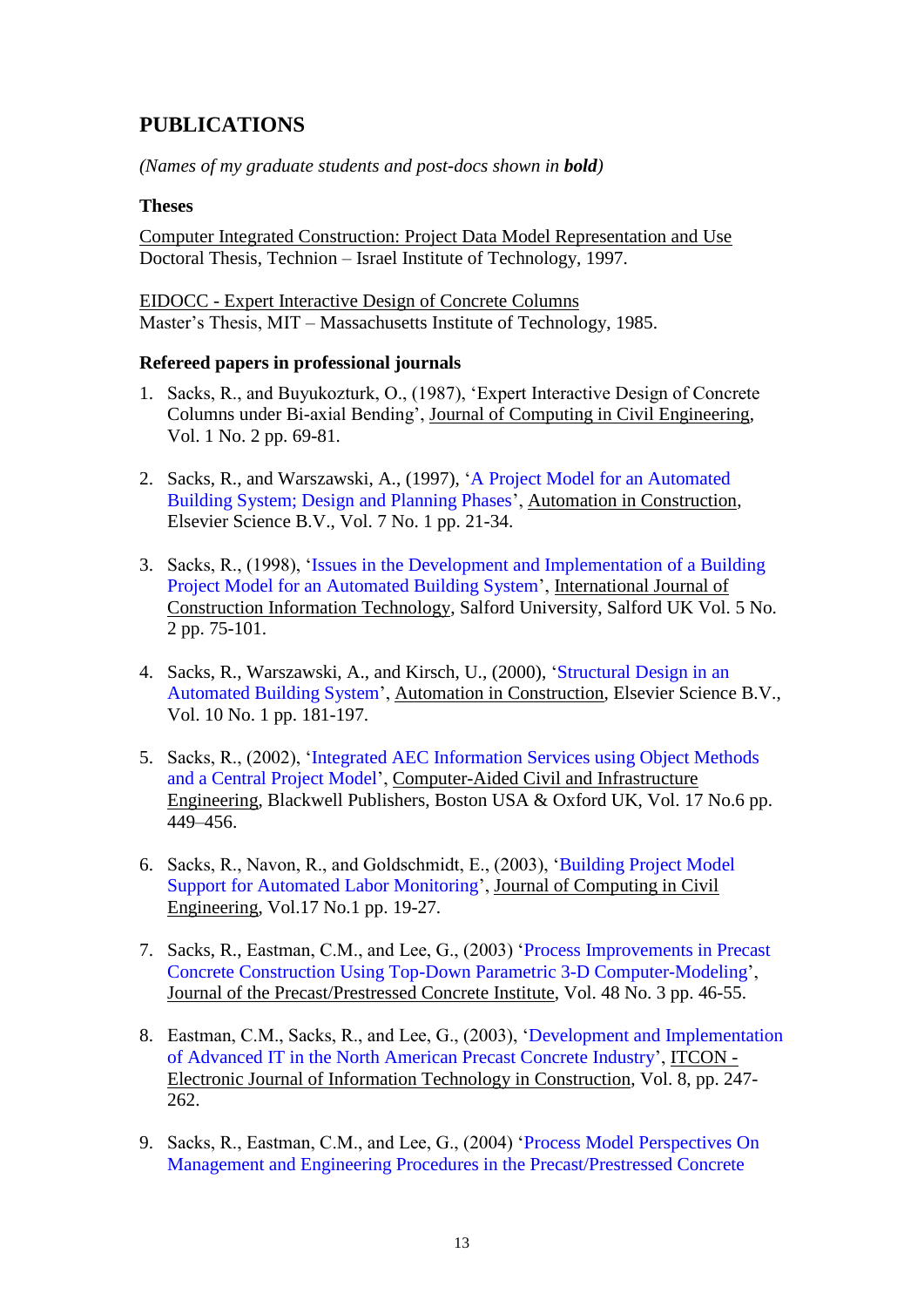[Industry'](http://tx.technion.ac.il/~cvsacks/publications/ASCE%20JoCEM%202003%20-%20Process%20Model%20Perspectives%20on%20management%20and%20Engineering%20Procedures%20in%20the%20Precast-Prestressed%20Concrete%20Industry.pdf), Journal of Construction Engineering and Management, Vol. 130 No. 2 pp. 206-215.

- 10. Sacks, R., Eastman, C.M., and Lee, G., (2004), ['Parametric 3D Modeling in](http://dx.doi.org/10.1016/S0926-5805(03)00043-8)  [Building Construction with Examples from Precast Concrete'](http://dx.doi.org/10.1016/S0926-5805(03)00043-8), Automation in Construction, Elsevier Science B.V., Vol. 13 No. 3 pp. 291-312.
- 11. Warszawski, A., and Sacks, R., (2004), ['A Practical Multi-Factor Approach to](http://techunix.technion.ac.il/~cvsacks/publications/ASCE%20JoCEM%202004%20-%20Practical%20Multifactor%20Approach%20to%20Evaluating%20Risk%20of%20Investment%20in%20Engineering%20Projects.pdf)  [Evaluating the Risk of Investment in Engineering Projects'](http://techunix.technion.ac.il/~cvsacks/publications/ASCE%20JoCEM%202004%20-%20Practical%20Multifactor%20Approach%20to%20Evaluating%20Risk%20of%20Investment%20in%20Engineering%20Projects.pdf), ASCE Journal of Construction Engineering and Management, Vol. 130 No. 3 pp. 357-367.
- 12. Sacks, R., (2004), ['Evaluation of the economic impact of computer-integration](http://techunix.technion.ac.il/~cvsacks/publications/ASCE%20CiCE%202004%20-%20Evaluation%20of%20the%20economic%20impact%20of%203D%20modeling%20in%20precast%20concrete%20engineering.pdf) in [precast concrete construction'](http://techunix.technion.ac.il/~cvsacks/publications/ASCE%20CiCE%202004%20-%20Evaluation%20of%20the%20economic%20impact%20of%203D%20modeling%20in%20precast%20concrete%20engineering.pdf), Journal of Computing in Civil Engineering, Vol. 18 No. 4. pp. 301-312.
- 13. Sacks, R., Navon, R., **Brodetskaia, I.,** and Shapira, A. (2005). ['Feasibility of](http://techunix.technion.ac.il/~cvsacks/publications/ASCE%20JoCEM%202005%20-%20Feasibility%20of%20Automated%20Monitoring%20of%20Lifting%20Equipment.pdf)  [Automated Monitoring of Lifting Equipment in Support of Construction Project](http://techunix.technion.ac.il/~cvsacks/publications/ASCE%20JoCEM%202005%20-%20Feasibility%20of%20Automated%20Monitoring%20of%20Lifting%20Equipment.pdf)  [Control'](http://techunix.technion.ac.il/~cvsacks/publications/ASCE%20JoCEM%202005%20-%20Feasibility%20of%20Automated%20Monitoring%20of%20Lifting%20Equipment.pdf), Journal of Construction Engineering and Management, Vol. 131 No. 5 pp. 604-614.
- 14. Sacks, R., Eastman, C.M., Lee, G. and Orndorff, D. (2005). ['A Target Benchmark](http://www.pci.org/view_file.cfm?file=JL-05-JULY-AUGUST-6.pdf)  [of the Impact of Three-Dimensional](http://www.pci.org/view_file.cfm?file=JL-05-JULY-AUGUST-6.pdf) Parametric Modeling in Precast [Construction'](http://www.pci.org/view_file.cfm?file=JL-05-JULY-AUGUST-6.pdf), Journal of the Precast/Prestressed Concrete Institute, Vol. 50 No. 4 pp. 126-139.
- 15. Sacks, R., Navon, R., and **Brodetskaia, I.,** (2006). ['Interpretation of](http://scitation.aip.org/getpdf/servlet/GetPDFServlet?filetype=pdf&id=JCCEE5000020000002000111000001&idtype=cvips&type=ALERT)  [Automatically Monitored Equipment Data for Project](http://scitation.aip.org/getpdf/servlet/GetPDFServlet?filetype=pdf&id=JCCEE5000020000002000111000001&idtype=cvips&type=ALERT) Control', Journal of Computing in Civil Engineering, Vol. 20 No. 2 pp. 111-120.
- 16. Lee, G., Eastman, C.M., Sacks, R., and Navathe, S.B., (2006). ['Grammatical](http://www.sciencedirect.com/science?_ob=MImg&_imagekey=B6X1X-4JMM07B-6-16&_cdi=7254&_user=32321&_orig=browse&_coverDate=04%2F30%2F2006&_sk=999799997&view=c&wchp=dGLbVlz-zSkWW&md5=83f616ab361e8d5350a664cdb3a46f06&ie=/sdarticle.pdf) [Rules for Specifying Information for Automated Product Data Modeling'](http://www.sciencedirect.com/science?_ob=MImg&_imagekey=B6X1X-4JMM07B-6-16&_cdi=7254&_user=32321&_orig=browse&_coverDate=04%2F30%2F2006&_sk=999799997&view=c&wchp=dGLbVlz-zSkWW&md5=83f616ab361e8d5350a664cdb3a46f06&ie=/sdarticle.pdf), Advanced Engineering Informatics, Vol. 20 No. 2 pp. 155-170.
- 17. Sacks, R., and **Harel, M.,** (2006). ['An Economic Game Theory](http://www.informaworld.com/smpp/content~content=a755199895~db=all~order=page) Model of [Subcontractor Resource Allocation Behavior'](http://www.informaworld.com/smpp/content~content=a755199895~db=all~order=page), Construction Management & Economics, Vol. 24 No. 8 pp. 869-881.
- 18. Lee, G., Sacks, R., and Eastman, C.M., (2006). ['Specifying Parametric Building](http://dx.doi.org/10.1016/j.autcon.2005.09.009)  Object Behavior (BOB) for [a Building Information Modeling System'](http://dx.doi.org/10.1016/j.autcon.2005.09.009), Automation in Construction, Vol. 15 No. 6 pp. 758-776.
- 19. **Ergen, E.,** Akinci, B., and Sacks, R., (2007). ['Tracking and Locating Components](http://dx.doi.org/10.1016/j.autcon.2006.07.004)  [in a Precast Storage Yard Utilizing Radio Frequency Identification Technology](http://dx.doi.org/10.1016/j.autcon.2006.07.004)  [and GPS'](http://dx.doi.org/10.1016/j.autcon.2006.07.004), Automation in Construction, Vol. 16 No. 3 pp. 354–367.
- 20. Navon, R., and Sacks, R., (2007). ['Assessing Research in Automated Project](http://dx.doi.org/10.1016/j.autcon.2006.08.001)  [Performance Control \(APPC\)'](http://dx.doi.org/10.1016/j.autcon.2006.08.001), Automation in Construction, Vol. 16 No. 4 pp. 474-484.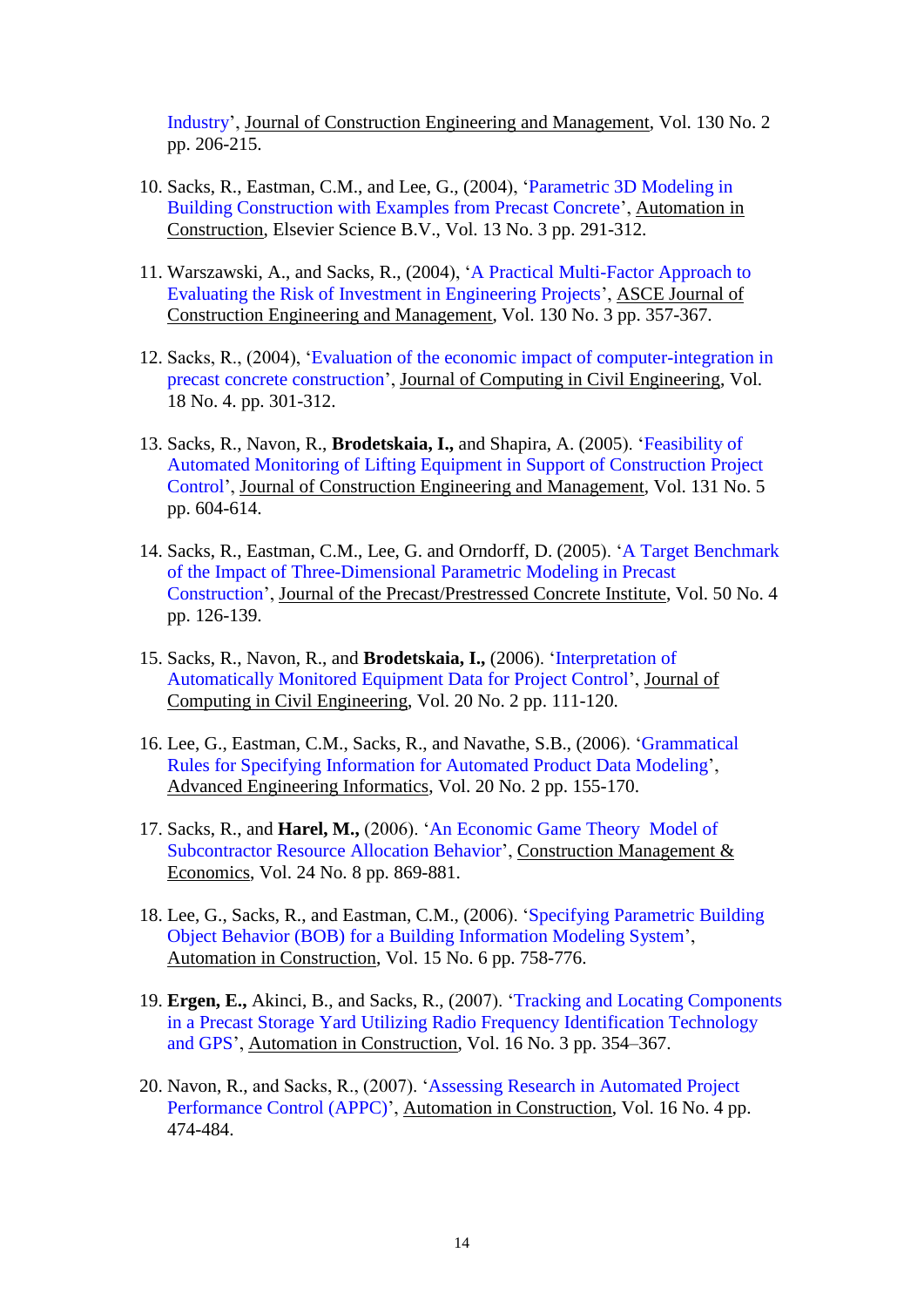- 21. Lee, G., Eastman, C.M., and Sacks, R., (2007). ['Twelve Design Patterns for](http://www.blackwell-synergy.com/doi/pdf/10.1111/j.1467-8667.2007.00475.x)  [Integrating and Normalizing Product](http://www.blackwell-synergy.com/doi/pdf/10.1111/j.1467-8667.2007.00475.x) Model Schemas', Computer-Aided Civil and Infrastructure Engineering, Vol. 22 No. 3 pp. 163-181.
- 22. Sacks, R., and **Goldin, M.,** (2007). ['Lean Management Model for Construction of](http://link.aip.org/link/?QCO/133/374/1)  [High-rise Apartment Buildings'](http://link.aip.org/link/?QCO/133/374/1), Journal of Construction Engineering and Management, Vol. 133 No. 5 pp. 374-384.
- 23. Lee, G., Sacks, R., and Eastman, C.M., (2007). ['Product Data Modeling using](http://dx.doi.org/10.1016/j.autcon.2006.05.004)  GTPPM - [A Case Study'](http://dx.doi.org/10.1016/j.autcon.2006.05.004), Automation in Construction, Vol. 16 No.3 pp. 392-407.
- 24. Sacks, R., **Esquenazi, A.,** and **Goldin, M.,** (2007). ['LEAPCON: Simulation of](http://link.aip.org/link/?QCO/133/529/1)  [Lean Construction of High-rise Apartment Buildings'](http://link.aip.org/link/?QCO/133/529/1), Journal of Construction Engineering and Management, Vol. 133 No. 7 pp. 529-539.
- 25. Lee, G., Eastman, C.M., and Sacks, R., (2007) ['Eliciting Information for Product](http://dx.doi.org/10.1016/j.datak.2006.08.005)  [Modeling using Process Modeling'](http://dx.doi.org/10.1016/j.datak.2006.08.005), Data & Knowledge Engineering, Elsevier Science B.V., Vol. 62 No. 2 pp. 292-307.
- 26. **Ergen, E.,** Akinci, B., and Sacks, R., (2007). ['Life-Cycle Data Management of](http://www.sciencedirect.com/science?_ob=ArticleURL&_udi=B6X1X-4R065NM-4&_user=32321&_coverDate=10%2F31%2F2007&_rdoc=1&_fmt=&_orig=search&_sort=d&view=c&_acct=C000004038&_version=1&_urlVersion=0&_userid=32321&md5=e405d22cefbfe7ead7f5a1877b193c6c)  [Engineered-to-Order Components Using Radio Frequency Identification'](http://www.sciencedirect.com/science?_ob=ArticleURL&_udi=B6X1X-4R065NM-4&_user=32321&_coverDate=10%2F31%2F2007&_rdoc=1&_fmt=&_orig=search&_sort=d&view=c&_acct=C000004038&_version=1&_urlVersion=0&_userid=32321&md5=e405d22cefbfe7ead7f5a1877b193c6c), Advanced Engineering Informatics, Vol. 21 No. 4 pp. 356-366.
- 27. Sacks, R., and **Barak, R**., (2008). ['Impact of Three-dimensional Parametric](http://dx.doi.org/10.1016/j.autcon.2007.08.003)  [Modeling of Buildings on Productivity in Structural Engineering Practice'](http://dx.doi.org/10.1016/j.autcon.2007.08.003), Automation in Construction, Vol. 17 No. 4 pp. 439-449.
- *28.* Eastman, C. M., and Sacks, R., (2008). ['Relative Productivity in the AEC](http://dx.doi.org/10.1061/(ASCE)0733-9364(2008)134:7(517))  [Industries in the US for On-site and Off-site Activities'](http://dx.doi.org/10.1061/(ASCE)0733-9364(2008)134:7(517)), Journal of Construction Engineering and Management, Vol. 134 No. 7 pp. 517-526. *This paper won the journal's [Best Paper Award for 2008.](http://scitation.aip.org/getpdf/servlet/GetPDFServlet?filetype=pdf&id=JCEMD4000135000007000559000001&idtype=cvips&prog=normal)*
- 29. **Kaner, I.**, Sacks, R., Kassian, W., and Quitt, T., (2008). ['Case Studies of BIM](http://www.itcon.org/2008/21)  [Adoption for Precast Concrete Design by Mid-sized Structural Engineering](http://www.itcon.org/2008/21)  [Firms'](http://www.itcon.org/2008/21), ITCON - Information Technology in Construction, Vol. 13 Special Issue - Case studies of BIM use, pp. 303-323.
- 30. **Barak, R.**, Jeong, Y.-S., Sacks, R., and Eastman, C.M., (2009). ['Unique](http://dx.doi.org/10.1061/(ASCE)0887-3801(2009)23:2(64))  [Requirements of Building Information Modeling for Cast-in-place Reinforced](http://dx.doi.org/10.1061/(ASCE)0887-3801(2009)23:2(64))  [Concrete'](http://dx.doi.org/10.1061/(ASCE)0887-3801(2009)23:2(64)), Journal of Computing in Civil Engineering, Vol. 23 No. 2 pp. 64-74.
- 31. Jeong, Y.-S., Eastman, C.M., Sacks, R., **Kaner, I.,** (2009). ['Benchmark Tests for](http://dx.doi.org/10.1016/j.autcon.2008.11.001)  [BIM Data Exchanges of Precast Concrete'](http://dx.doi.org/10.1016/j.autcon.2008.11.001), Automation in Construction, Vol. 18 pp. 469-484.
- 32. Sacks, R., **Rozenfeld, O.,** and Rosenfeld, Y., (2009). ['Spatial and Temporal](http://dx.doi.org/10.1061/(ASCE)0733-9364(2009)135:8(726))  [Exposure to Safety Hazards in Construction'](http://dx.doi.org/10.1061/(ASCE)0733-9364(2009)135:8(726)), Journal of Construction Engineering and Management, Vol. 135 No. 8 pp. 726-736.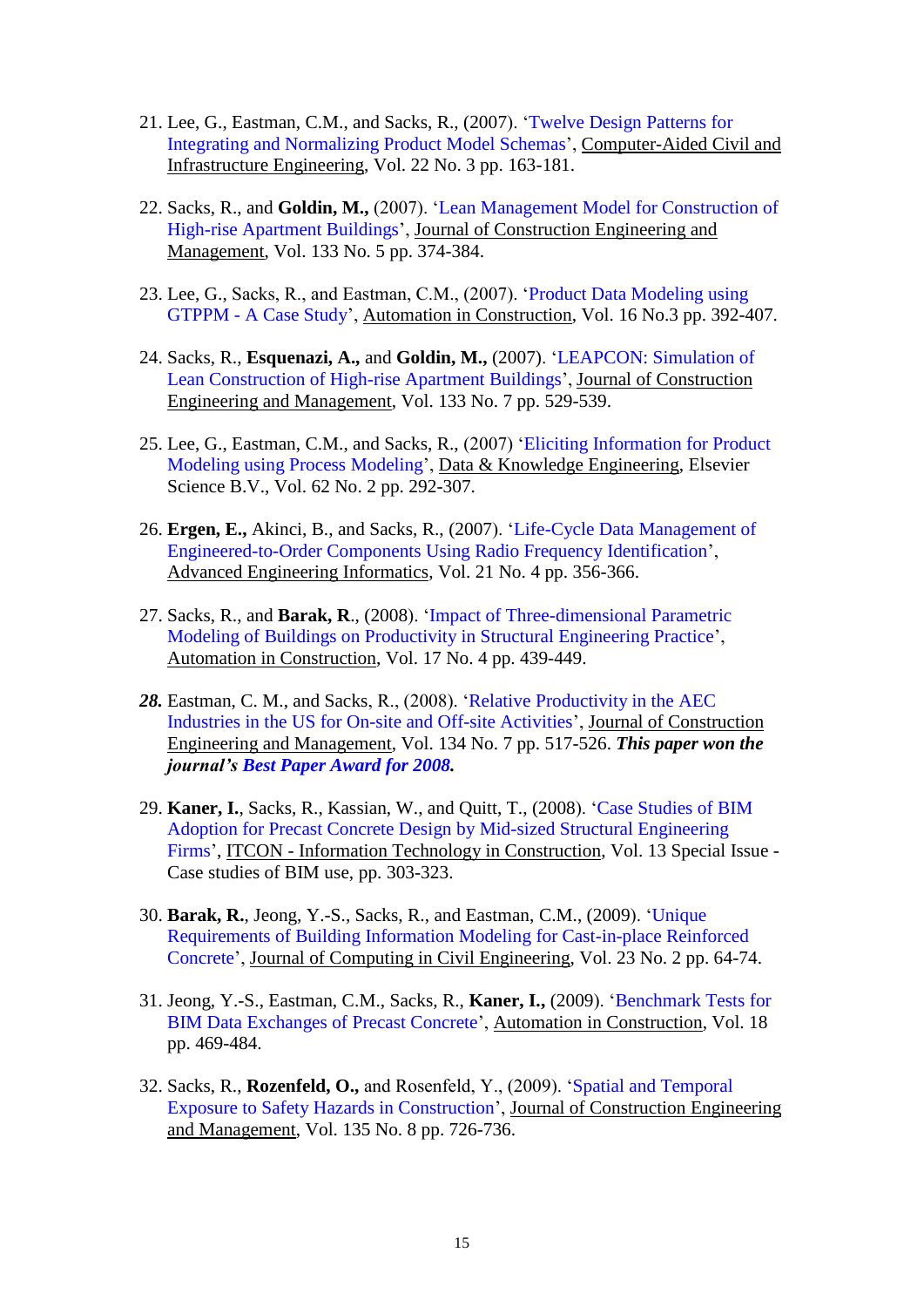- 33. **Rozenfeld, O.,** Sacks, R., and Rosenfeld, Y., (2009). 'CHASTE [Construction](http://dx.doi.org/10.1080/01446190903002771)  [Hazard Analysis with Spatial and Temporal Exposure'](http://dx.doi.org/10.1080/01446190903002771), Construction Management & Economics, Vol. [27](http://www.informaworld.com/smpp/title~db=all~content=t713664979~tab=issueslist~branches=27#v27) No. [7](http://www.informaworld.com/smpp/title~db=all~content=g914044637) pp. 625-638.
- 34. Sacks, R., Treckmann, M., and **Rozenfeld, O.,** (2009). ['Visualization of Work](http://dx.doi.org/10.1061/(ASCE)CO.1943-7862.0000102)  [Flow to Support Lean Construction'](http://dx.doi.org/10.1061/(ASCE)CO.1943-7862.0000102), Journal of Construction Engineering and Management, Vol. 135 No. 12 pp. 1307-1315.
- 35. Eastman, C.M., Jeong, Y.-S., Sacks, R., and **Kaner, I.,** (2010). ['Exchange Model](http://dx.doi.org/10.1061/(ASCE)0887-3801(2010)24:1(25))  [and Exchange Object Concepts for Implementation of National BIM Standards'](http://dx.doi.org/10.1061/(ASCE)0887-3801(2010)24:1(25)), Journal of Computing in Civil Engineering, Vol. 24 No. 1 pp. 25-34.
- 36. Sacks, R., and **Barak, R.**, (2010). ['Teaching Building Information Modeling as an](http://dx.doi.org/10.1061/(ASCE)EI.1943-5541.0000003)  [Integral Part of Freshman Year Civil Engineering Education'](http://dx.doi.org/10.1061/(ASCE)EI.1943-5541.0000003), Journal of Professional Issues in Engineering Education and Practice, Vol. 136 No. 1 pp. 30- 38.
- 37. **Tribelsky, E.**, and Sacks, R., (2010). ['Measuring information flow in](http://dx.doi.org/10.1007/s00163-009-0084-3) the detailed [design of construction projects'](http://dx.doi.org/10.1007/s00163-009-0084-3), Research in Engineering Design, Vol. 21 No.3 pp. 189-206.
- 38. **Rozenfeld, O.,** Sacks, R., Rosenfeld, Y., and Baum, H., (2010). ['Construction Job](http://dx.doi.org/10.1016/j.ssci.2009.12.017)  [Safety Analysis'](http://dx.doi.org/10.1016/j.ssci.2009.12.017), Safety Science, Vol. 48 pp. 491–498.
- 39. Sacks, R., **Kaner, I.,** Eastman, C.M., and Jeong, Y-S., (2010). ['The Rosewood](http://dx.doi.org/10.1016/j.autcon.2009.11.012)  Experiment – [Building Information Modeling and Interoperability for](http://dx.doi.org/10.1016/j.autcon.2009.11.012)  [Architectural Precast Facades'](http://dx.doi.org/10.1016/j.autcon.2009.11.012), Automation in Construction Vol. 19 pp. 419-432.
- 40. Sacks, R., and **Partouche, R.**, (2010). ['The Empire State Building project: an](http://dx.doi.org/10.1061/(ASCE)CO.1943-7862.0000162)  [archetype of "Mass Construction"](http://dx.doi.org/10.1061/(ASCE)CO.1943-7862.0000162) ', Journal of Construction Engineering and Management, Vol. 136 No. 6 pp. 702-710.
- 41. Sacks, R., Radosavljevic, M., and Barak, R., (2010). ['Requirements](http://dx.doi.org/10.1016/j.autcon.2010.02.010) for Building [Information Modeling based Lean Production Management Systems for](http://dx.doi.org/10.1016/j.autcon.2010.02.010)  [Construction'](http://dx.doi.org/10.1016/j.autcon.2010.02.010), Automation in Construction Vol. 19 No. 5 pp. 641-655.
- 42. Brilakis, I., Lourakis, M., Sacks, R., Savarese, S., Christodoulou, S., Teizer, J., Makhmalbaf, A., (2010). ['Toward Automated Generation of Parametric BIMs](http://dx.doi.org/10.1016/j.aei.2010.06.006)  [based on Hybrid Video and Laser Scanning'](http://dx.doi.org/10.1016/j.aei.2010.06.006), Advanced Engineering Informatics Vol. 24 pp. 456-465.
- 43. Sacks, R., Koskela, L., Dave, B. and Owen, R.L., (2010). ['The Interaction of Lean](http://dx.doi.org/10.1061/(ASCE)CO.1943-7862.0000203)  [and Building Information Modeling in Construction'](http://dx.doi.org/10.1061/(ASCE)CO.1943-7862.0000203), Journal of Construction Engineering and Management, Vol. 136 No. 9 pp. 968-980.
- 44. Soibelman, L., Sacks, R., Akinci, B., Dikmen, I., Birgonul, M.T., Eybpoosh, M., (2010). ['Preparing Civil Engineers for International Collaboration in Construction](http://link.aip.org/link/?QPI/137/141)  [Management'](http://link.aip.org/link/?QPI/137/141), Journal of Professional Issues in Engineering Education and Practice, Vol. 137 No.3 pp. 141-150.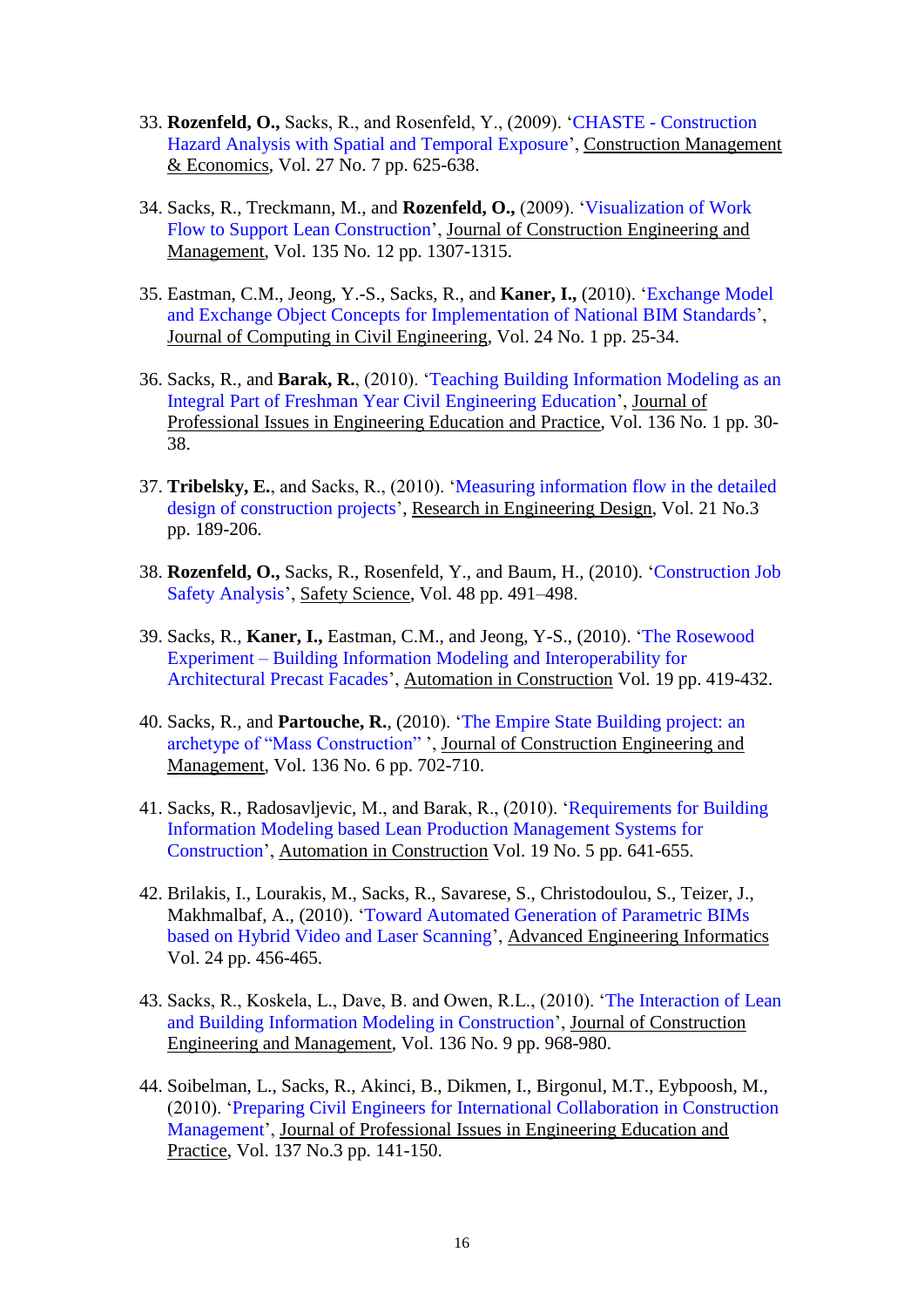- 45. **Tribelsky, E.**, and Sacks, R., (2011). ['An empirical study of information flows in](http://earthscan.publisher.ingentaconnect.com/content/earthscan/aedm/2011/00000007/00000002/art00003)  [multi-disciplinary civil engineering design teams using lean measures'](http://earthscan.publisher.ingentaconnect.com/content/earthscan/aedm/2011/00000007/00000002/art00003), Architectural Engineering and Design Management, Vol. 7 No. 2 pp. 85-101.
- 46. **Brodetskaia, I.**, Sacks, R., and Shapira, A., (2011). ['A Workflow Model for](http://dx.doi.org/10.1080/01446193.2011.647829)  [Systems and Interior Finishing Works in Building Construction'](http://dx.doi.org/10.1080/01446193.2011.647829), Construction Management and Economics, Vol. 29 No. 12 pp. 1209-1227.
- 47. **Zhou, W.,** Whyte, J.K., and Sacks, R., (2011). ['Construction safety and digital](http://dx.doi.org/10.1016/j.autcon.2011.07.005)  [design: A review'](http://dx.doi.org/10.1016/j.autcon.2011.07.005), Automation in Construction, Vol. 22, pp. 102–111.
- 48. Venugopal, M., Eastman, C.M., Sacks, R., and Teizer, J., (2012). ['Semantics of](http://dx.doi.org/10.1016/j.aei.2012.01.005)  [Model Views for Information Exchanges using the Industry Foundation Class](http://dx.doi.org/10.1016/j.aei.2012.01.005)  [Schema'](http://dx.doi.org/10.1016/j.aei.2012.01.005), Advanced Engineering Informatics, Vol. 26, No. 2, pp.411-428.
- 49. **Brodetskaia, I.**, Sacks, R., and Shapira, A., (2013). ['Stabilizing Production Flow](http://dx.doi.org/10.1061/(ASCE)CO.1943-7862.0000595)  [of Finishing Works in Building Construction with Re-entrant Flow'](http://dx.doi.org/10.1061/(ASCE)CO.1943-7862.0000595), Journal of Construction Engineering and Management, Vol. 139, No. 6, pp. 665-674.
- 50. Sacks, R., Barak, R., Belaciano, B., **Gurevich, U.,** and **Pikas, E.,** (2013). 'KanBIM [Lean Construction Workflow Management System: Prototype](http://www.leanconstruction.org/media/docs/lcj/2013/LCJ_12_004.pdf)  [Implementation and Field Testing'](http://www.leanconstruction.org/media/docs/lcj/2013/LCJ_12_004.pdf), Lean Construction Journal, Vol. 9, No.1, pp. 19-34.
- 51. Aram, S., Eastman, C.M., and Sacks, R., (2013). ['Requirements for BIM](http://dx.doi.org/10.1016/j.autcon.2013.01.013)  [Platforms in the Concrete Reinforcement Supply Chain'](http://dx.doi.org/10.1016/j.autcon.2013.01.013), Automation in Construction, Vol. 35, pp. 1-17.
- 52. Sacks, R., and **Pikas, E.**, (2013). ['Building Information Modeling Education for](http://ascelibrary.org/doi/abs/10.1061/(ASCE)CO.1943-7862.0000759)  [Construction Engineering and Management](http://ascelibrary.org/doi/abs/10.1061/(ASCE)CO.1943-7862.0000759) I: Industry Requirements, State-of[the-Art and Gap Analysis,](http://ascelibrary.org/doi/abs/10.1061/(ASCE)CO.1943-7862.0000759)' Journal of Construction Engineering and Management, Vol. 139 No. 11 pp. 04013016 1-12.
- 53. **Pikas**, E., Sacks, R., and Hazzan, O., (2013). ['Building Information Modeling](http://ascelibrary.org/doi/abs/10.1061/%28ASCE%29CO.1943-7862.0000765)  [Education for Construction Engineering and Management. II: Procedures and](http://ascelibrary.org/doi/abs/10.1061/%28ASCE%29CO.1943-7862.0000765)  [Implementation Case Study,](http://ascelibrary.org/doi/abs/10.1061/%28ASCE%29CO.1943-7862.0000765)' Journal of Construction Engineering and Management, Vol. 139 No. 11 pp. 05013002 1-13.
- 54. Sacks, R., **Perlman, A.**, and Barak, R., (2013). ['Construction Safety Training](http://www.tandfonline.com/doi/full/10.1080/01446193.2013.828844)  [using Immersive Virtual Reality,](http://www.tandfonline.com/doi/full/10.1080/01446193.2013.828844)' Construction Management and Economics, Vol. 31 No. 9 pp. 1005-1017.
- 55. **Belsky, M.,** Eastman, C.M., Sacks, R., Venugopal, M., Aram, S. and Yang, D., (2014). 'Interoperability for Precast Concrete Building Models,' Journal of the Precast/Prestressed Concrete Institute, Vol. 59, No. 2, pp. 144-156.
- 56. **Gurevich, U.,** and Sacks, R., (2014). ['Examination of the Effects of a KanBIM](http://dx.doi.org/10.1016/j.autcon.2013.10.003) [Production Control System on Subcontractors' Task Selections in Interior Works,](http://dx.doi.org/10.1016/j.autcon.2013.10.003)' Automation in Construction, Vol. 37, pp. 81-87.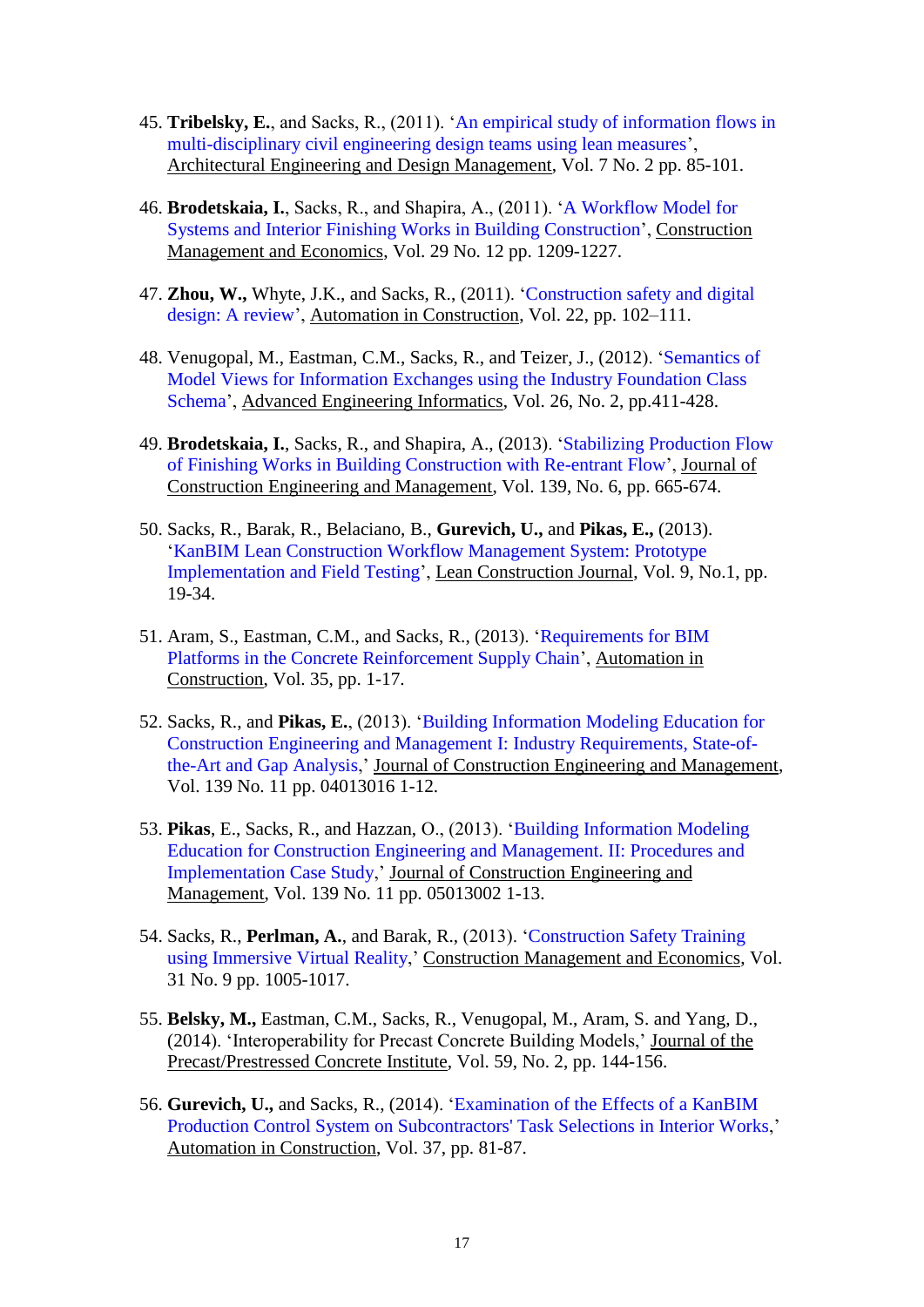- 57. **Perlman, A.,** Sacks, R., Barak, R., (2014). ['Hazard Recognition and Risk](http://dx.doi.org/10.1016/j.ssci.2013.11.019)  [Perception in Construction,](http://dx.doi.org/10.1016/j.ssci.2013.11.019)' Safety Science, Vol. 64, pp. 22-31.
- 58. Sacks, R., **Gurevich, U.,** and Belaciano, B., (2015). ['A Hybrid Discrete Event](http://ascelibrary.org/doi/abs/10.1061/%28ASCE%29CP.1943-5487.0000366)  [Simulation and Virtual Reality Experimental Setup for Construction Management](http://ascelibrary.org/doi/abs/10.1061/%28ASCE%29CP.1943-5487.0000366)  [Research,](http://ascelibrary.org/doi/abs/10.1061/%28ASCE%29CP.1943-5487.0000366)' Journal of Computing in Civil Engineering, Vol. 29, No. 1, January 2015: 04014029.
- 59. **Priven, V.,** and Sacks, R., (2015). ['Effects of the Last Planner System](http://ascelibrary.org/doi/abs/10.1061/%28ASCE%29CO.1943-7862.0000975) on Social [Networks among Construction Trade Crews,](http://ascelibrary.org/doi/abs/10.1061/%28ASCE%29CO.1943-7862.0000975)' Journal of Construction Engineering and Management, Vol. 141, No. 6, June 2015: 04015006. *This paper won the [Thomas Fitch Rowland Prize](http://www.asce.org/templates/award-detail.aspx?id=6698) of the ASCE Construction Institute for 2016.*
- 60. **Ma, L.**, Sacks, R., and **Zeibak-Shini, R.**, (2015), ['Information Modeling of](http://www.sciencedirect.com/science/article/pii/S1474034615000191)  [Earthquake-damaged Reinforced Concrete Structures,](http://www.sciencedirect.com/science/article/pii/S1474034615000191)' Advanced Engineering Informatics, Volume 29, Issue 3, August 2015, Pages 396–407.
- 61. Sacks, R., Whyte, J., **Swissa, D.,** Raviv, G., Zhou, W., and Shapira, A., (2015). ['Safety by Design: Dialogues between Designers and Builders using Virtual](http://dx.doi.org/10.1080/01446193.2015.1029504)  [Reality'](http://dx.doi.org/10.1080/01446193.2015.1029504), Construction Management and Economics, Vol. 33, No. 1, pp. 55-72.
- 62. **Ma, L.**, Sacks, R., **Zeibak-Shini, R.**, **Aryal, A.,** and Filin, S., (2015). ['Preparation](http://ascelibrary.org/doi/abs/10.1061/%28ASCE%29CP.1943-5487.0000500)  [of Synthetic 'As-Damaged' Models for Post-earthquake BIM Reconstruction](http://ascelibrary.org/doi/abs/10.1061/%28ASCE%29CP.1943-5487.0000500)  [Research',](http://ascelibrary.org/doi/abs/10.1061/%28ASCE%29CP.1943-5487.0000500) Journal of Computing in Civil Engineering, Vol. 30, No, 3, 04015032.
- 63. **Priven, V.**, and Sacks, R., (2015). ['The Impacts of 'Social Subcontract' and Last](http://ascelibrary.org/doi/abs/10.1061/%28ASCE%29CO.1943-7862.0001102)  [Planner System™ Interventions on the Workflows of Construction Projects,](http://ascelibrary.org/doi/abs/10.1061/%28ASCE%29CO.1943-7862.0001102)' Journal of Construction Engineering and Management, Vol. 142, No. 7,04016013.
- 64. **Belsky, M.,** Sacks, R., and Brilakis, I., (2016). ['Semantic Enrichment for Building](http://onlinelibrary.wiley.com/doi/10.1111/mice.12128/abstract)  [Information Modeling,](http://onlinelibrary.wiley.com/doi/10.1111/mice.12128/abstract)' Computer-Aided Civil and Infrastructure Engineering, Vol. 31, No. 4, pp. 261-274.
- 65. **Bloch, T.,** Sacks, R., and Rabinovitch, O., (2016). ['Derivation of Building](http://dx.doi.org/10.1016/j.aei.2015.12.001)  [Information Models of Earthquake Damaged Buildings to Support Search and](http://dx.doi.org/10.1016/j.aei.2015.12.001)  [Rescue Operations'](http://dx.doi.org/10.1016/j.aei.2015.12.001), Advanced Engineering Informatics, Vol. 30, No. 1, pp. 65– 76.
- 66. **Zeibak-Shini, R.,** Sacks, R., **Ma, L.,** and Filin, S., (2016). ['Towards Generation](http://dx.doi.org/10.1016/j.aei.2016.04.001)  [of As-Damaged BIM Models using TLS and As-Built BIM: First Estimate of As-](http://dx.doi.org/10.1016/j.aei.2016.04.001)[Damaged Locations of RC Frame Members'](http://dx.doi.org/10.1016/j.aei.2016.04.001), Advanced Engineering Informatics, Vol. 30, No. 3, pp. 312–326.
- 67. Sacks, R., (2016). ['What constitutes good production flow in construction?'](http://www.tandfonline.com/doi/full/10.1080/01446193.2016.1200733), Construction Management and Economics, Vol. 34, No. 9, pp. 641-656.

#### **Refereed papers in professional journals (submitted)**

68. **Ben Alon, L.,** and Sacks, R., (2015). 'Simulating the Behavior of Trade Crews in Construction using Agents and Building Information Modeling', submitted to Automation in Construction.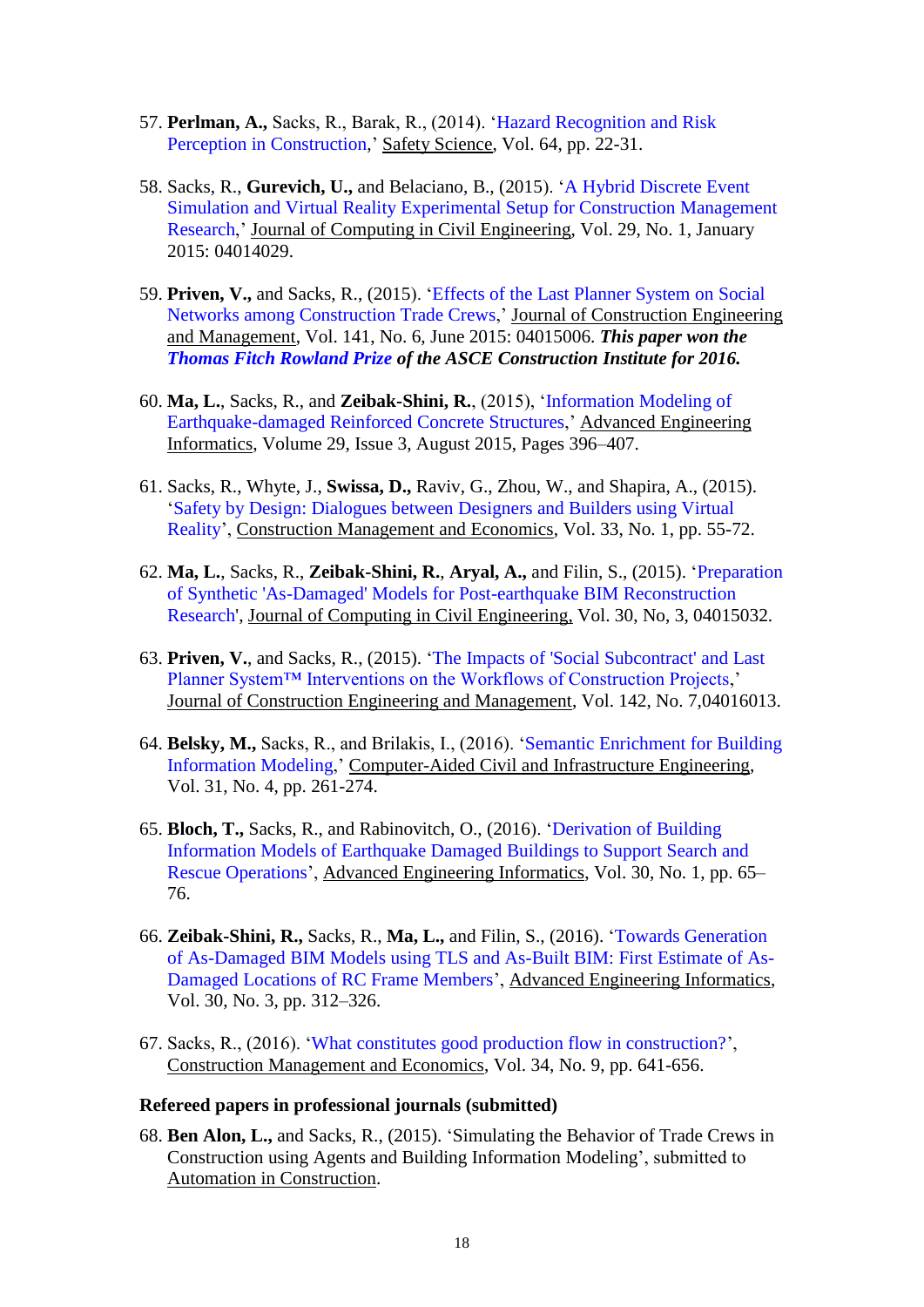- 69. Sacks, R., **Gurevich, U.,** and **Shrestha, P.,** (2016). 'Review of National Standards and Organizational Guides for BIM Adoption', submitted to the Journal of Information Technology in Construction (ITcon).
- 70. **Gurevich, U.,** Sacks, R. and **Shrestha, P.,** (2016). 'Mapping the Impact of BIM Adoption Efforts on Occupant Value', submitted to Building Research and Information.
- 71. Sacks, R., Seppänen, O., **Priven, V.,** and **Savosnick, J.,** (2016). 'Construction Flow Index: A Metric of Production Flow Quality in Construction', submitted to Construction Management and Economics.

#### **Books**

Eastman, C. M., Teicholz, P., Sacks, R., and Liston, K., (2011). [BIM Handbook: A](http://eu.wiley.com/WileyCDA/WileyTitle/productCd-0470185287.html)  [Guide to Building Information Modeling for Owners, Managers, Architects,](http://eu.wiley.com/WileyCDA/WileyTitle/productCd-0470185287.html)  [Engineers, Contractors and Fabricators,](http://eu.wiley.com/WileyCDA/WileyTitle/productCd-0470185287.html) 2nd Edition, ISBN: 978-0-470-54137-1, John Wiley and Sons, Hoboken NJ, 626 pages. *This book has been translated into Korean, Portuguese and Italian. Two Chinese editions are being prepared (Beijing and Taipei). The first English edition was published April 2008, ISBN: 978-0-470-18528-5, John Wiley and Sons, Hoboken NJ, 495 pages.*

- Sacks, R., Eastman, C. M., Lee, G., Teicholz, P., (2017). BIM Handbook: A Guide to Building Information Modeling for Owners, Managers, Architects, Engineers, Contractors and Fabricators, 3 rd Edition, John Wiley and Sons, Hoboken NJ, *under contract/in preparation.*
- Sacks. R., Barak, R., Korb, S., and Geva, G., (2016). Building Lean, Building BIM: Improving Construction the Tidhar Way, Routledge, Taylor and Francis, London UK, *under contract/in preparation*.

#### **Book Chapters**

- Sacks, R., and Buyukozturk, O., (1988). "An Expert System for Design of Reinforced Concrete Structures", in Expert Systems in Engineering, edited by D.T. Pham, ISBN: 0-387-19229-8 IFS Publications/Springer-Verlag, New York.
- Sacks, R., (2008). "Production System Instability and Subcontracted Labor", in Construction Supply Chain Management Handbook, edited by W. O'Brien, C. Formoso, K. London and R. Vrijhoef, CRC Press/Taylor and Francis, Boca Raton, FL, USA, 504 pages.

#### **Educational Management Simulation Game**

Sacks, R. (2004). Technion LEAPCON™ (Lean Apartment Construction) Game, 2nd Edition, January, 2007. [http://www.technion.ac.il/~cvsacks/tech-leap.htm.](http://www.technion.ac.il/~cvsacks/tech-leap.htm) A construction management simulation game, used by 62 universities and 31 companies in 36 countries.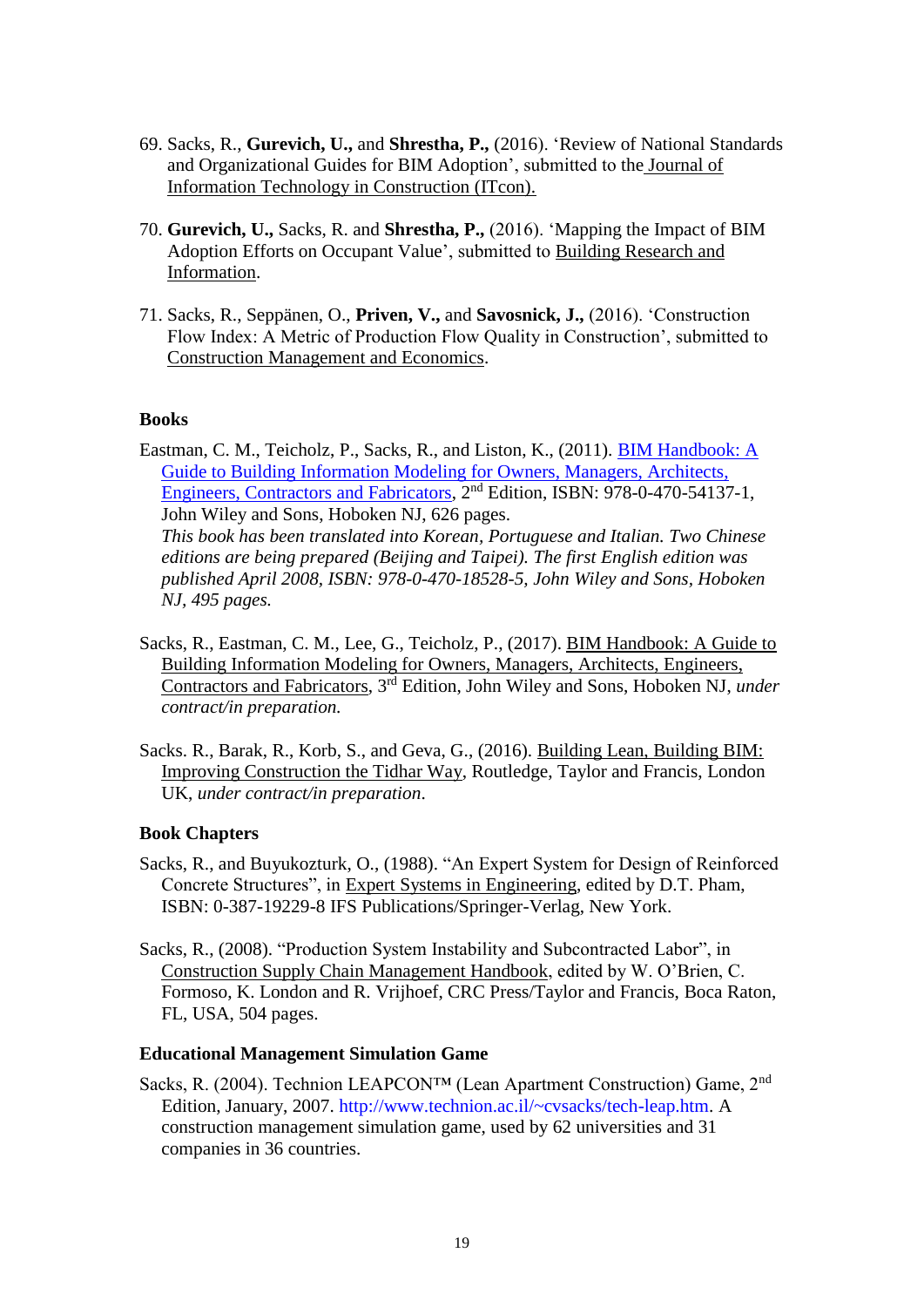### **Proceedings**

Sacks, R., and Bertelsen, S., (Eds.) (2006). Understanding and Managing the Construction Process: Theory and Practice, Proceedings of the 14th Conference of the International Group for Lean Construction, Catholic University of Santiago, Santiago, Chile, 641 pages.

#### **Research Reports**

- 1. Warszawski, A., and Sacks, R., 'Automation of Design and Planning in Building the Description of the System and the Knowledge Base', Israel National Building Research Institute Report #769, Haifa, 1997, 81 pages.
- 2. Sacks, R., Warszawski, A., Kirsch, U., 'An Automated Building System the Structural Aspect', Israel National Building Research Institute Report #803, Haifa, 1998, 80 pages.
- 3. Eastman, C.M., Sacks, R., and Lee, G., 'Specification for a Precast Concrete Design and Engineering Software Platform', Georgia Institute of Technology, Atlanta, 2001.
- 4. Eastman, C.M., Sacks, R., Lee, G., and Orndorff, D., 'PCSC Inform Task Report in Support of Development of Precast Concrete Design and Engineering Software', Georgia Institute of Technology, Atlanta, 2003.
- 5. Sacks, R., and **Goldin, M.,** 'Management Procedures for Client Changes Development of a Management Model based on Lean Construction Principles', Research Report #1005158, Technion Research and Development Foundation, Haifa, 2005.
- 6. Sacks, R., Lee, G., Eastman, C.M., and Orndorff, D., 'PCSC Final Report Assessing Development of Precast Concrete Design and Engineering Software', Georgia Institute of Technology, Atlanta, and Technion Research and Development Foundation, Haifa, 2005.
- 7. Sacks, R., and **Barak, R.,** 'A Qualitative and Quantitative Assessment of the Impact of 3D Modelling of Building Structures on Engineering Productivity', Research Report #1005156, Technion Research and Development Foundation, Haifa, 2006.
- 8. Sacks, R., **Kaner, I.,** and **Esquenazi, A.,** ['Improving the Competitiveness of](http://www.moch.gov.il/SiteCollectionDocuments/research/r0005.pdf)  [Industrialized Components in Construction using Building Information](http://www.moch.gov.il/SiteCollectionDocuments/research/r0005.pdf)  [Modeling'](http://www.moch.gov.il/SiteCollectionDocuments/research/r0005.pdf), Israel National Building Research Institute Report #5235239, Haifa, 2007, 168 pages.
- 9. Sacks, R., Rosenfeld, Y., Baum, H., and **Rozenfeld, O.,** 'A Lean Dynamic Quantitative Method for Planning Safety Enhancement Operations in Construction'**,** Israel National Building Research Institute Report #2005902, Haifa, 2007, 121 pages.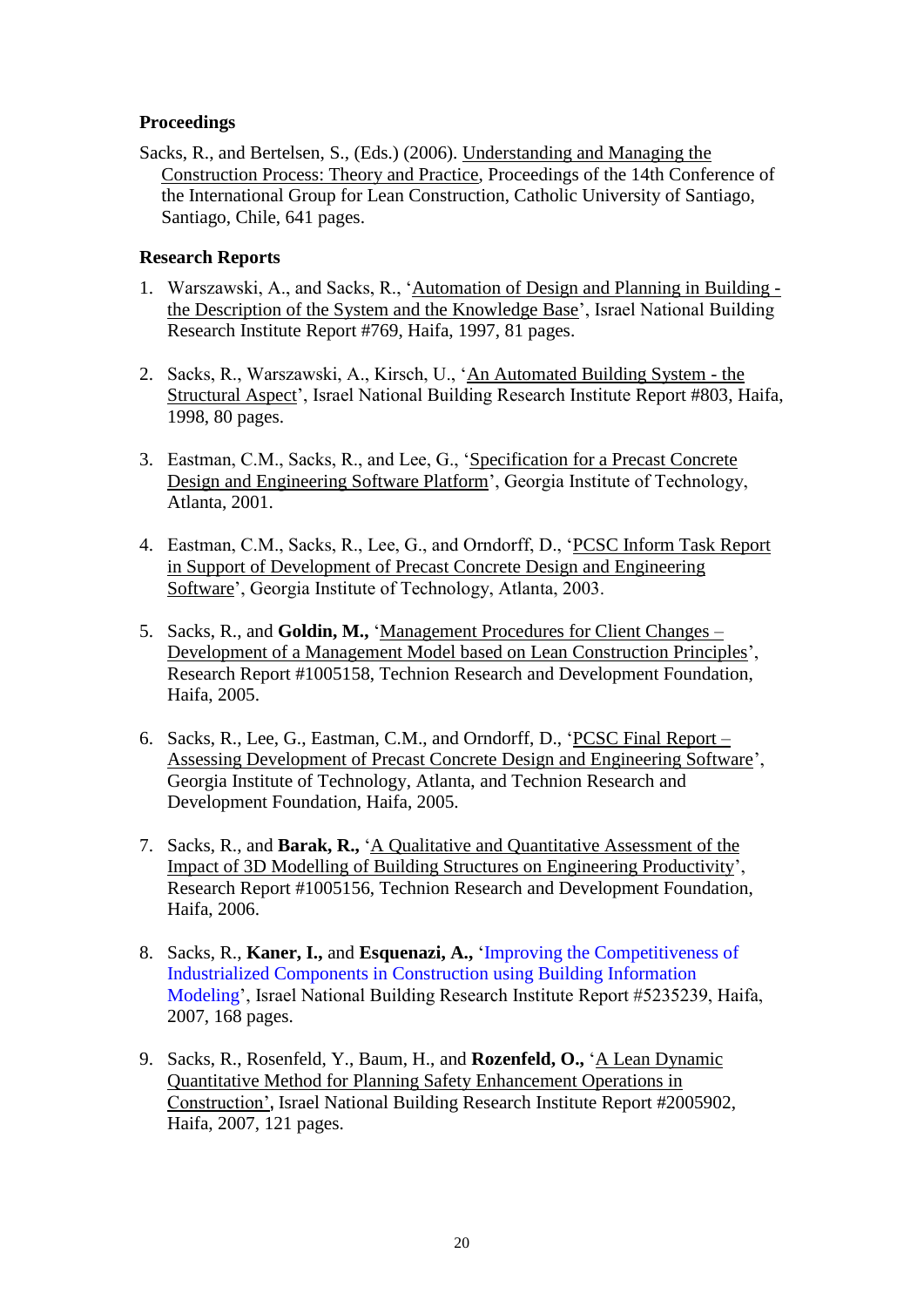- 10. Eastman, C.M., Sacks, R., Jeong, Y-S., and **Kaner, I.,** 'Building Information Modeling (BIM) for Precast Concrete', National Institute of Building Sciences, Washington DC, USA, 2007, 212 pages.
- 11. Sacks, R., Eastman, C.M., **Barak, R.,** and Jeong, Y-S., 'User and Functional Requirements for 3D Parametric Modeling of Cast-in-place Reinforced Concrete Structures', Georgia Institute of Technology, Atlanta, and Technion Research and Development Foundation, Haifa, 2007, 223 pages.
- 12. Sacks, R., Shapira, A., **Brodetskaia, I.,** and **Partouche, R.,** ['The Potential to](http://www.moch.gov.il/SiteCollectionDocuments/research/r1025.pdf)  [Enhance Productivity in Construction through Industrialization using Lean](http://www.moch.gov.il/SiteCollectionDocuments/research/r1025.pdf)  [Principles'](http://www.moch.gov.il/SiteCollectionDocuments/research/r1025.pdf), Israel National Building Research Institute Report #2008220, Haifa, 2008, 149 pages.
- 13. Eastman, C.M., Sacks, R., Panushev, I., Aram, S., Venugopal, M., 'Development of a National BIM Standard for Precast Concrete', Georgia Institute of Technology, Atlanta, 2009, 24 pages.
- 14. Sacks, R., Barak, R., **Gurevich, U.,** and Belaciano, B., ['The Impact of the](http://www.moch.gov.il/SiteCollectionDocuments/research/r0989.pdf)  KanBIM™ [System on the Productivity, Safety and Quality for Trade Crew](http://www.moch.gov.il/SiteCollectionDocuments/research/r0989.pdf)  [Leaders and Works Superintendents'](http://www.moch.gov.il/SiteCollectionDocuments/research/r0989.pdf), Israel National Building Research Institute Report #2013011, Haifa, 2011, 90 pages.
- 15. Eastman, C., Panushev, I., Sacks, R., Venugopal, M., Aram, S., and See, R., 'A Guide for Development and Preparation of a National BIM Exchange Standard' Technical Report, buildingSMART, Atlanta 2011.
- 16. Whyte, J., Sacks, R., Zhou, W., and Haffegee, A., ['Building Safely by Design:](https://www.iosh.co.uk/~/media/Documents/Books%20and%20resources/Published%20research/Building%20safely%20by%20design.ashx)  [Using Digital Design Models to Improve Planning for Safe Construction'](https://www.iosh.co.uk/~/media/Documents/Books%20and%20resources/Published%20research/Building%20safely%20by%20design.ashx), Report 13.2, Institution of Occupational Safety and Health (IOSH), Wigston, Leicestershire, UK, 2014, 49 pages.
- 17. Sacks, R., Barak, R., Perlman, A., and Belaciano, B., 'Construction Safety Training using Immersive Virtual Reality', Israel National Building Research Institute Report #2014032, Haifa, 2012, 176 pages.
- 18. Sacks, R., Raviv, G., **Swissa, D.,** and Shapira, A., ['Safe Construction by Design:](http://www.moch.gov.il/SiteCollectionDocuments/research/r1002.pdf)  [Virtual Assessment of Construction Hazards in Design'](http://www.moch.gov.il/SiteCollectionDocuments/research/r1002.pdf), Israel National Building Research Institute Report #2016106, Haifa, 2013, 111 pages.
- 19. Sacks, R., **Zeibak-Shini, R., Ma, L.,** and Filin, S., 'Assessment of Earthquake Damage to Buildings Using a Building Information Model and Laser Scanning', The Research Fund of the Association of Insurance Companies in Israel and Israel National Building Research Institute, Haifa, 2014, 168 pages.
- 20. Sacks, R., **Shachaf, Y.,** and **Ma, L.,** 'The Flow of Process Information at the Construction Site and its Impact on the Work Flow of Trade Crews', Israel National Building Research Institute Report #2020714, Haifa, 2016, 140 pages.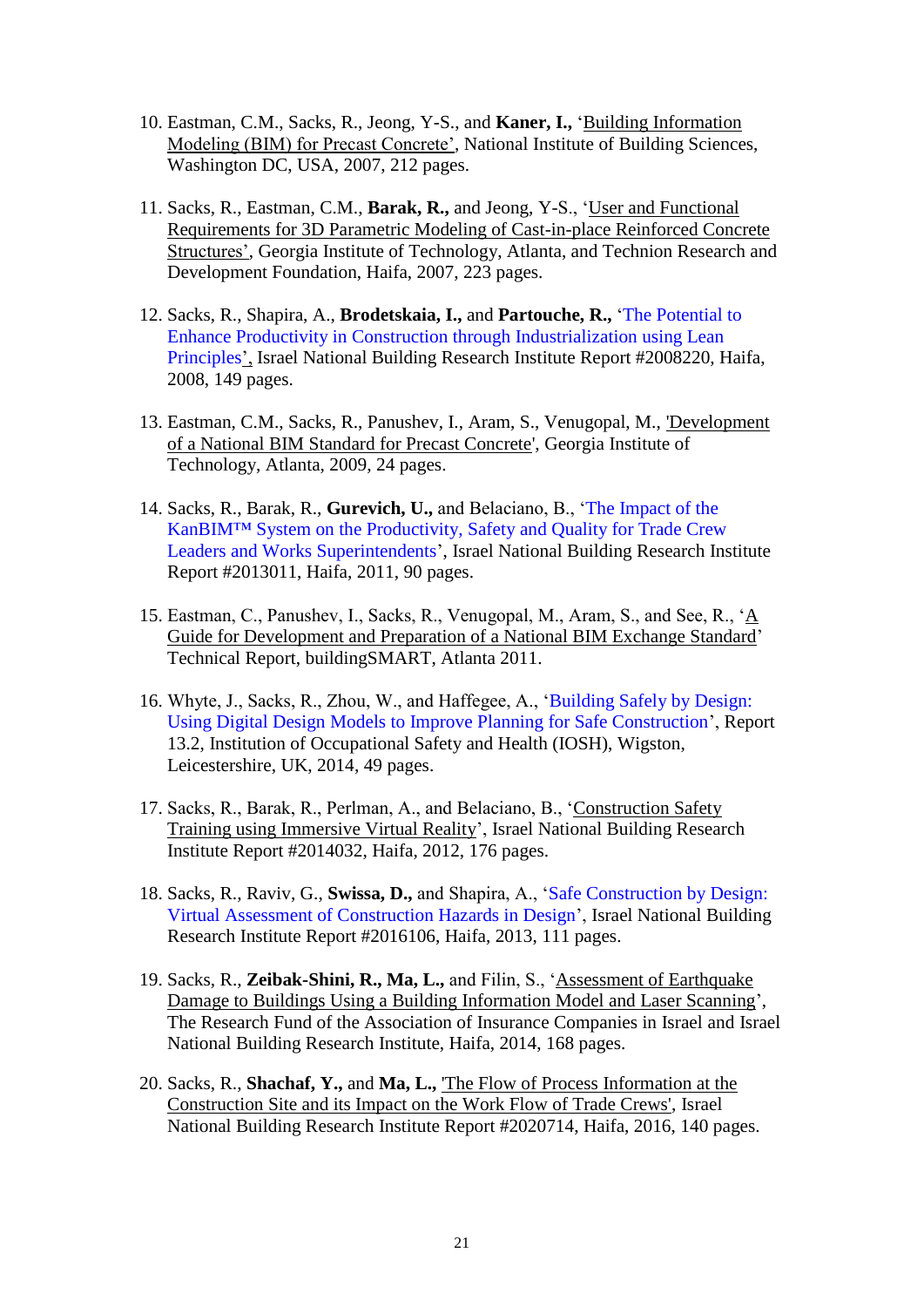## **Conferences and other contributed lectures**

- 1. *Technical University of Berlin, Guest Lecture,* Berlin, West Germany, July 1985. "EIDOCC - Expert Interactive Design of Concrete Columns."
- 2. *Modeling of Buildings Through their Life Cycle, CIB W78 Workshop*, Stanford, CA, USA, August 1995. "The Project Model of an Automated Building System."
- 3. *Information Support for Building Economics, CIB W55 Workshop*, Salford, UK September 1997. "The Development of Knowledge Modules for Automated Structural Design."
- 4. *IT in Construction in Africa, CIB W78 Workshop,* White River, South Africa, May 2001. "Adding Function and Behavior to Project Model Objects to Integrate AEC Information."
- 5. *ASCE Specialty Conference on Fully Integrated and Automated Project Processes (FIAPP) in Civil Engineering*, Blacksburg, VA, USA, January 2002. "An Automated Building System - Development, Difficulties and New Directions."
- 6. *Polytechnic University, guest lecture,* Brooklyn, New York, USA, April 2002. "Computer Integrated Construction Research: An Overview".
- 7. *CEC02 Concurrent Engineering Conference,* Berkeley, CA, USA, July 2002. "Information and Process Flow in Models of Precast Concrete Design and Construction."
- 8. *ISARC - Nineteenth International Symposium on Automation and Robotics in Construction*, NIST, Gaithersburg, MD, USA, September 2002. "Monitoring Construction Equipment for Automated Project Performance Control."
- 9. *PCI – National Convention of the Precast/Prestressed Concrete Institute,*  Nashville, TN, USA, October 2002. "Can parametric 3-D computer-modeling prevent errors in Precast Construction?"*IGLC – Eleventh Meeting of the International Group for Lean Construction,* Virginia Polytechnic Institute and State University, Blacksburg, VA, USA, July 2003. "3D Modeling and Real-time Monitoring in Support of Lean Production of Engineered-to-order Precast Concrete Buildings."
- 11. *ISARC - Twentieth International Symposium on Automation and Robotics in Construction*, Technical University Eindhoven, Netherlands, September 2003. "Monitoring Lifting Equipment for Automated Progress Control: A Feasibility Study."
- 12. *Third National Conference on Construction and Infrastructure*, Tel Aviv, November 2003. "Management Reporting in Construction Projects based on Computerized Monitoring of Lifting Equipment." (in Hebrew).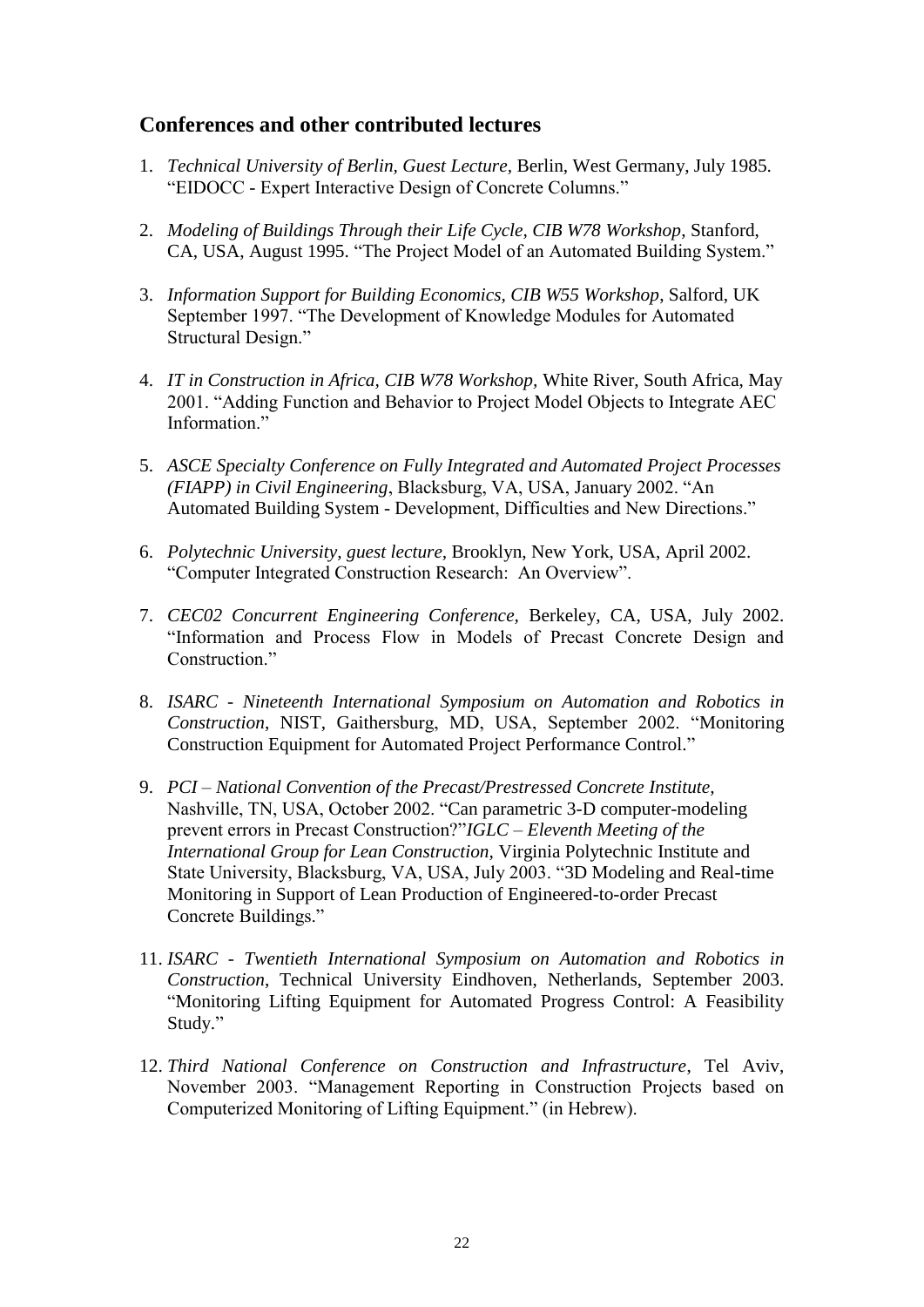- 13. *Grupo Dragados and Drace 3D Modeling Seminar,* Madrid, Spain, March 2004. "Background to the PCSC Project – Precast Concrete Software Consortium"; "The Benefits of 3D modeling for the Precast Concrete Industry" (invited lecture).
- 14. *Tekla Global Business Forum*, Prague, Czech Republic, June 2004. "The PCSC Project and Evaluating Economic Benefits" (invited lecture).
- 15. *IGLC – Twelfth Meeting of the International Group for Lean Construction,*  Elsinore, Denmark, August 2004. "Towards a lean understanding of resource allocation in a multi-project sub-contracting environment."
- 16. *Tekla Structures Seminar,* Leeds, UK, August 2004. "3D parametric modeling of precast concrete structures: Motivation, technical specifications and productivity measures."
- 17. *BIBM –* Amsterdam, Netherlands, May 2005, "3D parametric modelling of precast structures - a revolutionary change."
- 18. *IGLC – Thirteenth Meeting of the International Group for Lean Construction,*  Sydney, Australia, July 2005. "Pull-driven construction of high-rise apartment buildings."
- 19. *IGLC – Thirteenth Meeting of the International Group for Lean Construction,*  Sydney, Australia, July 2005. "Lean scheduling for safety: development of a timedependent risk level model."
- 20. *Carnegie-Mellon University ICCM Meeting*, Pittsburgh PA, US, April 2006. "A Game Theory Analysis of Subcontractor Resource Allocation" (invited lecture).
- 21. *ICCCBE-XI - 11th Int'l Conference on Computing in Civil and Building Engineering,* Montreal, Canada, June 2006. " 'WORKMANAGER' - an Online Interface for Lean Flow Control in Apartment Building Construction."
- 22. *ICCCBE-XI - 11th Int'l Conference on Computing in Civil and Building Engineering,* Montreal, Canada, June 2006. "Quantitative Assessment of the Impact of 3D Modelling of Building Structures on Engineering Productivity."
- 23. *IGLC - 14th Conference of the International Group for Lean Construction,*  Santiago, Chile, July 2006. "Subcontractor Resource Allocation in a Multi- project Environment – Field Study."
- 24. *IGLC - 14th Conference of the International Group for Lean Construction,*  Santiago, Chile, July 2006. "Evaluation of Lean Improvements in Residential Construction using Computer Simulation."
- 25. *IGLC - 14th Conference of the International Group for Lean Construction,*  Santiago, Chile, July 2006. "How Last Planner Motivates Subcontractors to Improve Plan Reliability – a Game Theory Model."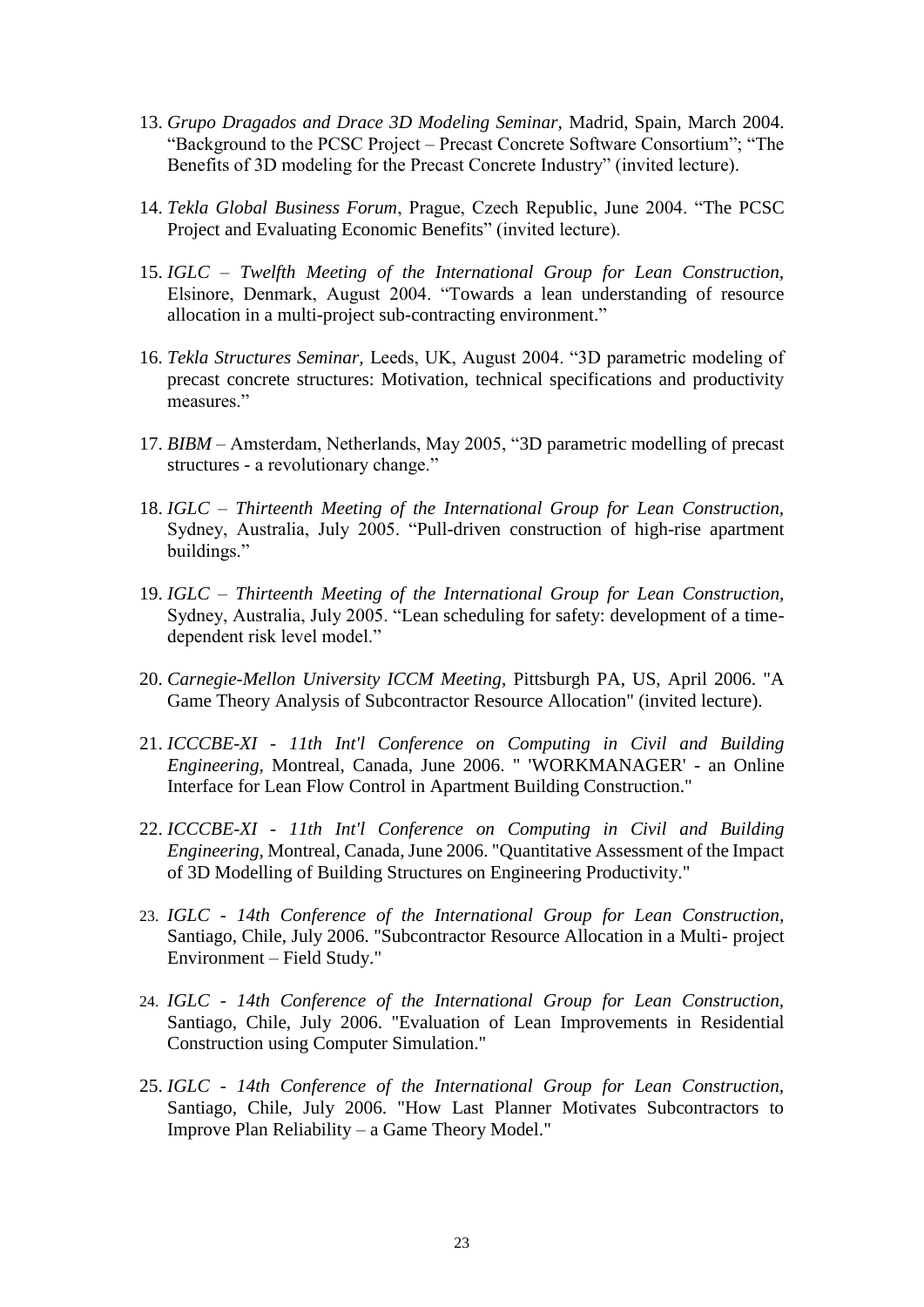- 26. *Conference on Preventive Action and Research for Occupational Health and Safety*, Jerusalem, Israel, June 2007. "Lean Scheduling for Safety in Construction by Predicting Risk Levels." (in Hebrew).
- 27. *CME25 - Construction Management and Economics: Past, Present and Future,* University of Reading, UK, July 2007. "Measures of Information Flow for Lean Design in Civil Engineering."
- 28. *IGLC – 15th Conference of the International Group for Lean Construction*, East Lansing, Michigan, USA, July 2007. "Understanding Flow and Micro-variability in Construction: Theory and Practice."
- 29. *Statsbygg Lean Construction Seminar*, Oslo, Norway, December 2007. "Linking BIM to Lean – Lean Construction and Building Information Modelling" (invited lecture).
- 30. *Georgia Tech College of Architecture Symposium "Adopting Building Information Modeling and Integrated Practice"*, Atlanta, GA, USA, March 2008. "Synergy: Lean Construction and Building Information Modeling" (invited lecture).
- 31. *Carnegie-Mellon University, Civil and Environmental Engineering Seminar*, Pittsburgh PA, US, March 2008. "Information Flows, Resource Allocations and Safety Risks: Lean Construction Research at the Technion" (invited lecture).
- 32. *IGLC – 16th Conference of the International Group for Lean Construction*, Manchester, UK, July 2008. "Partial remuneration for capacity to stabilize subcontractor resource allocations."
- 33. *Yonsei University, Dept. of Architectural Engineering Seminar,* Seoul, Korea, October 2008. "KanBIM - Lean and BIM Research at the Technion" (invited lecture).
- 34. *ICCCBE-XII 12th Int'l Conference on Computing in Civil and Building Engineering & INCITE 2008*, Beijing, China, October 2008. "R&D of BIM Exchange Standards for IFCs: A Case Study of Architectural Precast Facades."
- 35. *Salford University Research Institute for the Built and Human Environment (BuHu),* Salford, UK, November 2008. "Synergies of Building Information Modelling (BIM) and Lean Construction" (invited lecture).
- 36. *AEC-ST and Ecobuild Fall – buildingSMART Alliance National Conference,*  Washington DC, US, December 2008. "National BIM Exchange Standards for Precast Concrete."
- 37. *ASCE Construction Research Congress,* Seattle, Washington, US, April 2009. "Production Flow in the Construction of Tall Buildings."
- 38. *EGLC European Group for Lean Construction Industry Day*, Schaffhausen, Switzerland, April 2009. "Lean Management im Bauwesen - Building Information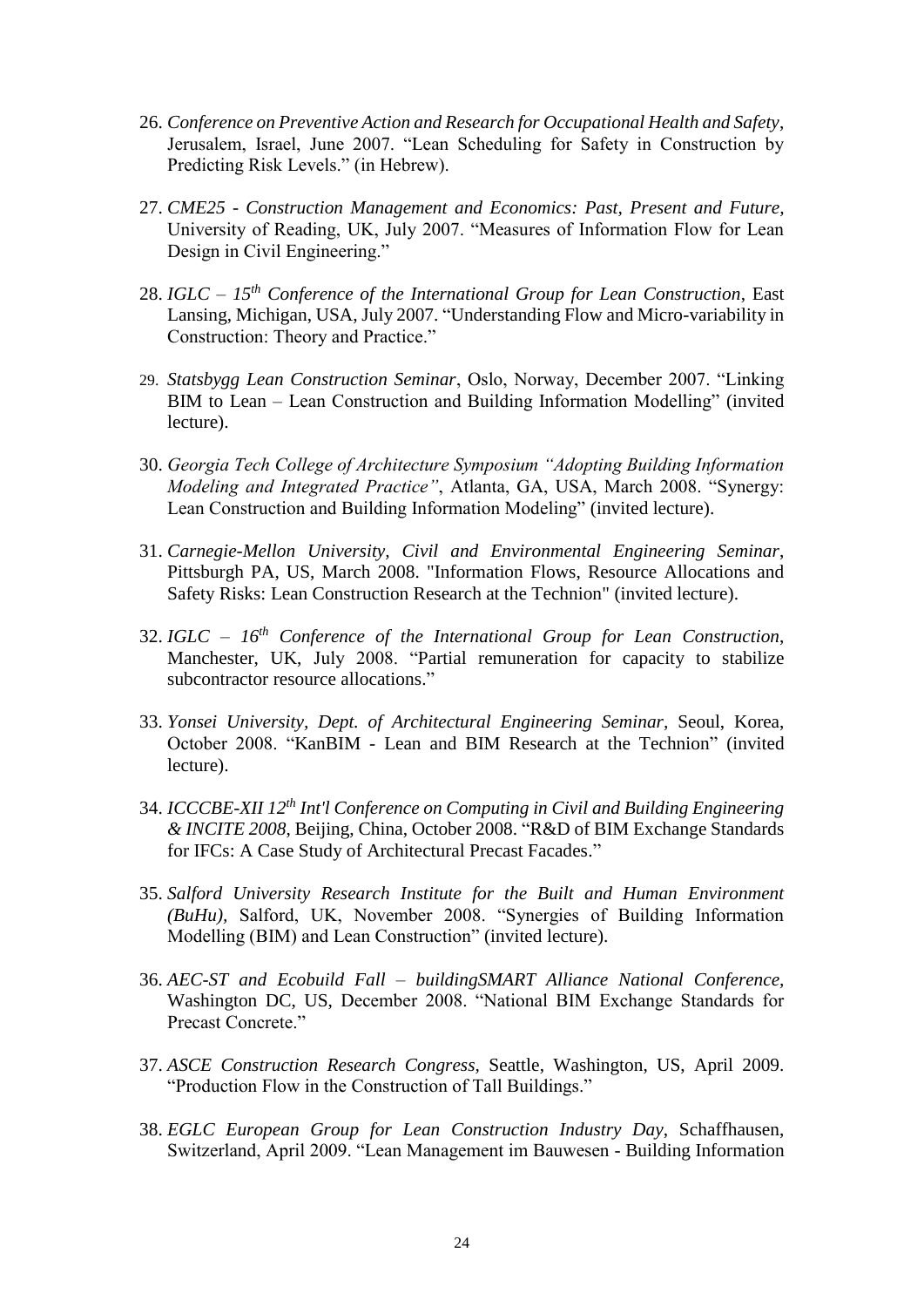Modeling die Revolution der Planung" together with Prof. Manfred Breit (invited lecture).

- 39. *5th International Conference on Construction in the 21st Century (CITC-V)*, Istanbul, Turkey, May 2009. "Teaching Globalization Issues to Civil Engineering Students – The International Collaborative Construction Management Course."
- 40. *Design Management and Information Modelling (BIM),* Chartered Institute of Builders (CIOB) and Association of Researchers in Construction Management (ARCOM), Ascot, UK, June 2009. "Parametric 3D Modelling: Implications for Management of Design Professionals."
- 41. *Aalborg University, Dept. of Civil Engineering,* Aalborg, Denmark, November 2009. "KanBIM and the Interaction of Lean and Building Information Modeling in Construction" (invited lecture).
- 42. *CIB World Congress 2010, Meeting of CIB W78,* Salford, UK, May 2010. "A Building Information Modelling based Production Control System for Construction."
- 43. *IGLC - 18th Conference of the International Group for Lean Construction*, Haifa, Israel, July 2010. "Implementation of Pull Control in Finishing Works with Re-Entrant Flow."
- 44. *GEPUC 10th Annual Workshop,* Pontifica Universidade Catolica de Chile, Santiago, Chile, September 2010. "The Synergy of Building Information Modeling and Lean Construction" (invited lecture).
- 45. *Universidade Federal do Rio Grande do Sul,* NORIE, Department of Civil Engineering, Porto Alegre, Brazil, September 2010. "BIM and Lean Research at the Technion Virtual Construction Lab" (invited seminar).
- 46. *II Project Manager's Day,* Tallin Technical University & Tallinn University of Applied Sciences, Tallinn, Estonia, November 2010. "Introduction to Building Information Modeling- process rather than software" (invited keynote lecture).
- 47. *CIB W78 Workshop,* Cairo, Egypt, November 2010. "Development of the National BIM Standard (NBIMS) For Precast/Prestressed Concrete."
- 48. *CIB W78 Workshop,* Cairo, Egypt, November 2010. "Engineering Semantics of Model Views for Building Information Model Exchanges Using IFC."
- 49. *CIB W78 Workshop,* Cairo, Egypt, November 2010. "Introducing a New Methodology to Develop the Information Delivery Manual for AEC Projects."
- 50. *Institution of Civil Engineers (UK) Workshop - Engineering Management in a Digital Economy: Research and Practice,* London, UK, December 2010. "Lean construction and information management in the supply chain" (invited lecture).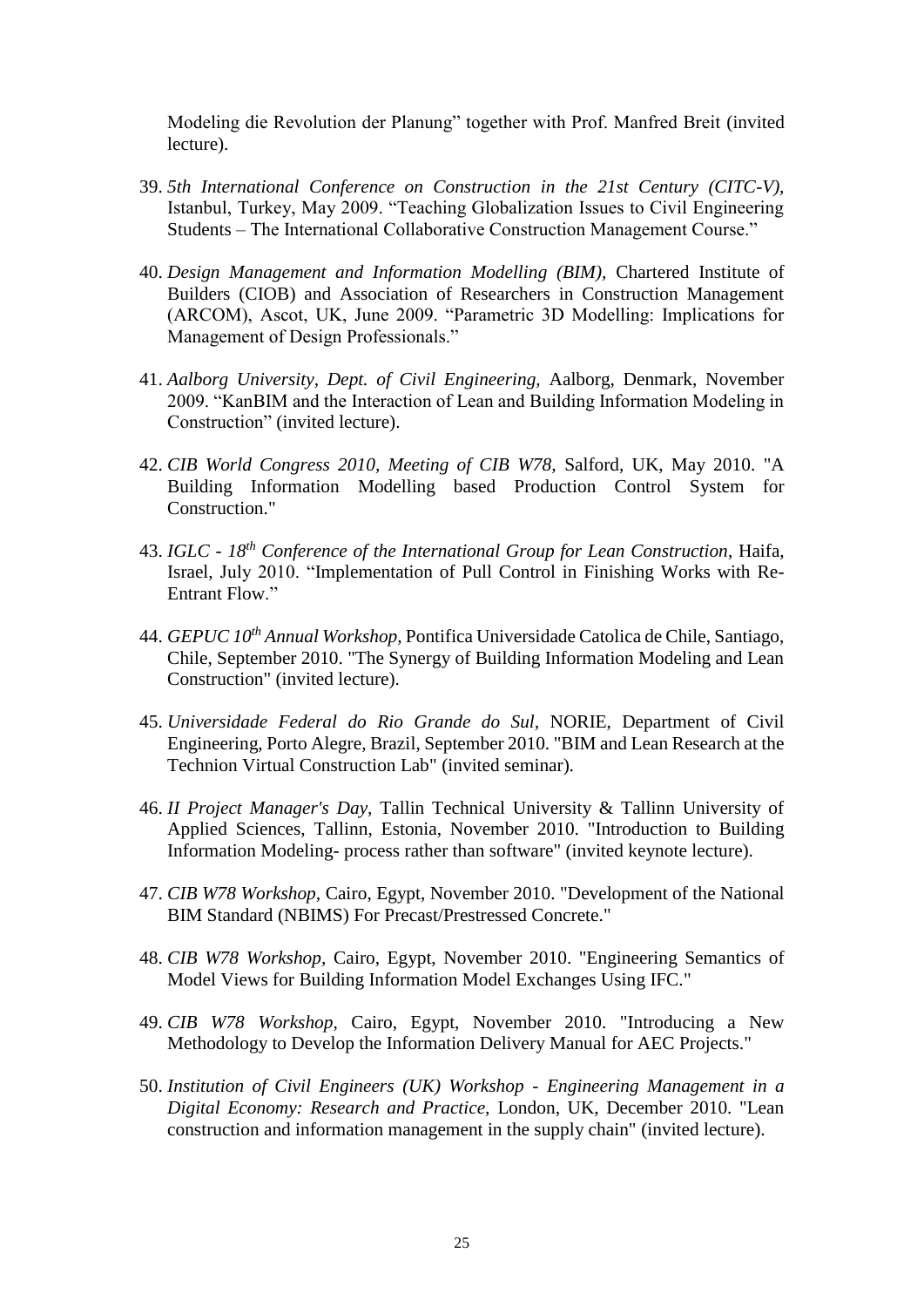- 51. *IGLC - 19th Conference of the International Group for Lean Construction*, Lima, Peru, July 2011. "Field Tests of the KanBIM Lean Production Management System."
- 52. *BIM Inter-institutional Group Advanced BIM Workshop –– Building Information Modeling: needs and ways to implementation*, Sao Paulo, Brazil, July 2011. "Building Information Modeling Support for Production Control on Site" (invited lecture).
- 53. University of Sao Paulo, Dept. of Civil Engineering, Sao Paulo, Brazil, July 2011. "Building Information Modeling (BIM) Education" (invited lecture).
- 54. University of Campinas, Department of Architecture and Civil Eng., Campinas, Brazil, July 2011, "BIM and Virtual Reality Research at the Technion VC Lab" (invited lecture).
- 55. *TIC 2011 Conference on IT in Construction in Brazil*, Salvador, Brazil, August 2011. "Construction Management Research using BIM, Virtual Reality and Discrete Event Simulation" (invited keynote lecture).
- 56. *IGLC - 20th Conference of the International Group for Lean Construction,* San Diego, US, July 2012. "A brief history of the concept *'waste'* in production".
- 57. *BIMCON Workshop*, VTT Research Centre, Espoo, Finland, September 2012. "Building Information Modeling Support for Production Control on Site."
- 58. *[Dean's Lecture Series 2012,](http://www.msd.unimelb.edu.au/events/deans-lectures/sacks/index.html?goback=%2Egde_162286_member_169969525)* University of Melbourne, Melbourne School of Design, Melbourne, Australia, October 2012. "Processes and Products: The Synergies of Building Information Modeling and Lean Construction in a Changing Construction Industry" (invited lecture).
- 59. *ITC 2012 – Australasian Conference on Innovative Technologies in Construction*, Wuhan, China, December 2012."From BIM to Beyond: The BIM and Lean Construction Paradigm Shifts" (invited keynote lecture).
- 60. *IGLC – 21st Conference of the International Group for Lean Construction,*  Fortaleza, Brazil, August 2013. "Integrated adoption of Lean and BIM - The Tidhar Way" (invited lecture).
- 61. *IGLC – 21st Conference of the International Group for Lean Construction,*  Fortaleza, Brazil, August 2013. "Social Network Development in Last Planner System™ Implementations".
- 62. *GEPUC Construction and Mining Workshop*, Santiago, Chile, August 2013. "Productivity Improvement through Lean and BIM - The Tidhar Way" (invited lecture).
- 63. *CIB W-78 30th International Conference*, Beijing, China, October 2013. "A Framework for Semantic Enrichment of IFC Building Models".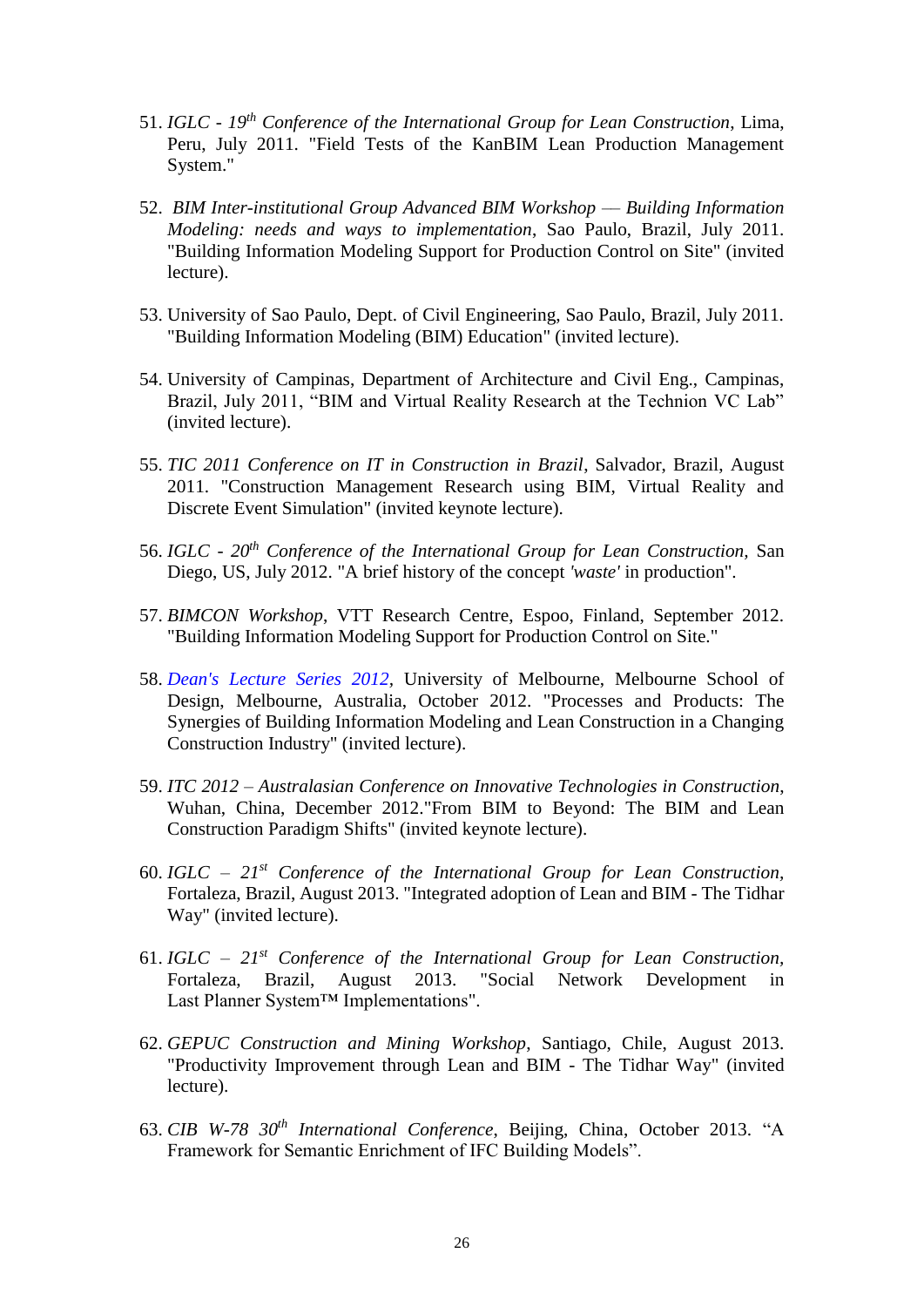- 64. *CONVR 13th Conference on Virtual Reality in Construction*, London, UK, October 2013. "Integrated Virtual Reality and Discrete Event Simulation Methods for Production System Research in Construction".
- 65. *Tekla European BIM Forum*, Berlin, Germany, February 2014. "BIM and Lean Construction: Can BIM remove waste from construction processes?" (invited keynote lecture).
- 66. *Sinduscon SP 5th International Seminar on Building Information Modeling (BIM)*, Sao Paulo, Brazil, October 2014. "The Tidhar Way - A story of integrated Lean and BIM adoption" (invited lecture).
- 67. *CITA Smart Collaboration Challenge*, Dublin, Ireland, November 2014. "BIM and Virtual Construction: Lean or Waste?" (invited lecture).
- 68. *Lake Constance 5D Conference 2015,* Konstanz University of Applied Sciences, 5D Initiative, "BIM and Lean Construction" (invited lecture).
- 69. *IGLC – 23rd Conference of the International Group for Lean Construction,* Perth, Australia, July 2015. "Constructible BIM Elements: A root cause analysis of work plan failures".
- 70. *IGLC – 23rd Conference of the International Group for Lean Construction*, Perth, Australia, July 2015. "Simulating and Visualizing the Flow of Construction Trade Crews Using Agents and Building Information Models".
- 71. *University of Auckland Faculty of Engineering Lecture,* Auckland, New Zealand, August 2015. "Synergies of BIM and Lean Construction in a Changing Construction Industry" (invited lecture).
- 72. Nanyang Technological University, Centre for Infrastructure Systems, School of Civil and Environmental Engineering, Singapore, October 2015. "Recent BIM Research at the Virtual Construction Lab: Compilation of Semantically Rich BIM Models".
- 73. *BuildSmart Conference 2015*, Singapore, October 2015. "Semantic Enrichment of Building Models: A New Approach to Interoperability" (invited lecture).
- 74. *VII PJP Modern Construction Management Methods*, Tallinn, Estonia, November 2015. "Tidhar Way: Implementing Lean and BIM Practices" (invited lecture).
- 75. *Leonhard Obermeyer Center Lecture*, Technical University of Munich (TUM), Munich, June 2016. "Adopting Lean and BIM in the Construction Industry" (invited lecture).

## **Refereed Papers in Conference Proceedings**

1. Warszawski, A., and Sacks, R., (1995), 'Computer Integrated Construction',  $ISARC - 12<sup>th</sup> International Symposium on Automation and Robotics in$ Construction, IMBiGS, Warsaw, May 1995.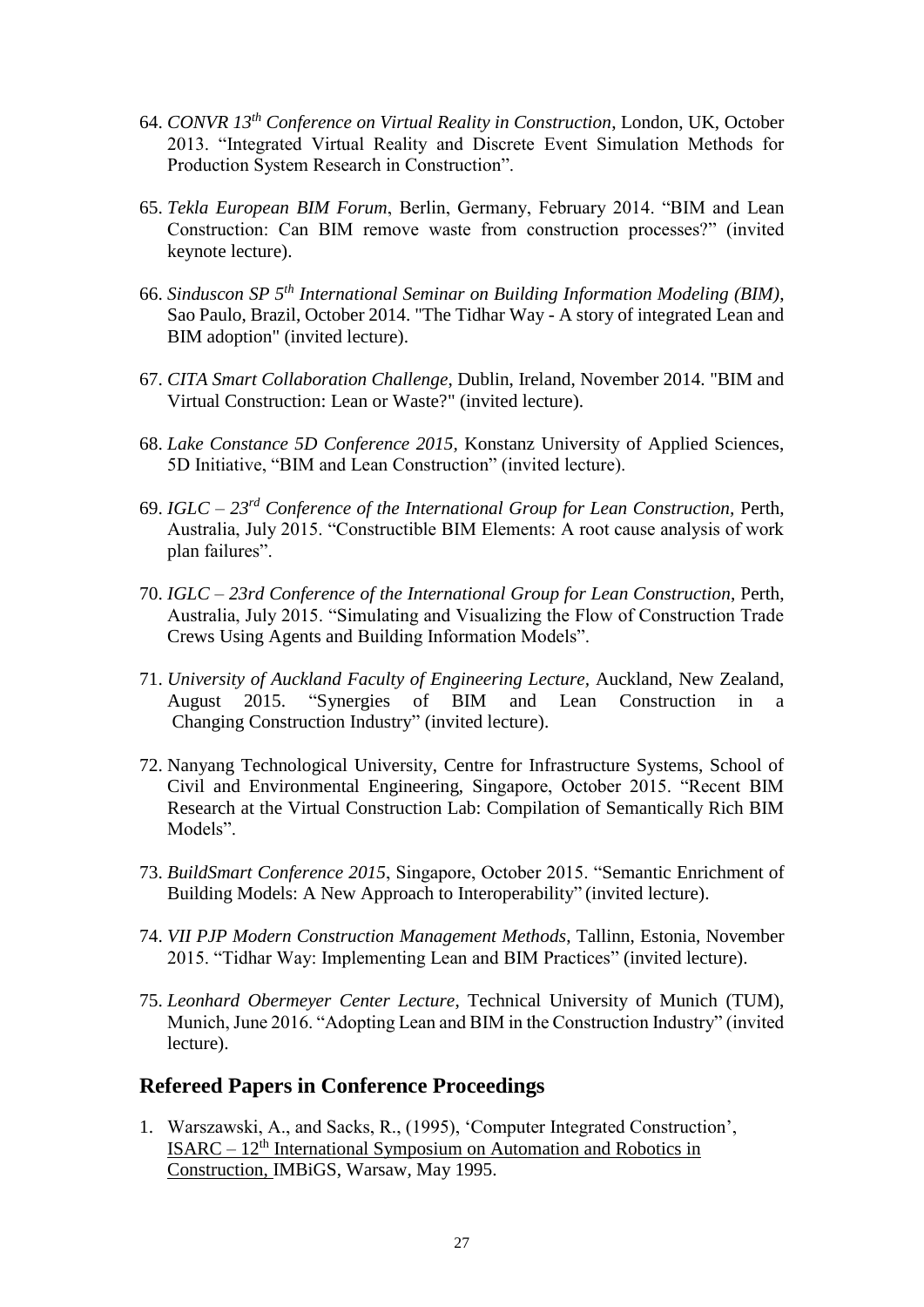- 2. Warszawski, A., and Sacks, R., (1995), ['The Project Model of an Automated](http://itc.scix.net/data/works/att/w78-1995-77.content.pdf)  [Building System',](http://itc.scix.net/data/works/att/w78-1995-77.content.pdf) Modeling of Buildings Through their Life Cycle, CIB W78 Workshop Proceedings, Fischer, M., Law, K.H., Luiten, B. (Eds). Stanford University, CA, August 1995, CIB Publication No.180. pp. 77-89.
- 3. Sacks, R., Warszawski, A., and Kirsch, U., (1997), 'The Development of Knowledge Modules for Automated Structural Design', Information Support for Building Economics, CIBW55 Workshop Proceedings, Ruddock, L. (Ed.), Salford UK Sept 1997, CIB Publication No. 210. pp 137-146.
- 4. Sacks, R., (2001), ['Adding Function and Behavior to Project Model Objects to](http://itc.scix.net/data/works/att/w78-2001-51.content.pdf)  [Integrate AEC Information',](http://itc.scix.net/data/works/att/w78-2001-51.content.pdf) IT in Construction in Africa, CIB W78 Workshop Proceedings, South Africa, May 2001, pp. 31-1 – 31-16.
- 5. Sacks, R., (2001), 'An Automated Building System Development, Difficulties and New Directions', ASCE Specialty Conference on Fully Integrated and Automated Project Processes (FIAPP) in Civil Engineering, Blacksburg, Virginia, USA, Sept. 2001, pp. 66-80.
- 6. Warszawski, A., and Sacks, R., (2002), 'Economic Risk Evaluation for Residential Housing Projects', First International Conference on Construction in the 21st Century (ASCE CITC2002) April 2002, Miami, USA, pp. 143-150.
- 7. Sacks, R., Navon, R., and Goldschmidt, E., (2002), 'Project Modeling of Labor Inputs for Automated Control in Building Construction', First International Conference on Construction in the 21st Century (ASCE CITC2002) April 2002, Miami, USA, pp. 575-582.
- 8. Eastman, C.M., Lee, G., and Sacks, R., (2002) ['A New Formal and Analytical](http://itc.scix.net/data/works/att/w78-2002-67.content.pdf)  [Approach to Modeling Engineering Project Information Processes',](http://itc.scix.net/data/works/att/w78-2002-67.content.pdf) Distributing Knowledge in Building, CIB W78 Workshop, Aarhus, Denmark, June 2002, Vol. 2 pp.125-132.
- 9. Sacks, R., Eastman, C.M., and Lee, G., (2002) 'Information and Process Flow in Models of Precast Concrete Design and Construction', CEC02 Concurrent Engineering Conference, UC Berkeley, July 2002, pp. 51-62.
- 10. Eastman, C.M., Lee, G., and Sacks, R., (2002) 'Deriving a Product Model from Process Models', ISPE/CE2002 Concurrent Engineering Conference, Cranfield University UK, July 2002, pp. 429-438.
- 11. Lee, G., Sacks, R., and Eastman, C.M., (2002) 'Dynamic Information Consistency Checking in the Requirements Analysis Phase of Data Modeling', in 'eWork and eBusiness in Architecture, Engineering and Construction', Turk., Z., and Scherer, R., (Eds), proceedings of ECPPM - European Conference for Process and Product Modeling, Slovenia, September 2002. A.A. Balkema, pp. 285-291.
- 12. Sacks, R., Navon, R., Shapira, A., and **Brodetzkaia, I.,** (2002) 'Monitoring Construction Equipment for Automated Project Performance Control', ISARC –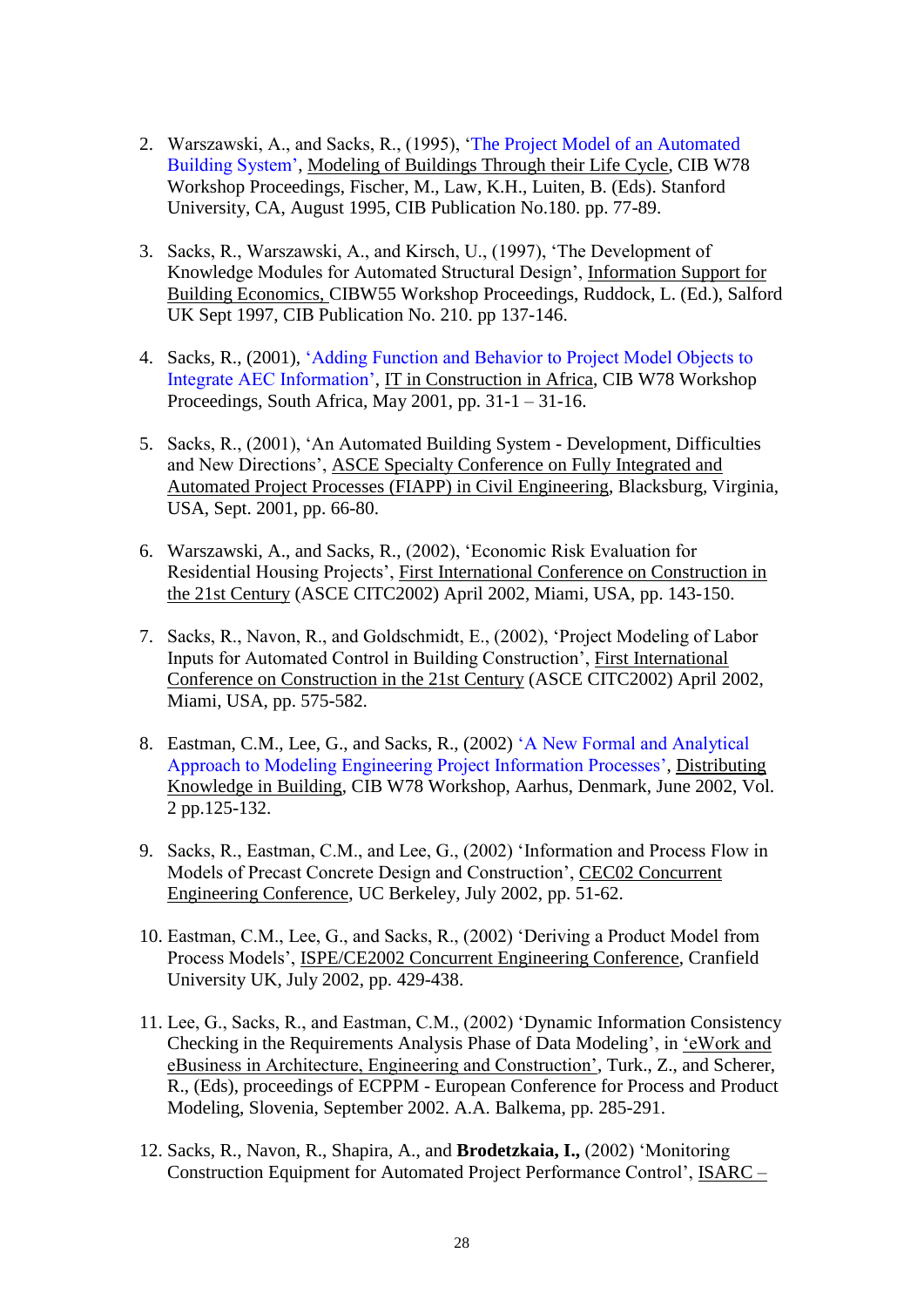19<sup>th</sup> International Symposium on Automation and Robotics in Construction, Stone, W. (ed.), Washington DC, September 2002. NIST SP 989, pp 161-166.

- 13. Eastman, C.M., Sacks, R., and Lee, G., (2002) 'Strategies for Realizing the Benefits of 3D Integrated Modeling of Buildings for the AEC Industry', ISARC – 19<sup>th</sup> International Symposium on Automation and Robotics in Construction, Stone, W. (ed.), Washington DC, September 2002. NIST SP 989, pp. 9-14.
- 14. Sacks, R., Akinci, B. and **Ergen, E.,** (2003) ['3D Modeling and Real-time](http://iglc.net/Papers/Details/266)  [Monitoring in Support of Lean Production of Engineered-to-order Precast](http://iglc.net/Papers/Details/266)  [Concrete Buildings'](http://iglc.net/Papers/Details/266) Proceedings of the 11<sup>th</sup> Annual Conference on Lean Construction, Martinez, J., and Formoso, C., (eds.), Blacksburg, VA, USA, July 2003. Virginia Polytechnic Institute and State University, pp. 398-410.
- 15. Sacks, R., Navon, R., Shapira, A. and **Brodetzkaia, I.,** (2003) 'Monitoring Lifting Equipment for Automated Progress Control: A Feasibility Study' ISARC –  $20<sup>th</sup>$ International Symposium on Automation and Robotics in Construction, Maas, G., and van Gassel, F., (eds.), Eindhoven, The Netherlands, September 2003. Techniesche Universiteit Eindhoven, pp. 637-642.
- 16. **Ergen, E.,** Akinci, B., and Sacks, R., (2003) 'Automation of effective tracking and locating of precast components in a storage yard' EIA9: E-Activities and Intelligent Support in Design and the Built Environment, Istanbul, Turkey. EIA Productions, Paris, pp. 31-37.
- 17. Eastman, C. M., Lee, G., and Sacks, R., (2003). 'Development of a Knowledge-Rich CAD System for the North American Precast Concrete Industry', ACADIA 22: Connecting—Crossroads of Digital Discourse, Indianapolis, IN. Ball State University, pp. 208-215.
- 18. Sacks, R., Navon, R., Shapira, A., and **Brodetzkaia, I.,** (2003). 'Management Reporting in Construction Projects based on Computerized Monitoring of Lifting Equipment', Third National Conference on Construction and Infrastructure, D. David (Eds). Tel Aviv, Israel, Israel Civil Engineers Society. pp. 231-235 (in Hebrew).
- 19. Eastman, C. M., Sacks, R., and Lee, G., (2004). 'Functional Modeling in Parametric CAD Systems', Generative CAD Systems G-CADS 2004, O. Akin (Ed.), Pittsburgh PA, Carnegie Mellon University.
- 20. Eastman, C. M., Sacks, R., and Lee, G. (2004). 'Implementing 3D Parametric Modeling in Technical Areas of Construction - a Case Study', CIB 2004 World Congress, Toronto, Canada, May 2004.
- 21. Sacks, R. (2004). ['Towards a lean understanding of resource allocation in a multi](http://www.iglc2004.dk/_root/media/13057_038-sacks-final.pdf)[project sub-contracting environment',](http://www.iglc2004.dk/_root/media/13057_038-sacks-final.pdf) Proceedings of the 12th Annual Conference on Lean Construction, S. Bertelsen (Ed.), Elsinore, Denmark, August 2004, pp. 97-109.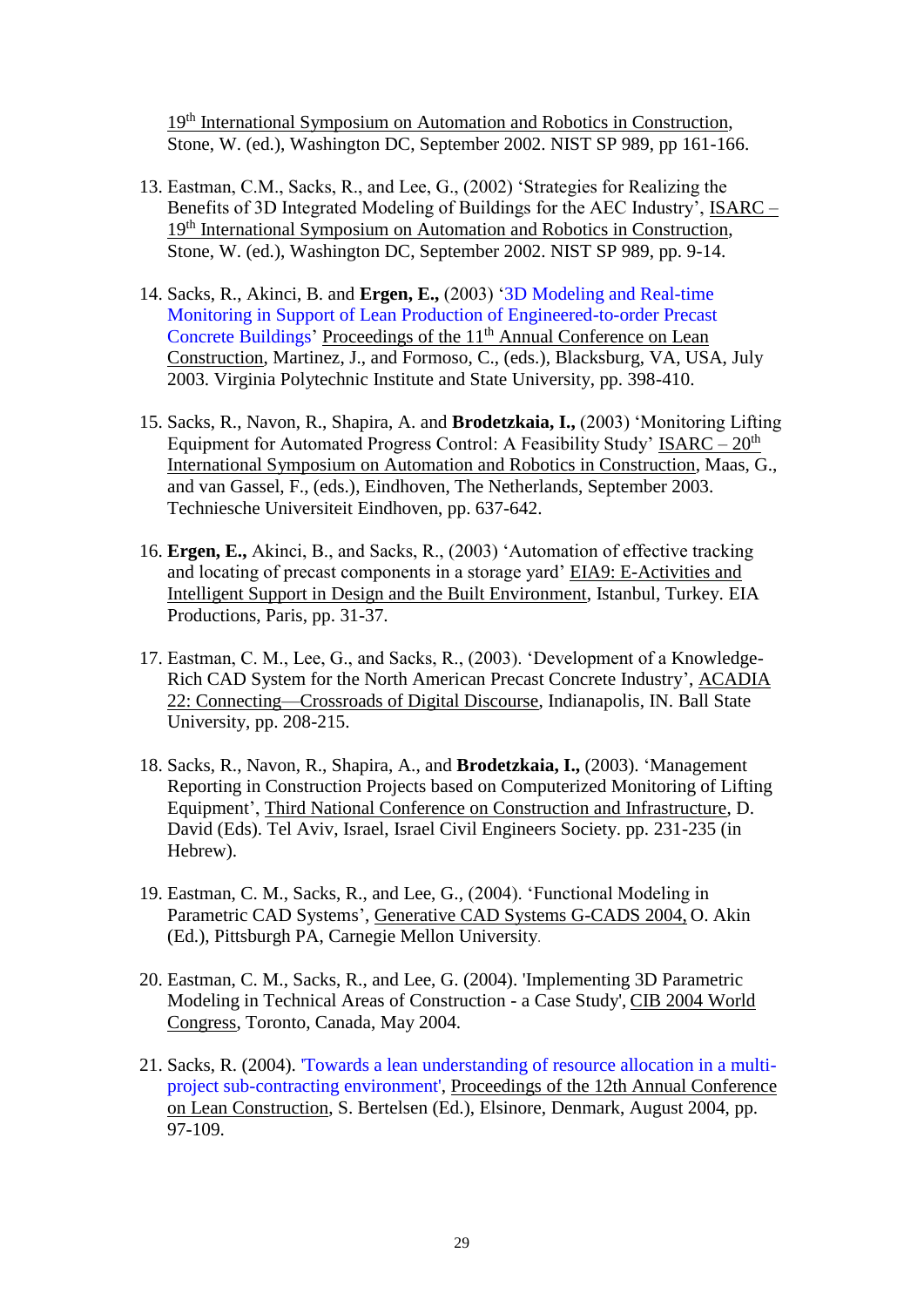- 22. Lee, G., Sacks, R., Eastman, C. M., and Wessman, R. (2004). ['Development of an](http://techunix.technion.ac.il/~cvsacks/publications/ISARC%202004%20-%20Development%20of%20an%20Intelligent%203D%20Modeling%20System%20for%20the%20Precast%20Industry.pdf)  intelligent [3D parametric modeling system for the North American precast](http://techunix.technion.ac.il/~cvsacks/publications/ISARC%202004%20-%20Development%20of%20an%20Intelligent%203D%20Modeling%20System%20for%20the%20Precast%20Industry.pdf)  [concrete industry: Phase II.'](http://techunix.technion.ac.il/~cvsacks/publications/ISARC%202004%20-%20Development%20of%20an%20Intelligent%203D%20Modeling%20System%20for%20the%20Precast%20Industry.pdf) ISARC – 21<sup>st</sup> International Symposium on Automation and Robotics in Construction, Jeju, Korea, September 2004, pp. 700- 705.
- 23. Sacks, R., and **Barak, R.** (2005). ['A Methodology for Assessment of the Impact of](http://scitation.aip.org/vsearch/servlet/VerityServlet?KEY=ASCERL&smode=strresults&sort=chron&maxdisp=25&pjournals=IJGNAI%2CJAEEEZ%2CJAEIED%2CJBENF2%2CJCRGEI%2CJCCOF2%2CJCCEE5%2CJCEMD4%2CJLEED9%2CJENMDT%2CJOEEDU%2CJGGEFK%2CJHEND8%2CJHYEFF%2CJITSE4%2CJIDEDH)  [3D Modeling of Buildings on Structural Engineering Productivity](http://scitation.aip.org/vsearch/servlet/VerityServlet?KEY=ASCERL&smode=strresults&sort=chron&maxdisp=25&pjournals=IJGNAI%2CJAEEEZ%2CJAEIED%2CJBENF2%2CJCRGEI%2CJCCOF2%2CJCCEE5%2CJCEMD4%2CJLEED9%2CJENMDT%2CJOEEDU%2CJGGEFK%2CJHEND8%2CJHYEFF%2CJITSE4%2CJIDEDH).' ASCE Conference on Computing in Civil Engineering 2005, Cancun, Mexico, L. Soibelman and F. Pena-Mora, eds., 41.
- 24. Sacks, R., **Goldin, M.,** and Derin, Z. (2005). ['Pull-driven construction of high-rise](http://www.iglc.net/conferences/2005/papers/session05/25_012_Sacks_Goldin_Derin.pdf)  [apartment buildings'](http://www.iglc.net/conferences/2005/papers/session05/25_012_Sacks_Goldin_Derin.pdf) Proceedings of the 13th Conference of the International Group for Lean Construction, R. Kenley (Ed.), Sydney, Australia, pp. 217-226.
- 25. Sacks, R., **Rozenfeld, O.,** and Rosenfeld, Y., (2005). ['Lean scheduling for safety:](http://www.iglc.net/conferences/2005/papers/session11/56_013_Sacks_Rozenfeld_Rosenfeld.pdf)  [development of a time-dependent risk level model',](http://www.iglc.net/conferences/2005/papers/session11/56_013_Sacks_Rozenfeld_Rosenfeld.pdf) Proceedings of the 13th Conference of the International Group for Lean Construction, R. Kenley (Ed.), Sydney, Australia, pp. 513-520.
- 26. Lee, G., Eastman, C.M., and Sacks, R., (2006). 'Generating IFC VIEWs and Conformance Classes using GTPPM', Joint International Conference on Computing and Decision Making in Civil and Building Engineering, H. Rivard and E. Miresco, (Eds.), Montreal, Canada, pp. 1715-1724.
- 27. Sacks, R., and Derin, Z., (2006). ''WORKMANAGER' an Online Interface for Lean Flow Control in Apartment Building Construction', Joint International Conference on Computing and Decision Making in Civil and Building Engineering, H. Rivard and E. Miresco, (Eds.), Montreal, Canada, pp. 1176-1185.
- 28. Sacks, R., and **Barak, R**., (2006). ['Quantitative Assessment of the Impact of 3D](http://bim.technion.ac.il/ICCCBE%202006%20-%20QUANTITATIVE%20ASSESSMENT%20OF%20THE%20IMPACT%20OF%203D%20MODELING.pdf)  [Modelling of Building Structures on Engineering Productivity',](http://bim.technion.ac.il/ICCCBE%202006%20-%20QUANTITATIVE%20ASSESSMENT%20OF%20THE%20IMPACT%20OF%203D%20MODELING.pdf) ICCCBE-XI - 11th Int'l Conference on Computing in Civil and Building Engineering, H. Rivard and E. Miresco, (Eds.), Montreal, Canada, pp. 1186-1195.
- 29. Rosenfeld, Y., **Rozenfeld, O.**, Sacks, R., and Baum, H., (2006). 'Efficient and Timely Use of Safety Resources in Construction', Global Unity for Safety and Health in Construction - Proceedings of the CIB W99 International Conference on Construction Safety, D. Fang, R.M. Choudhry and J.W. Hinze (Eds.), Beijing, China, pp. 290-297.
- 30. **Harel, M.,** and Sacks, R., (2006). ['Subcontractor Resource Allocation in a Multi](http://www.iglc2006.cl/doc/pres_IGLC/CAPITULO%207/7-9-Paper.pdf)[project Environment –](http://www.iglc2006.cl/doc/pres_IGLC/CAPITULO%207/7-9-Paper.pdf) Field Study', Understanding and Managing the Construction Process: Theory and Practice, Proceedings of the 14th Conference of the International Group for Lean Construction, R. Sacks and S. Bertelsen, (Eds.), Santiago, Chile, pp. 467-478.
- 31. **Esquenazi, A.,** and Sacks, R., (2006). ['Evaluation of Lean Improvements in](http://www.iglc2006.cl/doc/pres_IGLC/CAPITULO%203/3-1-Paper.pdf)  [Residential Construction using Computer Simulation',](http://www.iglc2006.cl/doc/pres_IGLC/CAPITULO%203/3-1-Paper.pdf) Understanding and Managing the Construction Process: Theory and Practice, Proceedings of the 14th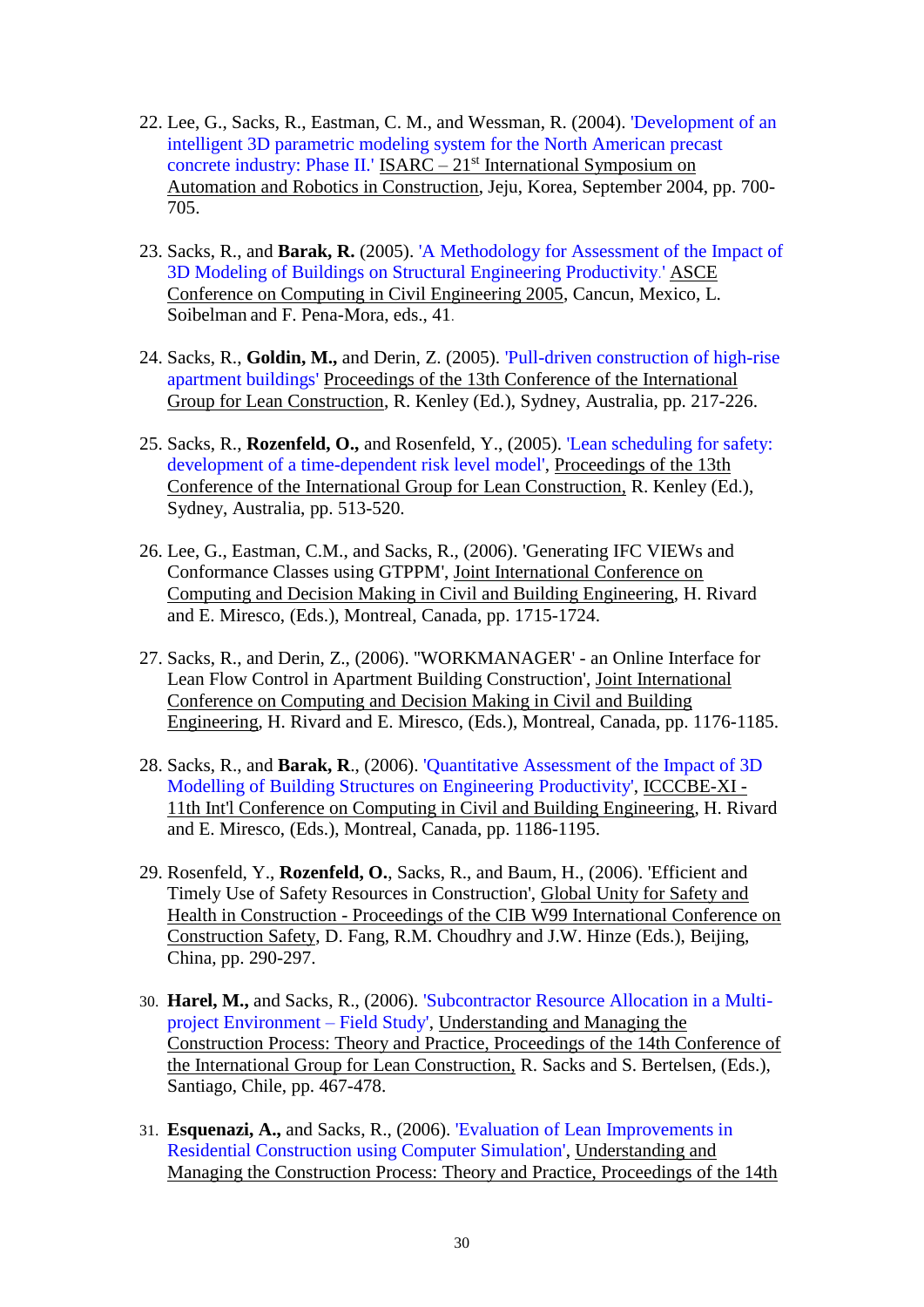Conference of the International Group for Lean Construction, R. Sacks and S. Bertelsen, (Eds.), Santiago, Chile, pp.137-149.

- 32. Sacks, R., and **Harel, M.**, (2006)[.](http://www.iglc2006.cl/doc/pres_IGLC/CAPITULO%207/7-7-Paper.pdf) ['How Last Planner Motivates Subcontractors to](http://www.iglc2006.cl/doc/pres_IGLC/CAPITULO%207/7-7-Paper.pdf)  [Improve Plan Reliability -](http://www.iglc2006.cl/doc/pres_IGLC/CAPITULO%207/7-7-Paper.pdf) a Game Theory Model', Understanding and Managing the Construction Process: Theory and Practice, Proceedings of the 14th Conference of the International Group for Lean Construction, R. Sacks and S. Bertelsen, (Eds.), Santiago, Chile, pp. 443-454.
- 33. **Rozenfeld, O.,** Sacks, R., Rosenfeld, Y., and Baum, H., (2007). 'Construction Job Safety Analysis in Support of Lean Project Management', Proceedings of CME25 Construction Management and Economics: Past, Present and Future, University of Reading, July 2007. W. Hughes (Ed.), Taylor and Francis, London, UK.
- 34. **Tribelsky, E.,** and Sacks, R., (2007). 'Measures of Information Flow for Lean Design in Civil Engineering', Proceedings of CME25 Construction Management and Economics: Past, Present and Future, University of Reading, July 2007. W. Hughes (Ed.), Taylor and Francis, London, UK.
- 35. Bertelsen, S., and Sacks, R. (2007). ['Towards a new Understanding of the](http://www.iglc.net/conferences/2007/folder.2007-06-29.2095743756/05%20Bertelsen%20Sacks_Towards%20a%20new%20understanding%20of%20the%20construction%20industry%20and%20the%20nature%20of%20its%20production.pdf)  [Construction Industry and the Nature of its Production.](http://www.iglc.net/conferences/2007/folder.2007-06-29.2095743756/05%20Bertelsen%20Sacks_Towards%20a%20new%20understanding%20of%20the%20construction%20industry%20and%20the%20nature%20of%20its%20production.pdf)' Proceedings of the 15th Conference of the International Group for Lean Construction, C. Pasquire and P. Tzortzopoulous (Eds.), Michigan State University, East Lansing, Michigan, pp. 46-56.
- 36. **Brodetskaia, I**., and Sacks, R. (2007). ['Understanding Flow and Micro-variability](http://www.iglc.net/conferences/2007/folder.2007-06-29.2095743756/Brodetskaia%20Sacks_Understanding%20flow%20and%20micro%20variability%20in%20construction_theory%20and%20practice.pdf)  [in Construction: Theory and Practice',](http://www.iglc.net/conferences/2007/folder.2007-06-29.2095743756/Brodetskaia%20Sacks_Understanding%20flow%20and%20micro%20variability%20in%20construction_theory%20and%20practice.pdf) Proceedings of the 15th Conference of the International Group for Lean Construction, C. Pasquire and P. Tzortzopoulous (Eds.), Michigan State University, East Lansing, Michigan, pp. 488-497.
- 37. **Barak, R.,** Jeong, Y-S., Sacks, R. and Eastman, C.M., (2007). ['Unique](http://link.aip.org/link/?ASC/261/33/1)  [Requirements of Building Information Modeling for Cast-in-place Reinforced](http://link.aip.org/link/?ASC/261/33/1)  [Concrete'](http://link.aip.org/link/?ASC/261/33/1), Proceedings of the 2007 ASCE International Workshop on Computing in Civil Engineering, L. Soibelman and B. Akinci (Eds.), Carnegie-Mellon University, Pittsburgh, PA, pp. 264-271.
- 38. **Partouche, R.**, Sacks, R., and Bertelsen, S. (2008). ['Craft construction, mass](http://iglc.net/Papers/Details/599)  [construction, lean construction: lessons from the Empire State Building'](http://iglc.net/Papers/Details/599), Proceedings of the 16th Annual Conference of the International Group for Lean Construction IGLC16, P. Tzortzopoulos and M. Kagioglou, (Eds.), University of Salford, Manchester, UK, pp. 183-194.
- 39. Sacks, R., and **Harel, M.** (2008). ['Partial remuneration for capacity to stabilize](http://iglc.net/Papers/Details/607)  [subcontractor resource allocations'](http://iglc.net/Papers/Details/607), Proceedings of the 16th Annual Conference of the International Group for Lean Construction IGLC16, P. Tzortzopoulos and M. Kagioglou, (Eds.), University of Salford, Manchester, UK, pp. 109-120.
- 40. Sacks, R., Eastman, C. M., **Kaner, I.,** and Jeong, Y.-S. (2008). 'R&D of BIM Exchange Standards for IFCs: A Case Study of Architectural Precast Facades',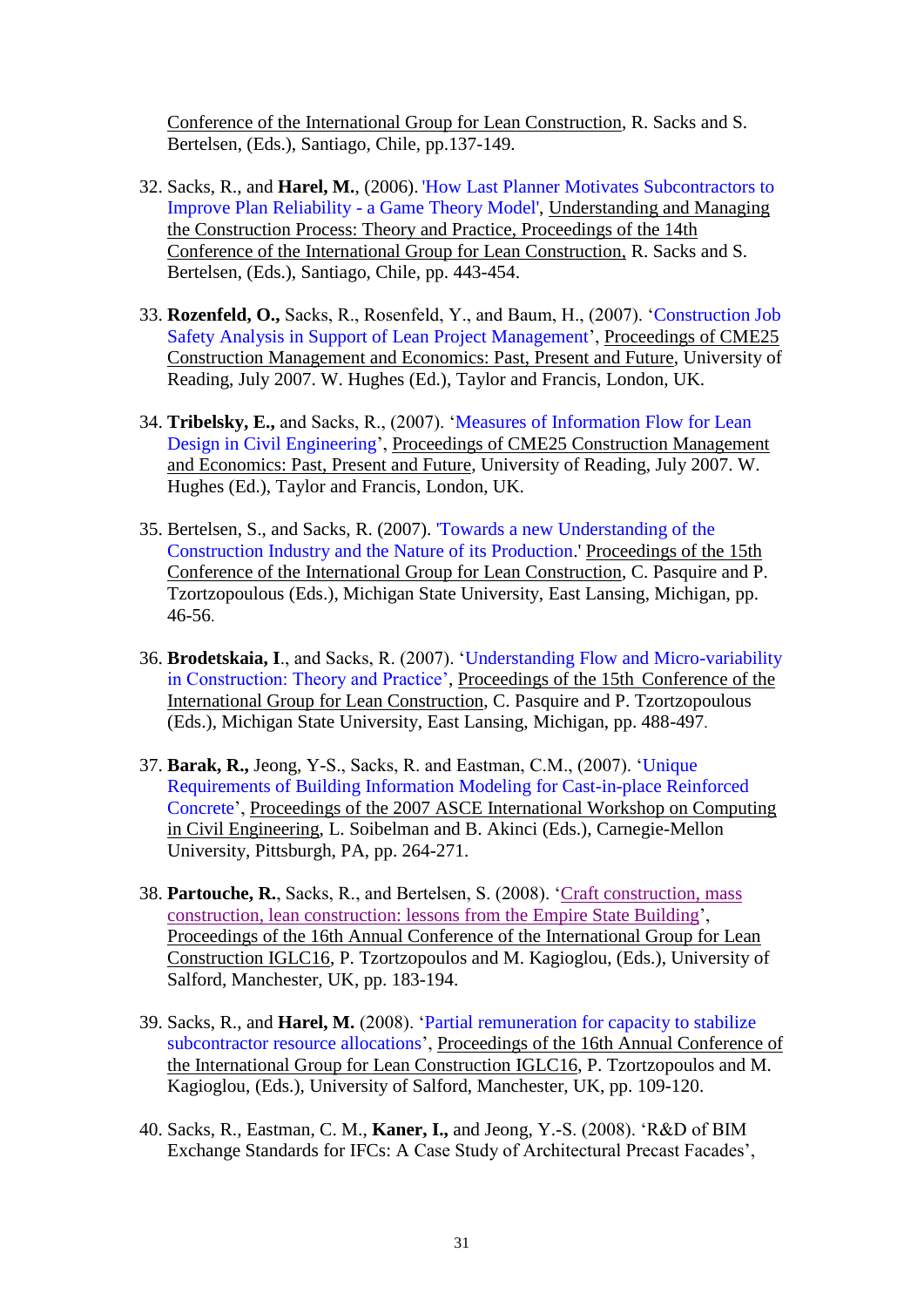ICCCBE-XII & INCITE 2008, A. Ren, (Ed.), Tsinghua University, Beijing, China, p. 321.

- 41. Sacks, R., and **Partouche, R.** (2009). 'Production Flow in the Construction of Tall Buildings', ASCE Construction Research Congress, S. Ariaratnam and E. Rojas (Ed.), University of Washington, Seattle, Washington, US, pp. 1019-1028.
- 42. Soibelman, L., Akinci, B., Sacks, R., Dikmen, I., Birgonul, M.T., Formoso, C., and Isatto, E. (2009). 'Teaching Globalization Issues to Civil Engineering Students – The International Collaborative Construction Management Course',  $5<sup>th</sup>$ International Conference on Construction in the 21<sup>st</sup> Century (CITC-V) "Collaboration and Integration in Engineering, Management and Technology," S. Azhar (Ed.), Istanbul, Turkey, pp. 1104-1112.
- 43. Brilakis, I., Lourakis, M., Sacks, R. Savarese, S., Christodoulou, S., Teizer, J. and Makhmalbaf, A., (2009). 'Automated Generation of Parametric BIMs based on Hybrid Video and Laser Scanning Data', 16<sup>th</sup> EG-ICE Workshop on Intelligent Computing in Engineering &Architecture, Berlin, Germany, pp. 59-66.
- 44. Sacks, R., **Dave, B.,** Koskela, L., and Owen, R., (2009). ['Analysis Framework for](http://iglc.net/Papers/Details/668)  [the Interaction between Lean Construction and Building Information Modelling'](http://iglc.net/Papers/Details/668), Proceedings of the 17<sup>th</sup> Annual Conference of the International Group for Lean Construction IGLC 17, Y. Cuperus and E. Hirota (Eds.) [National Pingtung](http://www.npust.edu.tw/english/news_asp/news.html)  [University of Science & Technology,](http://www.npust.edu.tw/english/news_asp/news.html) Taipei, Taiwan, pp. 189-201.
- 45. Sacks, R., Radosavljevic, M., Barak, R., (2010). 'A Building Information Modelling based Production Control System for Construction', Proceedings of the CIB World Congress 2010, P. Barrett, D. Amaratunga, R. Haigh, K. Keraminiyage and C. Pathirage (Eds.), University of Salford, UK, p. 63.
- 46. **Tribelsky**, E., and Sacks, R., (2010). ['The Relationship Between Information](http://iglc.net/Papers/Details/722)  [Flow and Project Success in Multi-Disciplinary Civil Engineering Design',](http://iglc.net/Papers/Details/722) Proceedings of the 18th Annual Conference of the International Group for Lean Construction IGLC 18, K. Walsh and T. Alves (Eds.), Technion – Israel Institute of Technology, Haifa, Israel, pp. 140-150.
- 47. **Brodetskaia**, I., Sacks, R., and Shapira, A., (2010). ['Implementation of Pull](http://iglc.net/Papers/Details/713)  [Control in Finishing Works with Re-Entrant Flow',](http://iglc.net/Papers/Details/713) Proceedings of the 18th Annual Conference of the International Group for Lean Construction IGLC 18, K. Walsh and T. Alves (Eds.), Technion – Israel Institute of Technology, Haifa, Israel, pp. 274-284.
- 48. Panushev, I., Eastman, C.M., Sacks, R., Venugopal, M., and Aram, V., (2010). 'Development of the National BIM Standard (NBIMS) For Precast/Prestressed Concrete', Applications of IT in the AEC Industry, CIB W78 Workshop Proceedings, Cairo, Egypt, November 2010, Virginia Tech, 10 pps.
- 49. Venugopal, M., Eastman, C.M., Sacks, R., Panushev, I., and Aram, V., (2010). 'Engineering Semantics of Model Views for Building Information Model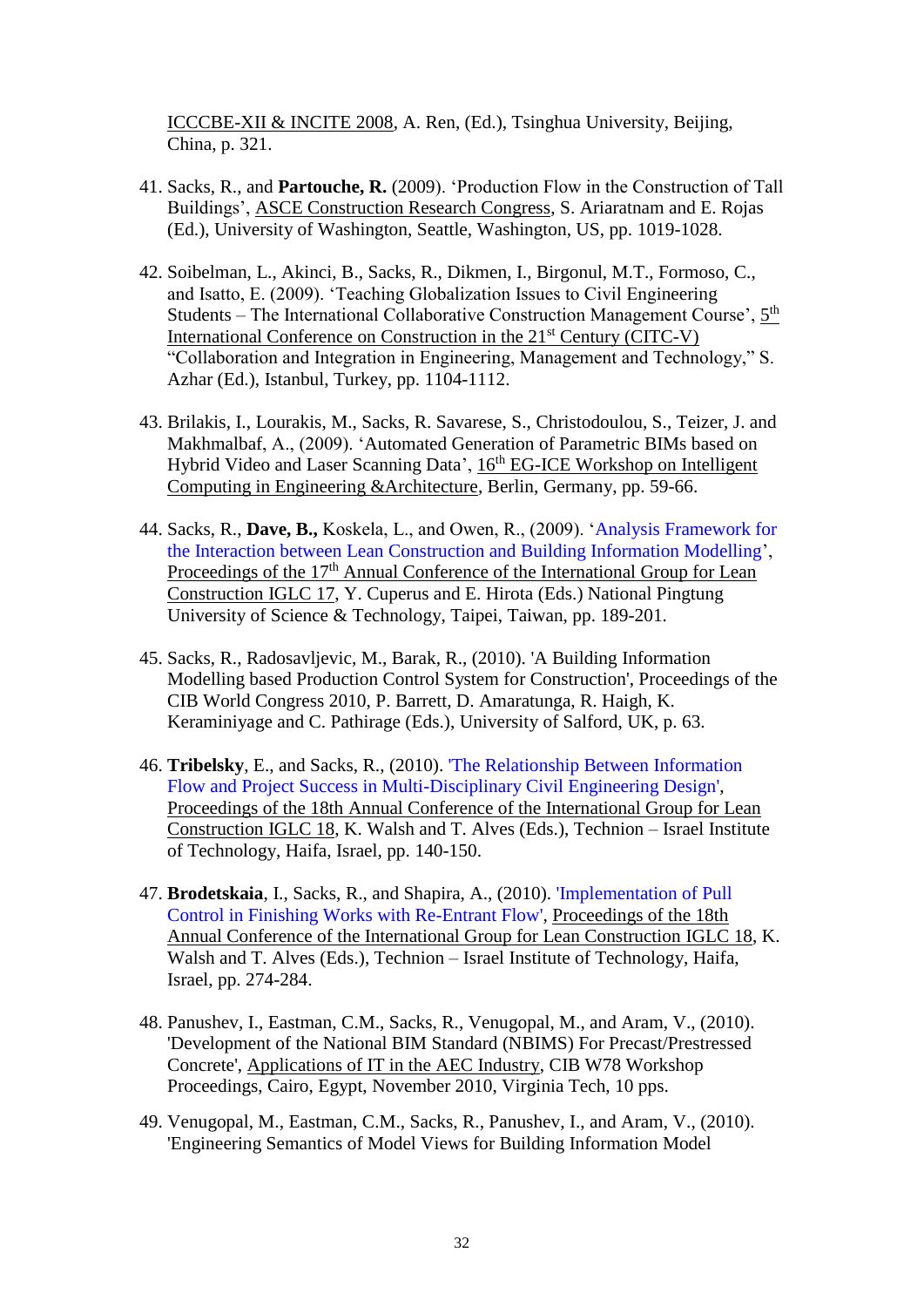Exchanges Using IFC', Applications of IT in the AEC Industry, CIB W78 Workshop Proceedings, Cairo, Egypt, November 2010, Virginia Tech, 10 pps.

- 50. Aram, V., Eastman, C.M., Sacks, R., Panushev, I., and Venugopal, M., (2010). 'Introducing a New Methodology to Develop the Information Delivery Manual for AEC Projects', Applications of IT in the AEC Industry, CIB W78 Workshop Proceedings, Cairo, Egypt, November 2010, Virginia Tech, 10 pps.
- 51. Venugopal, M., Eastman, C.M., Sacks, R., and Teizer, J., (2011). ['Improving the](http://link.aip.org/link/ascecp/v416/i41182/p75/s1)  [Robustness of Model Exchanges Using Product Modeling "Concepts" for IFC](http://link.aip.org/link/ascecp/v416/i41182/p75/s1)  [Schema'](http://link.aip.org/link/ascecp/v416/i41182/p75/s1) Proceedings of the 2011 ASCE International Workshop on Computing in Civil Engineering, Zhu, Y., Issa, R., (Eds.), .June 19–22, 2011 Miami, Florida, pps. 611-618.
- 52. Kalsaas, B.T., Sacks, R., (2011). ['Conceptualization of Interdependency and](http://iglc.net/Papers/Details/1122)  [Coordination between Construction Tasks',](http://iglc.net/Papers/Details/1122) Proceedings of the 19th Annual Conference of the International Group for Lean Construction, Rooke, J., and Dave, B., (Eds.), Grana y Montero and Pontifica Universidad Catolica del Peru, Lima, Peru, pps. 33-44.
- 53. Sacks, R., Barak, R., Belaciano, B., **Gurevich, U.,** and **Pikas, E.,** (2011). ['Field](http://iglc.net/Papers/Details/1124)  [Tests of the KanBIM Lean Production Management System'](http://iglc.net/Papers/Details/1124), Proceedings of the 19<sup>th</sup> Annual Conference of the International Group for Lean Construction, Rooke, J., and Dave, B., (Eds.), Grana y Montero and Pontifica Universidad Catolica del Peru, Lima, Peru, pps. 502-513.
- 54. Manzione, L., Wyse, M., Sacks, R., van Berlo, L., and Melhado, S., (2011). 'Key Performance Indicators to Analyze and Improve Management of Information Flow in the BIM Design Process', Proceedings of the CIB W78-W102 2011 Conference, Sophia Antipolis, France, 11 pages.
- 55. **Raviv, G.,** Shapira, A., and Sacks, R., (2012). ["Relationships between Methods](http://dx.doi.org/10.1061/9780784412329.052)  [for Constructability Analysis during Design and Constructability Failures in](http://dx.doi.org/10.1061/9780784412329.052)  [Projects"](http://dx.doi.org/10.1061/9780784412329.052) 2012 ASCE Construction Research Congress, West Lafayette IN, pp. 515–524.
- 56. Aram, S., Eastman, C.M., and Sacks, R., (2012). ['Utilizing BIM to Improve the](http://dx.doi.org/10.1061/9780784412343.0042)  [Concrete Reinforcement Supply Chain'](http://dx.doi.org/10.1061/9780784412343.0042) 2012 ASCE International Conference on Computing in Civil Engineering, Issa, R., Flood, I., (Eds.), Clearwater Beach, FL, pp.
- 57. Venugopal, M., Eastman, C.M., and Sacks, R., (2012). ['Configurable Model](ftp://ftp.asce.org/Computing in Civil Engineering Authority Files/PDFs/9780784412343.0034.pdf)  [Exchanges for the Precast/Pre-stressed Concrete Industry using Semantic](ftp://ftp.asce.org/Computing in Civil Engineering Authority Files/PDFs/9780784412343.0034.pdf)  [Exchange Modules \(SEM\)'](ftp://ftp.asce.org/Computing in Civil Engineering Authority Files/PDFs/9780784412343.0034.pdf) 2012 ASCE International Conference on Computing in Civil Engineering, Issa, R., Flood, I., (Eds.), Clearwater Beach, FL, pp. 269- 276.
- 58. **Zeibak-Shini, R.,** Sacks, R., and Filin, S., (2012). 'Toward generation of a Building Information Model of a deformed structure using laser scanning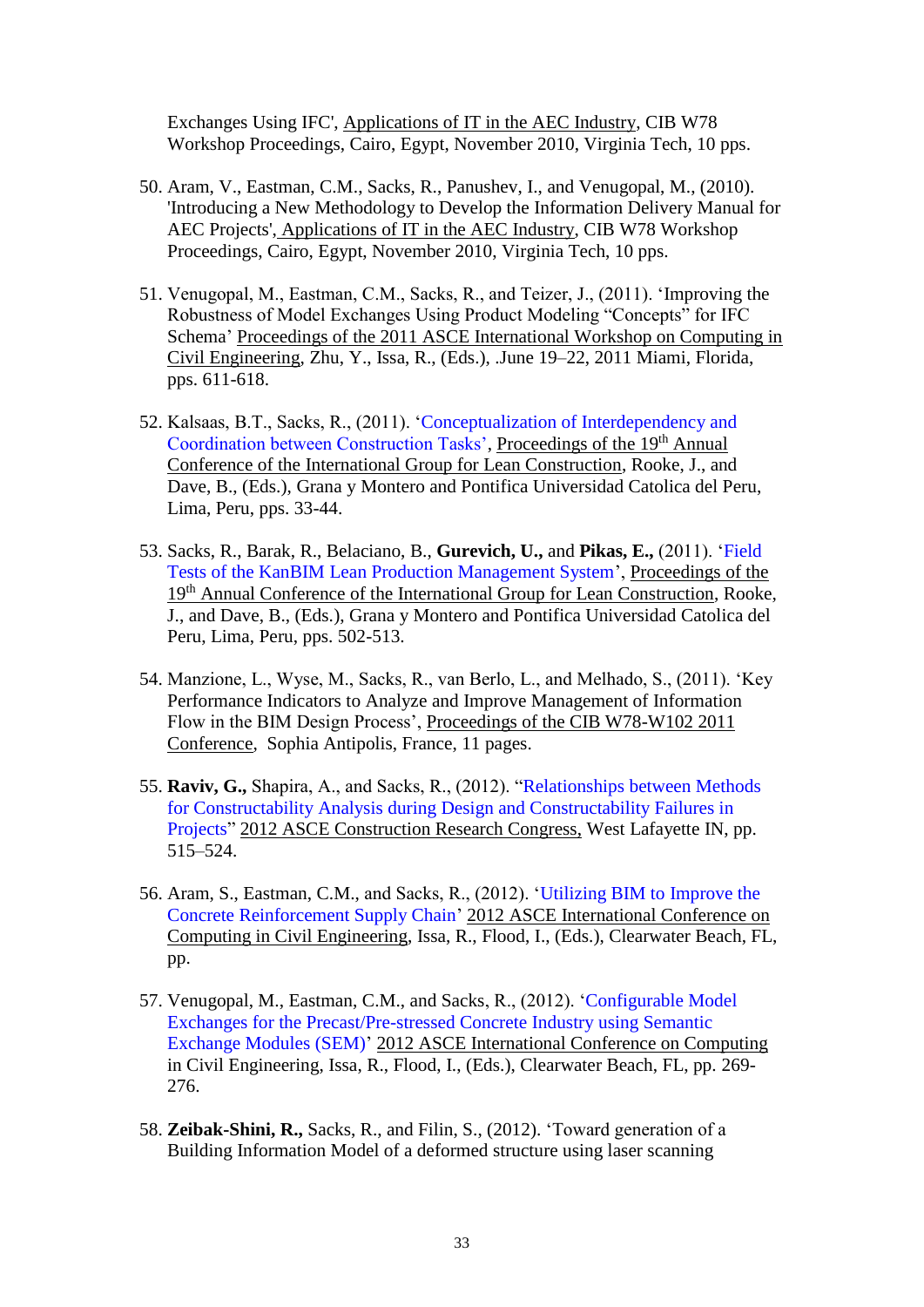technology', Proceedings of ICCCBE  $2012 - 14$ <sup>th</sup> International Conference on Computing in Civil and Building Engineering, Moscow, Russia, 8 pages.

- 59. **Pikas, E.,** Sacks, R., and **Priven, V.,** (2012). ['Go or No-go Decisions at the](http://iglc.net/Papers/Details/833)  [Construction Workface: Uncertainty, Perceptions of Readiness, Making Ready](http://iglc.net/Papers/Details/833)  [and Making-do'](http://iglc.net/Papers/Details/833), Proceedings of the 20<sup>th</sup> Annual Conference of the International Group for Lean Construction, Tommelein, I., and Pasquire, C., (Eds.), San Diego State University, San Diego, CA, pp. 431-440.
- 60. Koskela, L., Sacks, R., Rooke, J., (2012). ['A brief history of the concept waste in](http://iglc.net/Papers/Details/794)  [production'](http://iglc.net/Papers/Details/794), Proceedings of the 20<sup>th</sup> Annual Conference of the International Group for Lean Construction, Tommelein, I., and Pasquire, C., (Eds.), San Diego State University, San Diego, CA, pp. 321-330.
- 61. Ilhan, B., Yaman, H., Fathi, H., Brilakis, I., and Sacks, R., (2012). 'Distinguishing Object Category Properties and Property Ranges in the IFC Standard for Visual Pattern Recognition', eWork and eBusiness in Architecture, Engineering and Construction: ECPPM 2012, Gudnason, G., Scherer, R., (Eds.), CRC Press. Reykjavik, Iceland, pp. 557-564.
- 62. **Zeibak, R.,** Filin, S., and Sacks, R., (2012). 'Toward post disaster damage assessment in urban environments using laser scanning data and building information models', FIG Commission 3 Workshop, Spatial Information, Informal Development, Property and Housing, Athens, Greece, 13 pages.
- 63. **Priven, V.,** and Sacks, R., (2013). ['Social Network Development in Last Planner](http://iglc.net/?page_id=786)  [System™ Implementations'](http://iglc.net/?page_id=786), Proceedings of the 21<sup>st</sup> Annual Conference of the International Group for Lean Construction, Formoso, C., and Tzortzopoulos, P., (Eds.), Universidade Federal do Ceara, Fortaleza, Brazil, pp. 537-548.
- 64. Kerem, C., Barak, R., Sacks, R. and **Priven, V.,** (2013). ['Learning to see –](http://iglc.net/?page_id=706) [Managers Working in the Gemba as part of the Tidhar Way Training Program'](http://iglc.net/?page_id=706) Proceedings of the 21<sup>st</sup> Annual Conference of the International Group for Lean Construction, Formoso, C., and Tzortzopoulos, P., (Eds.), Universidade Federal do Ceara, Fortaleza, Brazil, pp. 957-966.
- 65. **Aram, S.,** Eastman, C., Venugopal, M., Sacks, R., and **Belsky, M.,** (2013). ['Concrete Reinforcement Modeling for Efficient Information Sharing',](http://www.iaarc.org/publications/proceedings_of_the_30th_isarc/concrete_reinforcement_modeling_for_efficient_information_sharing.html) ISARC – 30th International Symposium on Automation and Robotics in Construction and Mining, Montreal, Canada, pp. 1056-1064.
- 66. **Belsky, M.,** Sacks, R., and Brilakis, I., (2013). ['A Framework for Semantic](http://itc.scix.net/data/works/att/w78-2013-paper-60.pdf)  [Enrichment of IFC Building Models'](http://itc.scix.net/data/works/att/w78-2013-paper-60.pdf), CIB W78 30<sup>th</sup> Annual Conference on Applications of IT in the AEC Industry, Ma, Z., Zhang, J., Hu, Z., and Guo, H., (Eds.), Beijing, China, pp. 514-523.
- 67. **Gurevich, U.,** and Sacks, R., (2013). ['Integrated Virtual Reality and Discrete](http://itc.scix.net/cgi-bin/works/Show?_id=convr%2d2013%2d52&sort=DEFAULT&search=%22convr%3a2013%22%20convr%202013%20sacks&hits=124)  [Event Simulation Methods for Production System Research in Construction'](http://itc.scix.net/cgi-bin/works/Show?_id=convr%2d2013%2d52&sort=DEFAULT&search=%22convr%3a2013%22%20convr%202013%20sacks&hits=124), CONVR, London, UK, pp. 524-534.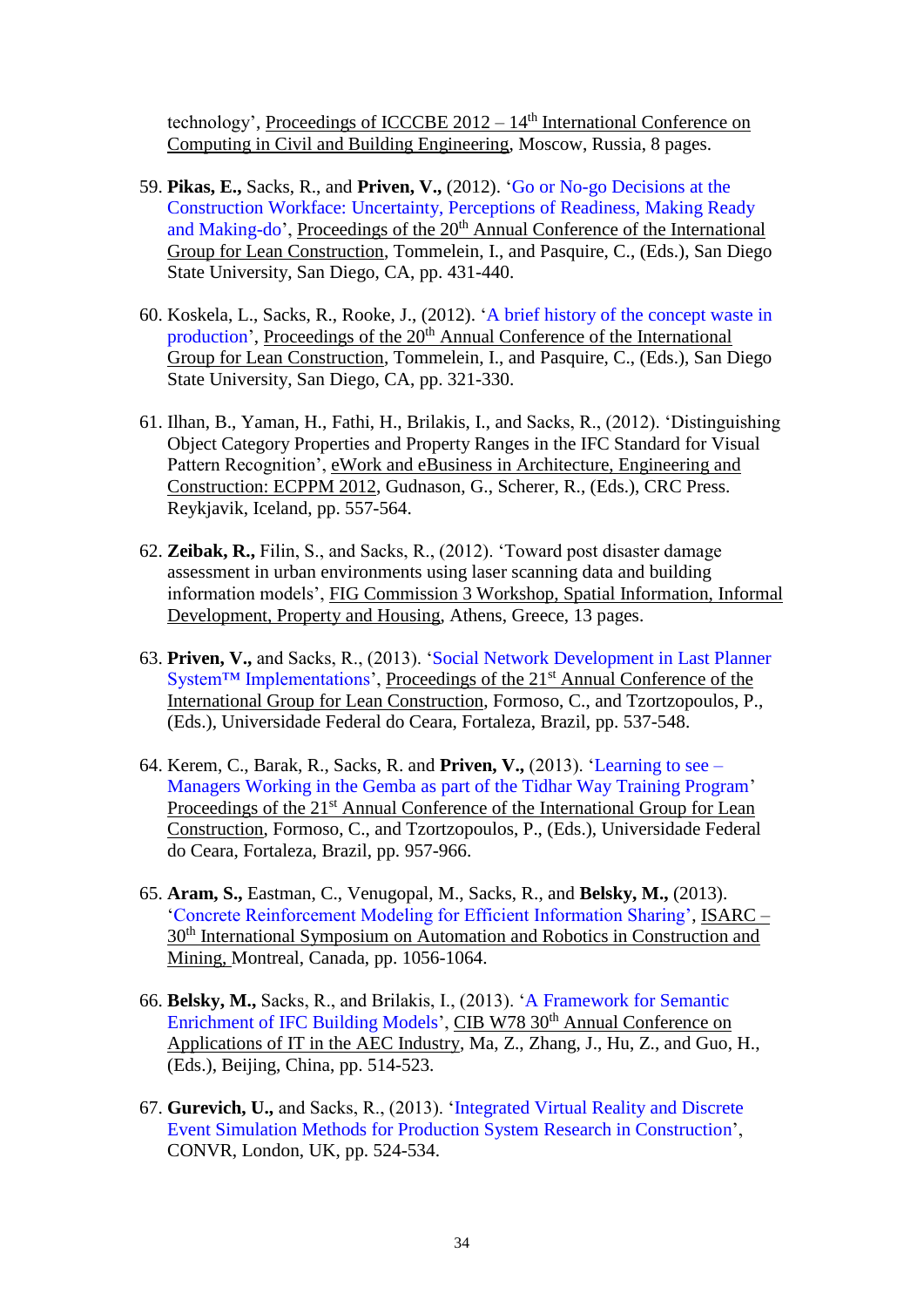- 68. Barros Santos, F., Rabbani, E.K. Sacks, R., Baptista, F.M., Cachadinha, N., **Swissa, D.,** Melhado, S., (2014). 'Construction professionals' perceptions of the influence of design on accident prevention at construction sites in Brazil', XII Annual Conference on Occupational Risk Prevention, Zaragoza, Spain 2014, ID 21319.
- 69. **Priven, V.**, Sacks, R., Seppanen, O., and **Savosnick, J.**, (2014). ['Lean Workflow](http://goo.gl/JLeXBO)  [Index for Construction Projects'](http://goo.gl/JLeXBO), Proceedings of the 22<sup>nd</sup> Annual Conference of the International Group for Lean Construction, Kalsaas, B.T., Saurin, T.A., and Koskela, L., (Eds.), University of Adger, Norway, pp. 715-726.
- 70. **Ben Alon, L.**, Sacks, R., and Grobman, Y., (2014). ['Similarities and differences](http://dx.doi.org/10.1061/9780784413517.006)  [between humans' and social insects' building processes and building behaviors'](http://dx.doi.org/10.1061/9780784413517.006) Proceedings of the ASCE Construction Research Congress, Castro, D., Ashuri, B., and Irizarry, J.,(Eds.), Georgia Institute of Technology, Atlanta, GA, pp. 51-60.
- 71. **Aram, S.,** Eastman, C.M., and Sacks, R., (2014). ['A Knowledge-Based](http://www.iaarc.org/publications/fulltext/isarc2014_submission_189.pdf)  [Framework for Quantity Takeoff and Cost Estimation in the AEC Industry Using](http://www.iaarc.org/publications/fulltext/isarc2014_submission_189.pdf)  [BIM'](http://www.iaarc.org/publications/fulltext/isarc2014_submission_189.pdf), ISARC – 3<sup>1st</sup> International Symposium on Automation and Robotics in Construction, Sydney, Australia, 9 pages.
- 72. **Ma, L.**, Sacks, R., **Zeibak-Shini, R.,** and Filin, S., (2015). 'A Computational Procedure for Generating Specimens of BIM and Point Cloud Data for Building Change Detection', ASCE 2015 International Workshop on Computing in Civil Engineering, O'Brien, W., and Ponticelli, S., (eds.), American Society of Civil Engineers, Austin TX, pp. 684-691.
- 73. **Ben-Alon, L.** and Sacks, R., (2015). ['Simulating and Visualizing Emergent](http://iglc.net/Papers/Details/1221)  [Production in Construction \(EPIC\) Using Agents and BIM'](http://iglc.net/Papers/Details/1221), Proceedings of the 23<sup>rd</sup> Annual Conference of the International Group for Lean Construction, Seppänen, O., González, V.A. & Arroyo, P., (eds.), Perth, Australia, 29-31 Jul 2015, Curtin University, pp. 371-380.
- 74. Spitler, L., Feliz, T., Wood, N., and Sacks, R., (2015). ['Constructible BIM](http://iglc.net/Papers/Details/1183)  Elements [–a Root Cause Analysis of Work Plan Failures'](http://iglc.net/Papers/Details/1183) Proceedings of the 23<sup>rd</sup> Annual Conference of the International Group for Lean Construction, Seppänen, O., González, V.A. & Arroyo, P., (eds.), Perth, Australia, 29-31 Jul 2015, Curtin University, pp. 351-360.
- 75. González, V.A., Sacks, R., Pavez, I., Poshdar, M., **Ben Alon, L.,** and **Priven, V.,** (2015). ['Interplay of Lean Thinking and Social Dynamics in Construction'](http://iglc.net/Papers/Details/1203) Proceedings of the 23<sup>rd</sup> Annual Conference of the International Group for Lean Construction, Seppänen, O., González, V.A. & Arroyo, P., (eds.), Perth, Australia, 29-31 Jul 2015, Curtin University, pp. 681-690.
- 76. **Zeibak-Shini, R., Ma, L.,** and Sacks, R., (2015). 'Mapping the Structural Frame of a Damaged Reinforced Concrete Building using As-Damaged Scans and As-Built BIM', CIB W78 Conference on Computing in Construction, TU Eindhoven, Netherlands, October 2015.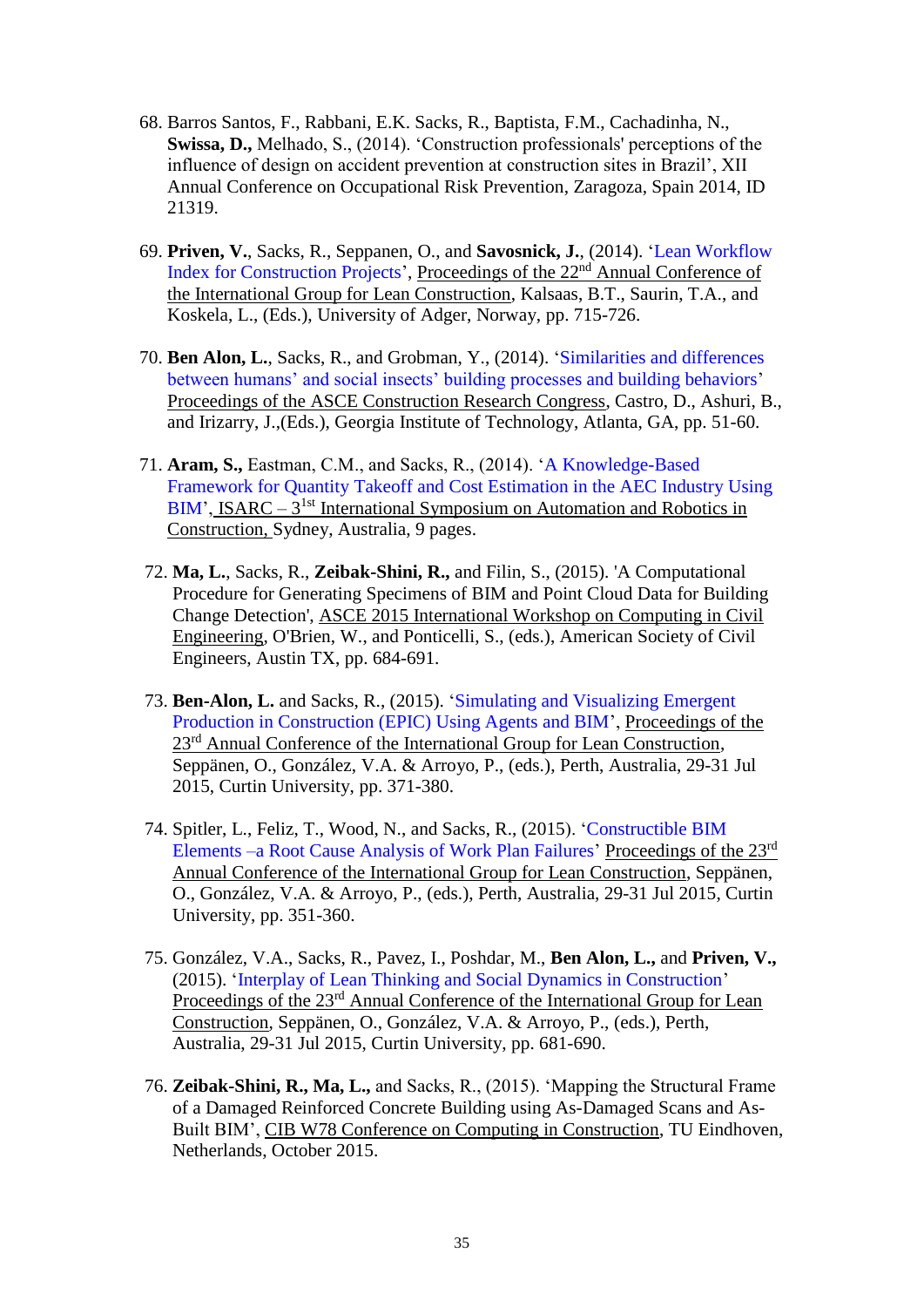- 77. Sacks, R., Kedar, A., Borrmann, A., **Ma, L.,** Singer, D., and **Kattel, U.,** (2016). 'SeeBridge Information Delivery Manual (IDM) for Next Generation Bridge Inspection', ISARC 2016 33rd International Symposium on Automation and Robotics in Construction, Sattineni, A. (ed.), Auburn University, Auburn AL, US, July 2016.
- 78. **Ma, L.,** and Sacks, R., (2016). 'A Cloud-based BIM Platform for Information Collaboration', ISARC 2016 33rd International Symposium on Automation and Robotics in Construction, Sattineni, A. (ed.), Auburn University, Auburn AL, US, July 2016.
- 79. **Korb, S., Haronian, E.,** Sacks, R., Judez, P., and Shaked, O. (2016). ['Overcoming "But We're Different": an IPD Implementation in the Middle East'](http://iglc.net/Papers/Details/1325), Proceedings of the 24th Annual Conference of the International Group for Lean Construction, Pasquire, C., Alves, T., and Reginato, J., (eds.), Boston, MA, US, July 2016, pp. 3-12.
- 80. **Korb, S.** and Sacks, R., (2016). ['One Size Does Not Fit All: Rethinking](http://iglc.net/Papers/Details/1323)  [Approaches to Managing the Construction of Multi-Story Apartment Buildings'](http://iglc.net/Papers/Details/1323) Proceedings of the 24th Annual Conference of the International Group for Lean Construction, Pasquire, C., Alves, T., and Reginato, J., (eds.), Boston, MA, US, July 2016, pp. 13-22.
- 81. **Ma, L.** and Sacks, R. (2016). ['Agent-based simulation of construction workflows](http://iglc.net/Papers/Details/1251)  [using a relational data model'](http://iglc.net/Papers/Details/1251) Proceedings of the 24th Annual Conference of the International Group for Lean Construction, Pasquire, C., Alves, T., and Reginato, J., (eds.), Boston, MA, US, July 2016, pp. 73-82.

## **Other Papers in Conference Proceedings**

- 82. Sacks, R., Wessman, R., Eastman, C. M., Lee, G., and Orndorff, D. (2005). '3D parametric modelling of precast structures - a revolutionary change', 18th BIBM International Congress and Exhibition, M. Borghoff, A. Gottschalg, and R. Mehl, eds., Amsterdam, Netherlands, pp. 115-116
- 83. Bertelsen, S., and Sacks, R. (2007). 'Contractual vicious circles: a Process Approach to Understanding the Construction Industry's Performance', Managing the Construction of Buildings, November 2007, Copenhagen Business School, Copenhagen, Denmark, 12 pages.
- 84. Manzione, L., Abaurre, M.W., Melhado, S.B., Berlo, M.L., Sacks, R., (2011). 'Desenvolvimento e Aplicação de Indicadores de Desempenho na Análise e Melhoria da Gestão do Fluxo de Informações do Processo de Projeto em BIM', V Encontro de Tecnologia de Informação e Comunicação na Construção – TIC 2011 (Application of ICT in Construction), de Amorim, A., Groetelaars, N.J., (Eds.), Federal University of Bahia, August 2011, Salvador, Bahia, Brazil, 12 pages.
- 85. Barros Santos, F.J., Kohlman Rabbani, E., R., Sacks, R., Malafaya Baptista, F., Cachadinha, N., and Melhado, S., (2014). "Perceptions of key construction actors